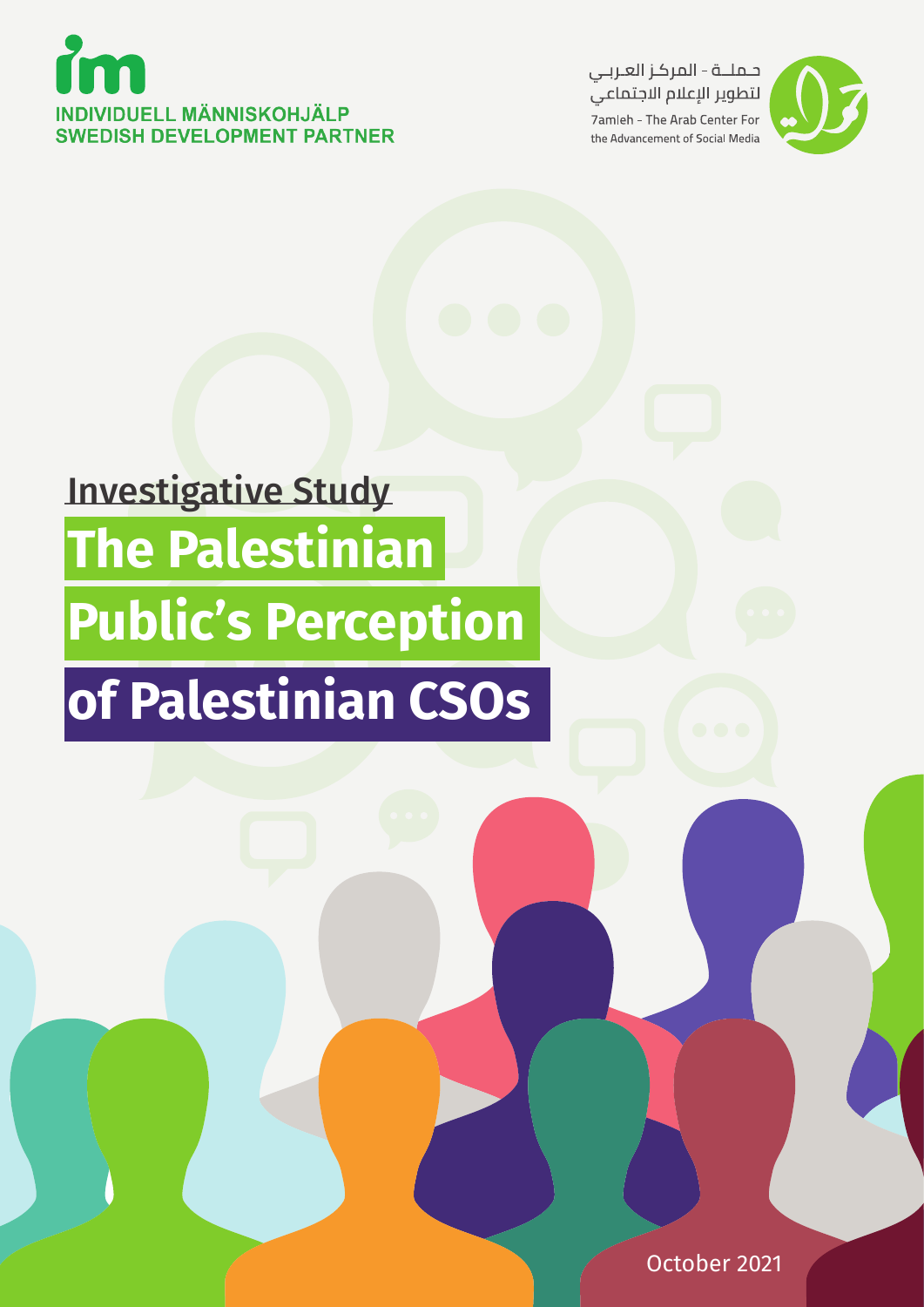7amleh - The Arab Center for the Advancement of Social Media **The Palestinian Public's Perception of Palestinian CSOs** 

Lead researcher: Abed Al-Salhi Co-researcher: Maysa abu Zuhayda Study editing: Mona Shtaya and Inas Khatib Translated by: Ritaj for Managerial Solutions Edited by: Ritaj for Managerial Solutions English Proofreading: Yasmeen Iraqi Designed by: Kamil Qallalwah

This publication financed fully by IM Swedish Development Partner and the Swedish International Development Cooperation Agency (Sida). IM or Sida is not responsible for the content and not necessarily in agreement with any views expressed.

#### **Sweden**<br>**Sverige INDIVIDUELL MÄNNISKOHJÄLP** INDIVIDUELL MANNISKOHJALP<br>SWEDISH DEVELOPMENT PARTNER

Contact us Email: info@7amleh.org Website: [www.7amleh.org](http://www.7amleh.org) Telephone: +9720774020670 Find us on social media: 7amleh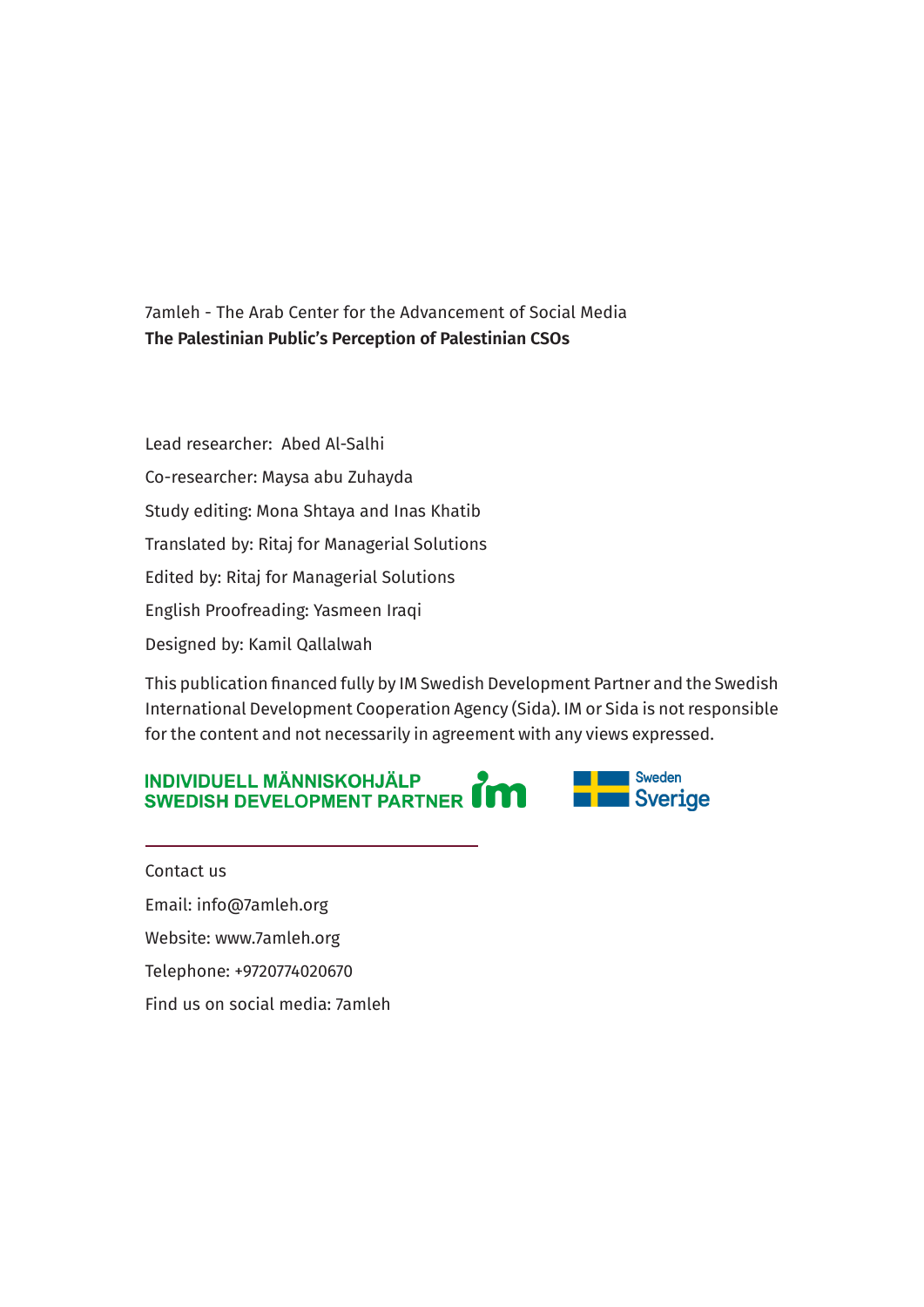## **Table of Contents**

| <b>Executive Summary</b>                                                                       | 4  |
|------------------------------------------------------------------------------------------------|----|
| <b>Introduction</b>                                                                            | 6  |
| The Civil Society: Definition and Development                                                  | 7  |
| <b>Palestinian CSOs and NGOs</b>                                                               | 8  |
| NGOs in the West Bank and the Gaza Strip                                                       | 9  |
| Palestinian NGOs in East Jerusalem                                                             | 13 |
| Palestinian NGOs in Israel                                                                     | 15 |
| <b>Geopolitical Impact on Palestinian NGOs</b>                                                 | 18 |
| <b>Israeli Restrictions on Palestinian CSOs and NGOs</b>                                       | 19 |
| <b>Methodology</b>                                                                             | 21 |
| <b>Focus Group Results</b>                                                                     | 28 |
| The West Bank                                                                                  | 28 |
| Sectors in which CSOs are active in the West Bank                                              | 29 |
| Governmental institutions and private companies are more<br>visible than CSOs                  | 29 |
| Participants' Expectations of CSOs                                                             | 30 |
| The Gaza Strip Focus GroupConclusions: Considerable<br>Challenges and Limited Space for Action | 30 |
| East Jerusalem Focus Gourp's Conclusions: A War Raged<br>Against Palestinian Jerusalemite NGOs | 32 |
| Israel Focus Group's Conclusions Palestinian CSOs And The<br>Challenge Of Israelization        | 34 |
| <b>Common Conclusions Across the Focus Groups</b>                                              | 35 |
| <b>Discussion: Findings and Recommendations</b>                                                | 37 |
| <b>Interviews</b>                                                                              | 39 |
| <b>Focus groups</b>                                                                            | 29 |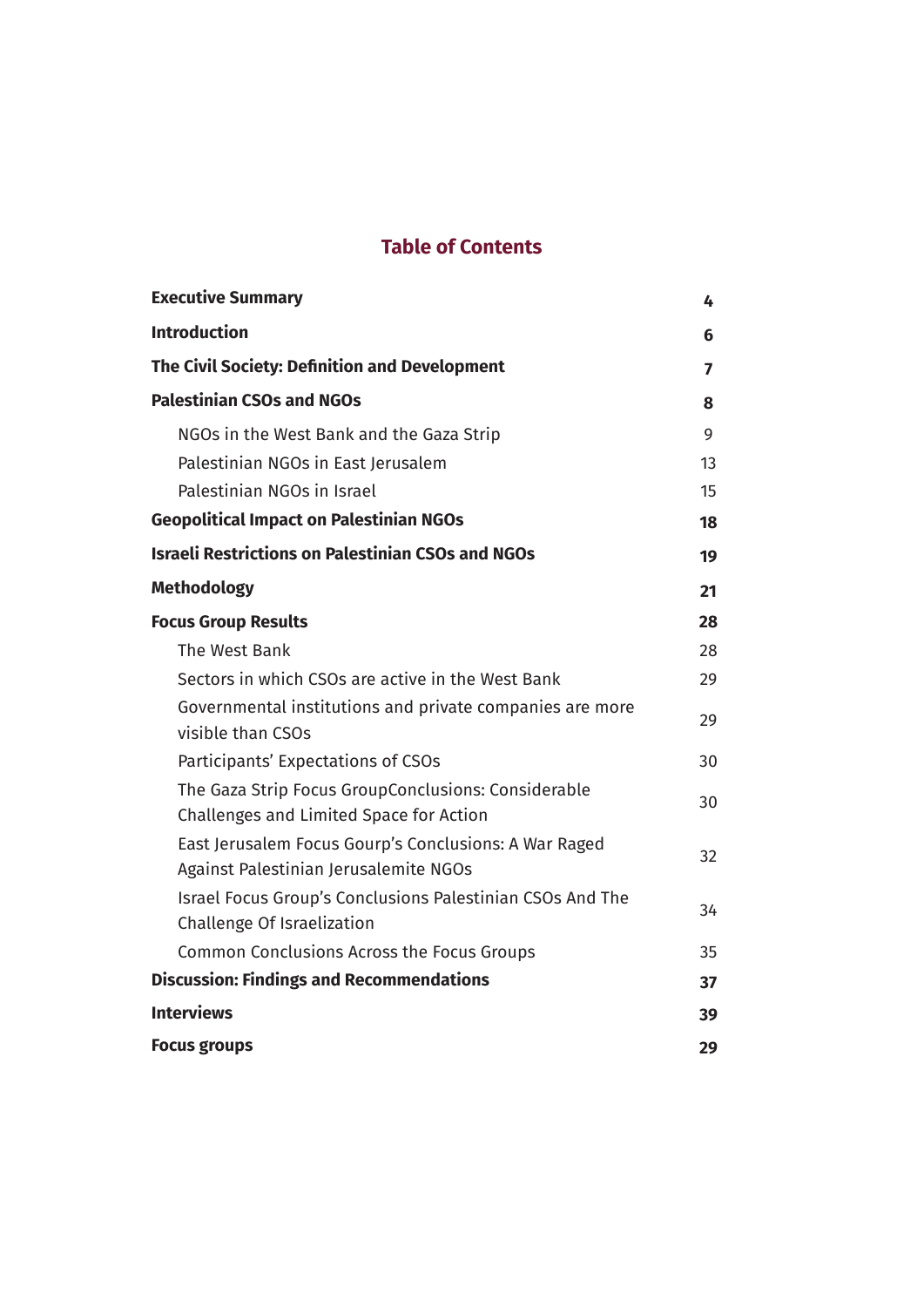## **Executive Summary**

7amleh - The Arab Center for the Advancement of Social Media presents this instigative study, The Palestinian Public's Perception of Palestinian CSOs. To map this perception, the study wielded a set of indicators—including the Palestinian public's expectations of and satisfaction with Palestinian civil society organizations (CSOs). The indicators were measured with three tools: polls, focus groups, and individual interviews. In addition to analyzing collected data and information, the study reviews the corpus of literature on Palestinian CSOs. The study was carried out between July and September 2021 and was informed by the inputs and insights of a poll completed by 1,203 people, focus groups consisting of 58 people, and five individual interviews. The sample of the study represented historic Palestine, i.e., the West Bank, the Gaza Strip, East Jerusalem, and Israel. The study arrived at the following key findings;

- 63% of the respondents agreed that Palestinian CSOs do represent Palestinian society
- 47% of the respondents agreed that Palestinian CSOs do have a clear vision and objectives
- 46% of the respondents agreed that they do feel the impact of the Palestinian CSOs' work on society
- 40% of the respondents agreed that the labor and trade unions are directly involved in and engaged with Palestinian CSOs' endeavors
- 32.6% of the respondents agreed that they are satisfied or satisfied to a degree with the role played by Palestinian CSOs;
- 23% of the respondents agreed that Palestinian CSOs are more active in the field of gender and women's issues;
- 18% of the respondents agreed that Palestinian CSOs play an active role in the economic sector
- 3% of the respondents agreed that Palestinian CSOs play an active role in relation to transparency and integrity
- 2% of the respondents agreed that Palestinian CSOs play an active role in environmental issues.

Concerning the information about Palestinian CSOs and their mechanisms of information and news communication, the results were as follows;

• 68% of the respondents agreed that they access the news of Palestinian CSOs from their official websites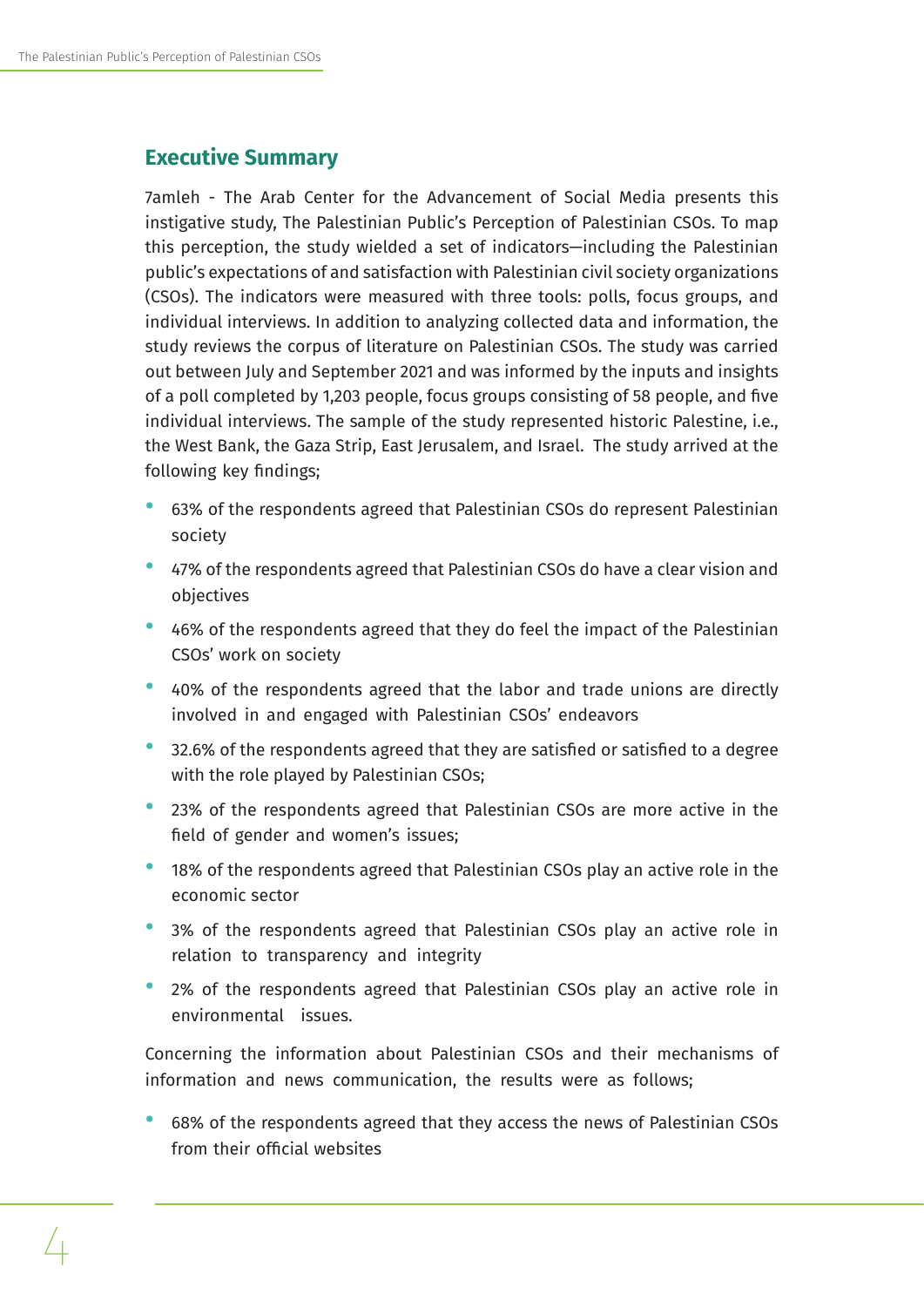- 58% of the respondents agreed that they access the news of Palestinian CSOs through social media
- 32%of the respondents agreed that they learn the news of the Palestinian CSOs through relatives and friends.

Concerning the engagement with and benefiting from Palestinian CSOs' activities, the results were as follows;

- 74.8% of the respondents agreed that they have never engaged with or participated in Palestinian CSOs' activities.
- 82% of the respondents agreed that they have never benefited from Palestinian CSOs' activities and services.

The focus groups further asserted these results, highlighting that Palestinian CSOs should expand their communication with members of the public and initate active engagement with them. In a similar vein, the study puts forward several recommendations, including—

- Palestinian CSOs should clarify their vision and mission, communicate with the public in a clearer manner, and enhance the transparency of the way they announce their activities and events to help the public understand the specific role of each CSO.
- Palestinian CSOs should intensify their communication with the community and use social media channels to reach a larger audience.
- Palestinian CSOs should also intensify their activities to attract volunteers and partners in order to expand their public base.
- Acting upon the findings of the poll and interviews, which indicate that social media is the most important tool to access news and information on CSOs and their activities and events, Palestinian CSOs must place particular focus on their visibility on social media and their digital brand.
- Palestinian CSOs should ensure that their work is continuous, for interruption can create a void which may be filled by unframed non-organized youth popular initiatives; Therefore, CSOs are invited to embrace such initiatives under their umbrella and guide them to reach more sectors of the public.
- Despite the fact that the needs of individuals vary from one place to another, CSOs should respond to the needs of the localities they serve, provided they maintain their scope of work and not compete with CSOs that have a different niche focus.
- Bearing in mind that the ultimate goal is to protect and empower society, not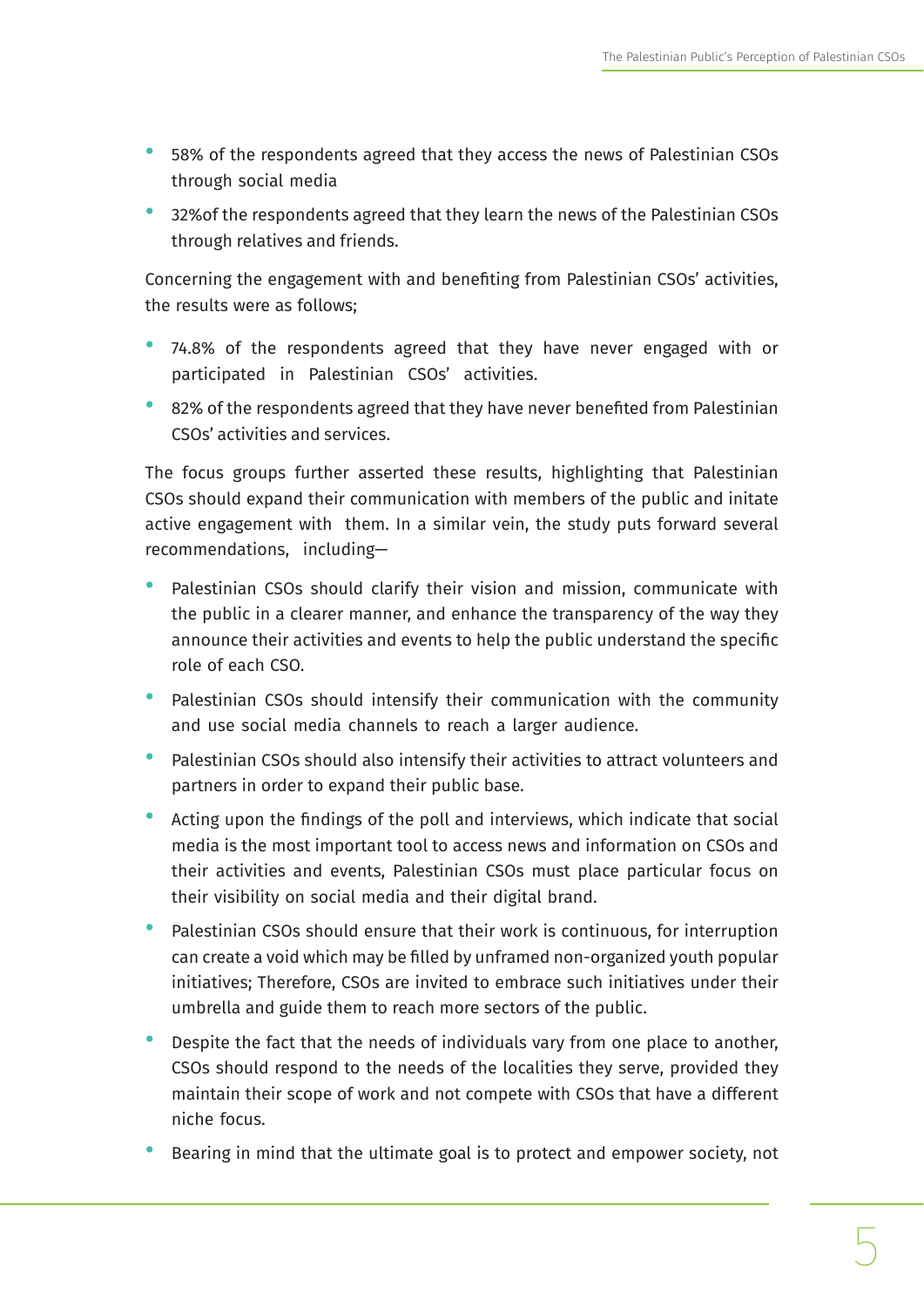to compete with other CSOs, Palestinian CSOs are invited to think of out-ofthe-box ways to network with one other in order to have integrated efforts and serve the largest geographical area.

Lastly, Palestinian CSOs should exert more effort to remove impediments to public access of their services due to the bureaucracy in some CSOs. It goes without saying that public access to CSOs is of paramount importance and bolsters public confidence in these organisations.

# **Introduction**

The past three decades witnessed the advent of thousands of Palestinian CSOs in the West Bank, the Gaza Strip, East Jerusalem, and Israel across a wide spectrum of sectors—including society, human rights, politics, research, agriculture, and environment. Over the years, Palestinian CSOs have provided society with an array of services, which arose the need to understand the relationship between CSOs and members of the public. This investigative study sheds light on the Palestinian public's perception of Palestinian CSOs by measuring the positions of members of Palestinian society on these bodies. To that end, the study also analyzes therelationship and interaction between members of society and CSOs—including the public reactions to CSOs' activities—in order to identify the problems facing Palestinian civil society as represented by its organizations. To see Palestinian CSOs through the eyes of the public, the study devised a set of research tools including a questionnaire completed by a representative sample of Palestinians, representative focus groups in Israel, East Jerusalem, the West Bank, and the Gaza Strip, in which the participants discussed their perceptions of CSOs. Additionally, one-to-one interviews were conducted with representatives of non-governmental organizations (NGOs) in Israel and EastJerusalem to understand the Palestinian civil society in these areas.

Palestinian civil society has undergone tides of change and accordingly developed. At the beginning of the 1980s, Palestinian popular movements formed the nucleus of the Palestinian civil society, which became loci for social actors. With the start of the First Intifada, these movements took the helm of organizing the popular activities on the social landscape. Many of these popular initiatives became registered NGOs under the Palestinian Authority (PA) government in the aftermath of the Oslo Accords.

By and large, this investigative study explores how the various sections of Palestinian society perceived CSOs approximatelt 28 years following the Oslo Accords,. The study also examines the impressions Palestinians have about CSOs,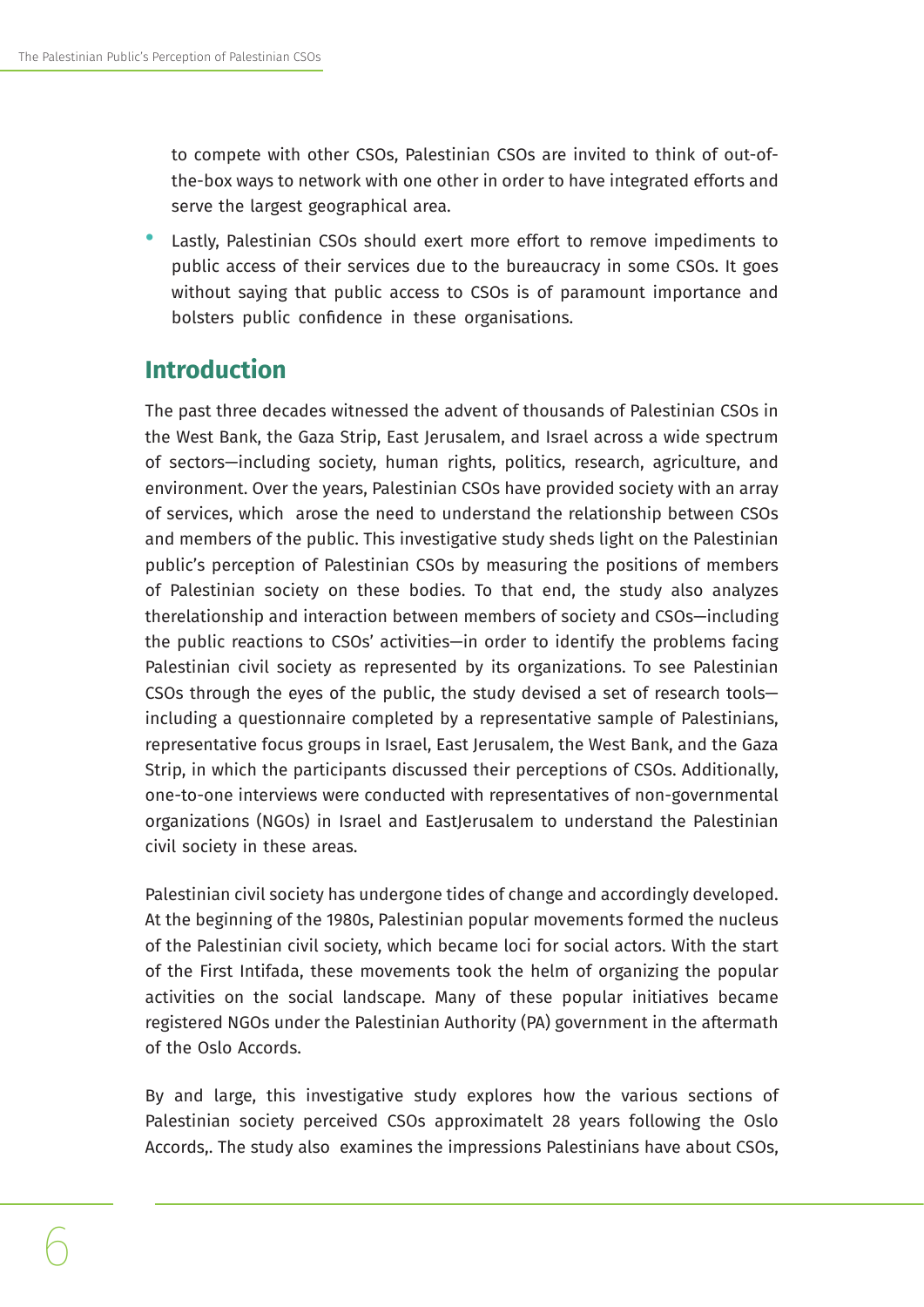as a branch that has grown and expanded under the auspices of the Oslo Accords and its political context.

# **The Civil Society: Definition and Development**

Philosophers of the past held differing opinions about the concept of civil society. For example, Thomas Hobbes defined civil society as a society of absolute sovereignty, market, competition, and interests. The English philosopher considered society as a community that is politically governed by a state established upon a social contract among the members of that society. Under the contract, the members assemble and elect a sovereign. In pursuit of order and security, they also vest in that sovereign all the rights and powers they had in the state of nature.' According to Hobbes, civil society is the politically organized community within the state.<sup>2</sup> For John Locke, civil society is an avenue that individuals enter into with their free will to safeguard the equitable rights they used to enjoy in the state of nature, which were threatened by the lack of power that could regulate the practice of these rights. Therefore, the individuals agree to create a society where their rights are protected. After that, they delegate their right to public management to a new source of power instituted with their consent, provided their basic rights to life, liberty, and property be safeguarded. Granting that the power complies with the agreed social contract, the members of the society shall submit to it.<sup>3</sup>

In modern times, "the term became popular in political and economic discussions, in the 1980s, when it started to be identified with non-state movements that were defying authoritarian regimes, especially in central and eastern Europe and Latin America."4 The World Bank Group defines civil society as "the wide array of nongovernmental and not-for-profit organizations that have a presence in public life, express the interests and values of their members and others, based on ethical, cultural, political, scientific, religious or philanthropic considerations;"<sup>5</sup> Hence the term non-governmental organizations, also known as NGOs. The United Nations (UN) defines "A civil society organization (CSO) or non-governmental organization (NGO) is any non-profit, voluntary citizens' group which is organized on a local,

<sup>1</sup> Mohammad Barout, Al Mujtamaʿ al-Madany: Mafhuman wa-Ishkatyatan [Civil society: Concept and problem,] Dirasat Fikryya [Thought Studies], (Aleppo: Dar aṣ-Ṣadaqa, 1995): 14.

<sup>2</sup> Ali Abdulsadig, Mafhum al-Muitama' al-Madany: Qira>a Awaliyya [The civil society concept: First reading], (Cario: Mahrousa Center For Publishing, 2004): 21-22.

<sup>3</sup> Ibid., 21-22.

<sup>4</sup> - World Economic Forum. Who and what is ‹civil society? Retrieved from: <https://bit.ly/2V6rcmX>

<sup>5</sup> -The World Bank Group. (N.D.). Overview on Civil Society - History. Retrieved from:<https://bit.ly/3y4vppJ>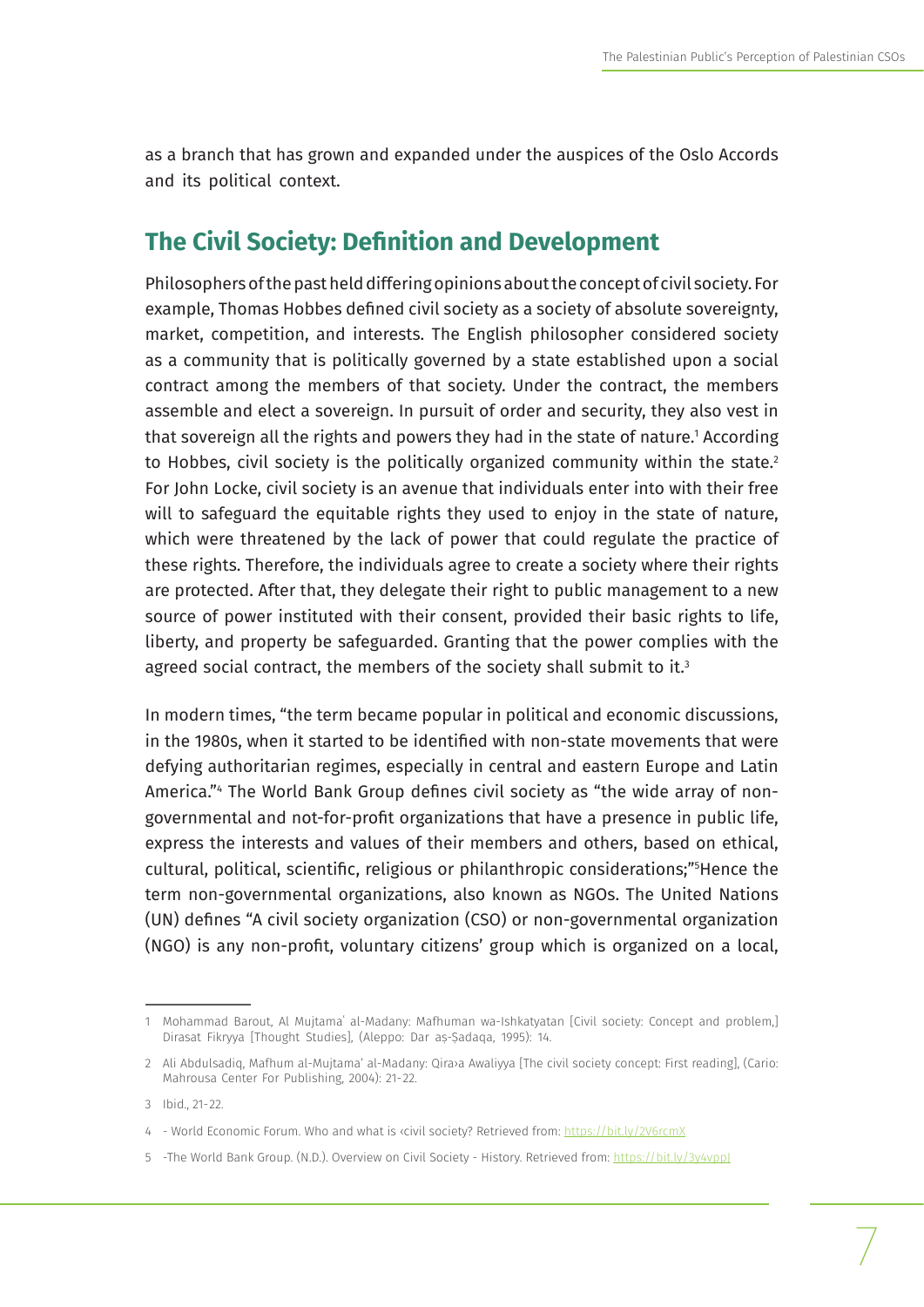national or international level. "<sup>6</sup> As the cited definitions indicate, the concept of CSOs and NGOs is broad and loose and does not specify the identity of the bodies that sit squarely within this concept, allowing CSOs and NGOs to work across various sectors.

This study only canvasses Palestinian CSOs and NGOs fitting the World Bank's and the UN's definitions. International NGOs (INGOs), which expand the concept of local NGOs to the international sphere and with headquarters in their countries of origin and regional chapters in line with their programs and policies, lie beyond the scope of this paper.

The International Covenant on Civil and Political Rights (ICCPR) enshrines the individual's right to assembly in article 21;

"the right of peaceful assembly shall be recognized. No restrictions may be placed on the exercise of this right other than those imposed in conformity with the law and which are necessary in a democratic society in the interests of national security or public safety, public order (ordre public), the protection of public health or morals or the protection of the rights and freedoms of others."7

This international provision is in perfect harmony with the broad definition of CSOs and NGOs, particularly at the establishment phase. The state's parties to the ICCPR shall protect the right of any group of individuals to establish a local NGO according to the founding group's cultural, scientific, professional, philanthropic, or religious aims.

# **Palestinian CSOs and NGOs**

Speaking about Palestinian NGOs, one must bear in mind that such bodies work in contexts created by the waves of colonialism that hit Palestine. As a result, Palestine was divided into four enclaves: Israel, East Jerusalem, the West Bank, and the Gaza Strip. Approaching Palestinian civil society has several contexts accompanied by various political, economic, and social trajectories which results inPalestinian NGOs and CSOs'distinct structures and legal frameworks.

For the most part, Palestinian NGOs and CSOs in historic Palestine are a continuation of popular social initiatives that emerged at the beginning of the 1980s. In one way

<sup>6</sup> - United Nations. (N.D.). The UN and Civil Society. Retrieved from: <https://bit.ly/3kQhuzX>

<sup>7</sup> International Covenant on Civil and Political Rights (adopted 16 December 1966, entered into force 23 March 1976) 999 UNTS 171 (ICCPR) art 49. Retrieved from:<https://bit.ly/36Vh8Qf>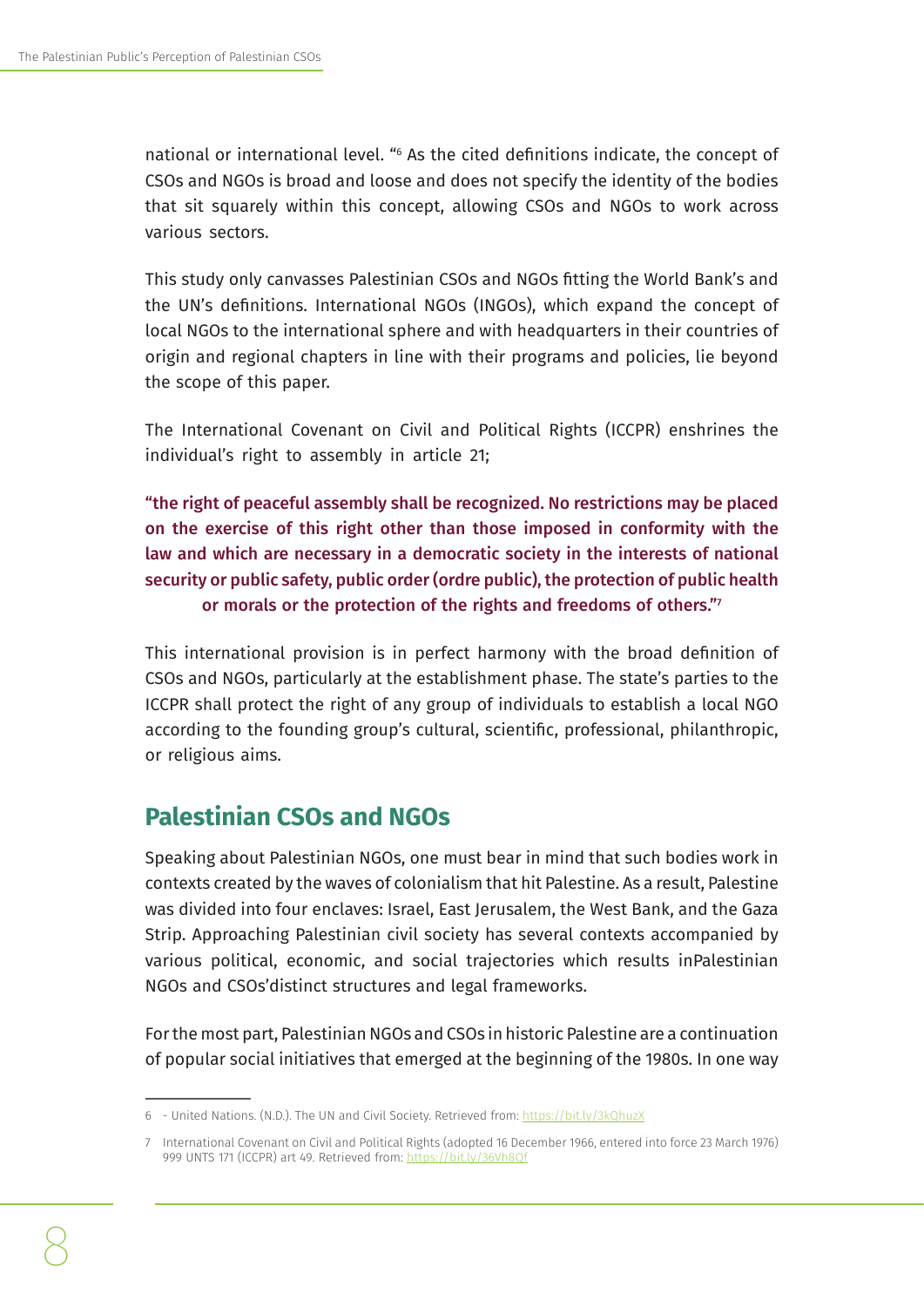or another, their efforts intersected and joined forces with Palestinian political parties and factions and could reclaim the civil rights of the Palestinians.

As the figures stand, the total number of NGOs was about 1,400 in 1994. This figure fell right after the establishment of the PA, according to the Palestine Economic Policy Research InstituteMAS, 800 Palestinian NGOs dissolved with the advent of a new generation of NGOs.<sup>8</sup> A mapping study of the Palestinian NGOs argued that such a decline was driven by the PA's call upon CSOs and NGOs to merge with fledgling PA institutions.<sup>9</sup> Against the novel political reality dictated by the Oslo Accords, Palestinian NGOs in Israel were isolated from their fellow NGOs in the West Bank and the Gaza Strip. Deriving information from previous reports by the International Platform of NGOs Working for Palestine, a position paper published by the Palestinian Center for Policy Research and Strategic Studies - Masarat in 2020, estimated the total of Palestinian NGOs at 4,616 distributed as follows—42 percent in the West Bank, 31% in the Gaza Strip, 14% outside Palestine, 14% in East Jerusalem, and 2% in Israel. 60% of these bodies are classified as grassroots or self-sustaining organizations.<sup>10</sup> The exact number of Palestinian NGOs cannot be asserted for a variety of reasons, which are explained in the following sections of this study.

## **NGOs in the West Bank and the Gaza Strip**

The NGOs in the West Bank and the Gaza Strip are governed by the NGOs Law of 2000. Establishing the legal framework of NGOs, the said law provides in its first article, "The Palestinian people shall be entitled to exercise their right to social, cultural, professional, and scientific activities—including the right to assemble and organize non-governmental organizations according to the provisions of this Law."11 Also, article 2 provides that the Ministry of Interior (MoI) is the responsible authority over the NGOs' scope of work12 through its General NGOs Department. The latter assumes the responsibility of incorporating and monitoring NGOs in the West Bank and the Gaza Strip. The NGO Law defines an NGO as "an independent legal person established under an agreement between no less than seven persons

12 Ibid.

<sup>8</sup> Gianfrancesco Costantini and et al. , Mapping Study of Civil Society Organisations in the Occupied Palestinian Territory: Final Report, (Final Report of a Project Funded by the European Commission and Implemented by SOGES, May 2011), 21. Retrieved from: <https://bit.ly/3zBjDnp>

<sup>9</sup> Ibid.22 ,.

<sup>10</sup> Ashraf Sukar and ʿAhd Jaradat , Waraqt Ḥaqa'q: Mu'asasāt al-Mujtamaʿ al-Madany — Taḥadiyat ad-Dawr [Position paper: NGOs and Palestinian young people — role challenges], (Ramallah: The Palestinian Center for Policy Research and Strategic Studies - Masarat, 2020). Retrieved from: <https://bit.ly/3zwhxoH>

<sup>11</sup> Law No. 1 of 2000 on Non-Governmental Organizations. Retrieved from:<https://bit.ly/3kVjKFZ>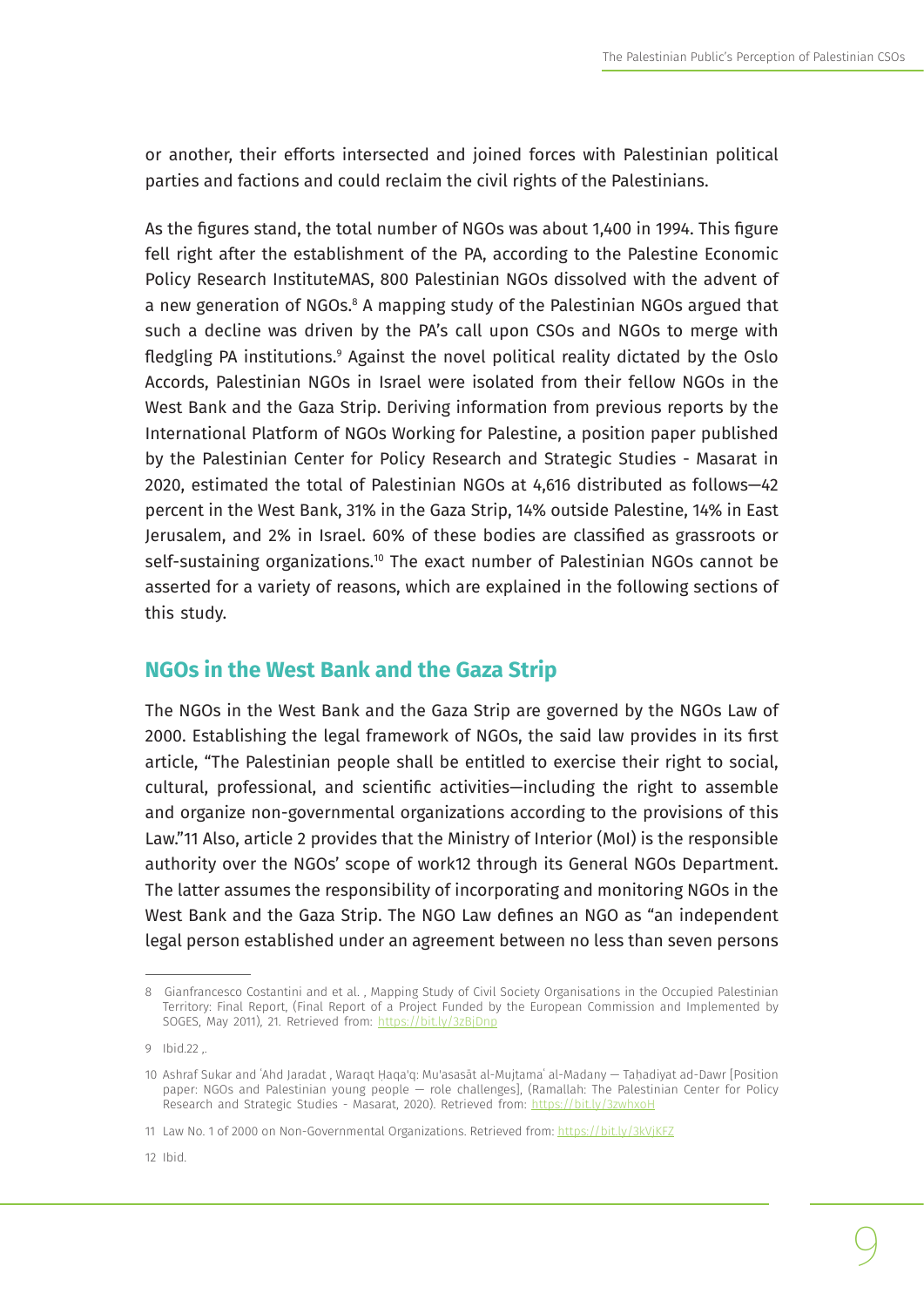to achieve legitimate goals of public interest without aiming to derive financial profit with a view of sharing it among the members of the NGO or making personal gains."13

Article 26(2) of the Palestinian Basic Law provides,<sup>14</sup> "Palestinians shall have the right to form and establish unions, associations, societies, clubs[,] and popular institutions in accordance with the law."15 With this provision, the Basic Law, which is considered to be the PA constitution, enshrines the right of the members of the public to form unions, associations, societies, clubs, and popular institutions which, in one way or another, are part of the CSOs/NGOs.

Notably, the Palestinian Liberation Organization (PLO), on behalf of the 'State of Palestine', did accede to an array of international treaties, conventions, and covenants—including the ICCPR on June 1, 2014.16 Article 21 of ICCPR states that "The right of peaceful assembly shall be recognized. No restrictions may be placed on the exercise of this right other than those imposed in conformity with the law and which are necessary in a democratic society in the interests of national security or public safety, public order (ordre public), the protection of public health or morals or the protection of the rights and freedoms of others." $\frac{1}{12}$  As a state party to this international covenant, the PA is expected to comply with the letter and spirit of the ICCPR. In simpler terms, the national laws and international covenants and treaties, which the PA signed, do safeguard the individuals' right to assemble and form CSOs and NGOs.

According to the figures and data provided by the MoI NGOs General Department,  $18$ the total number of registered NGOs in the West Bank—including East Jerusalem and the Gaza Strip is 3,223 (See table 1).19

<sup>13</sup> Ibid.

<sup>14</sup> The Palestinian Amended Basic Law of 2003 sets the legal and constitutional framework of the political regime in the West Bank and the Gaza Strip.

<sup>15</sup> The Palestinian Amended Basic Law of 2003. Retrieved from: <https://bit.ly/2Wepkcl>

<sup>16</sup> "Al-Haq Turaḥib bi Qubūl al-'Umam al-Mutaḥidda wa-Hūlanda wal-Majlis al-Fidirāly as-Swaysry Inḍimām Dawlat Filasṭīn Ila al-Muʿahadāt ad-Dawliya [Al-Haq gladly receives the acceptance of the UN, the Netherlands, and the Swiss Federal Council of the accession of the State of Palestine to multilateral conventions,]" Al-Haq (April 14 2014), Retrieved from: https://bit.ly/3y5gEDi

<sup>17</sup> International Covenant on Civil and Political Rights. (adopted 16 December 1966, entered into force 23 March 1976) 999 UNTS 171 (ICCPR) Ibid.

<sup>18</sup> The researcher obtained the information related to the registered NGOs through a written request to the competent department in the MoI and through correspondence dated June 12, 2021 with Abdel Nasser Sairafi, director general of the NGOs Department in MoI.

<sup>19</sup> This term refers to the environs of East Jerusalem, e.gBethany, in addition to the villages of the East government that are located behind the Separation Wall. Notwithstanding, this figure does not include the NGOs in East East Jerusalem.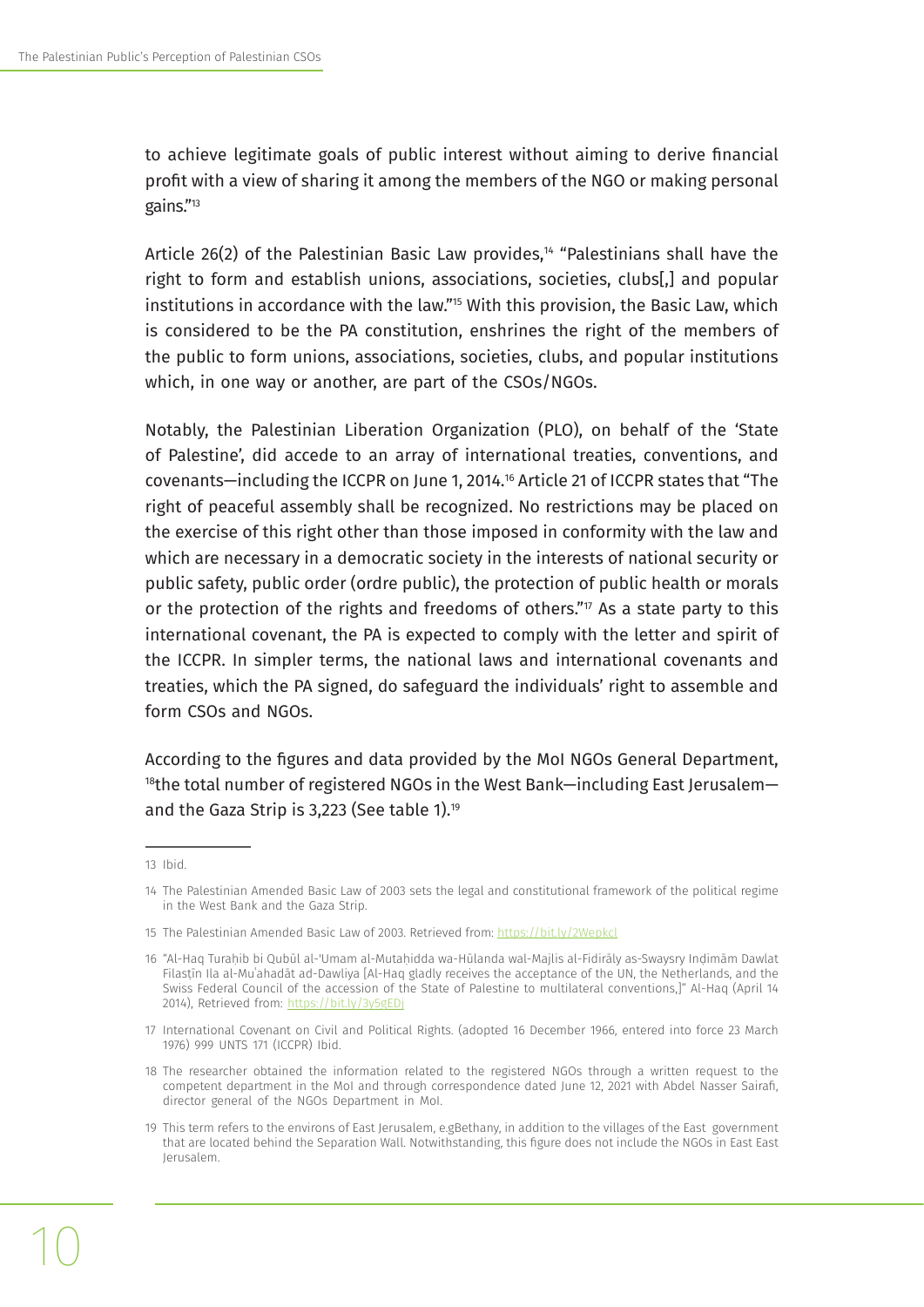| <b>Governorate</b>                                                  | # of CSOs/NGOs |
|---------------------------------------------------------------------|----------------|
| Jericho                                                             | 58             |
| Hebron                                                              | 121            |
| Ar-Ram                                                              | 228            |
| Bethlehem                                                           | 251            |
| Jenin                                                               | 194            |
| Halhul                                                              | 53             |
| Dura-southwest of Hebron                                            | 51             |
| Ramallah and al-Bireh                                               | 754            |
| Salfit                                                              | 55             |
| <b>Tubas</b>                                                        | 30             |
| Tulkarm                                                             | 120            |
| Qalqilya                                                            | 51             |
| <b>Nablus</b>                                                       | 240            |
| East Jerusalem                                                      | 228            |
| Deir al-Balah                                                       | 54             |
| Gaza city                                                           | 472            |
| Rafah                                                               | 58             |
| Khan Younis                                                         | 125            |
| Jabalia                                                             | 55             |
| Unions, associations, and federations, and NGOs based in the<br>Mol | 25             |

#### **Table 1: Registered CSOs/NGOs by governorate**

As the table above shows, around 21%of registered NGOs are based in Ramallah and al-Bireh governorate; this is attributable to political circumstances that turned Ramallah and al-Bireh into a hub of government institutions and NGOs. Noticeably, the percentage of registered NGOs in Ramallah and al-Bireh governorate is higher than the percentage in the Gaza Strip, which stands for 22 %of the registered NGOs. The Tubas governorate ranked last with 1 percent of the registered NGOs.

Besides, a group of local central unions and associations accounts for 1%.<sup>20</sup> The environs of East Jerusalem have 7% of the registered NGOs. The reason for this low percentage is due to Israel's restrictions on Palestinian NGOs in East Jerusalem and its suburbs. In addition, not all NGOs in East Jerusalem are registered with the

<sup>20</sup> The registration of unions is called a 'central registration'. This also applies to the merged societies and associations, i.e., which have been merged, meaning that the registration documentation of these societies are not registered with the NGO's Department but directly with the MoI, and this also applies to international organizations.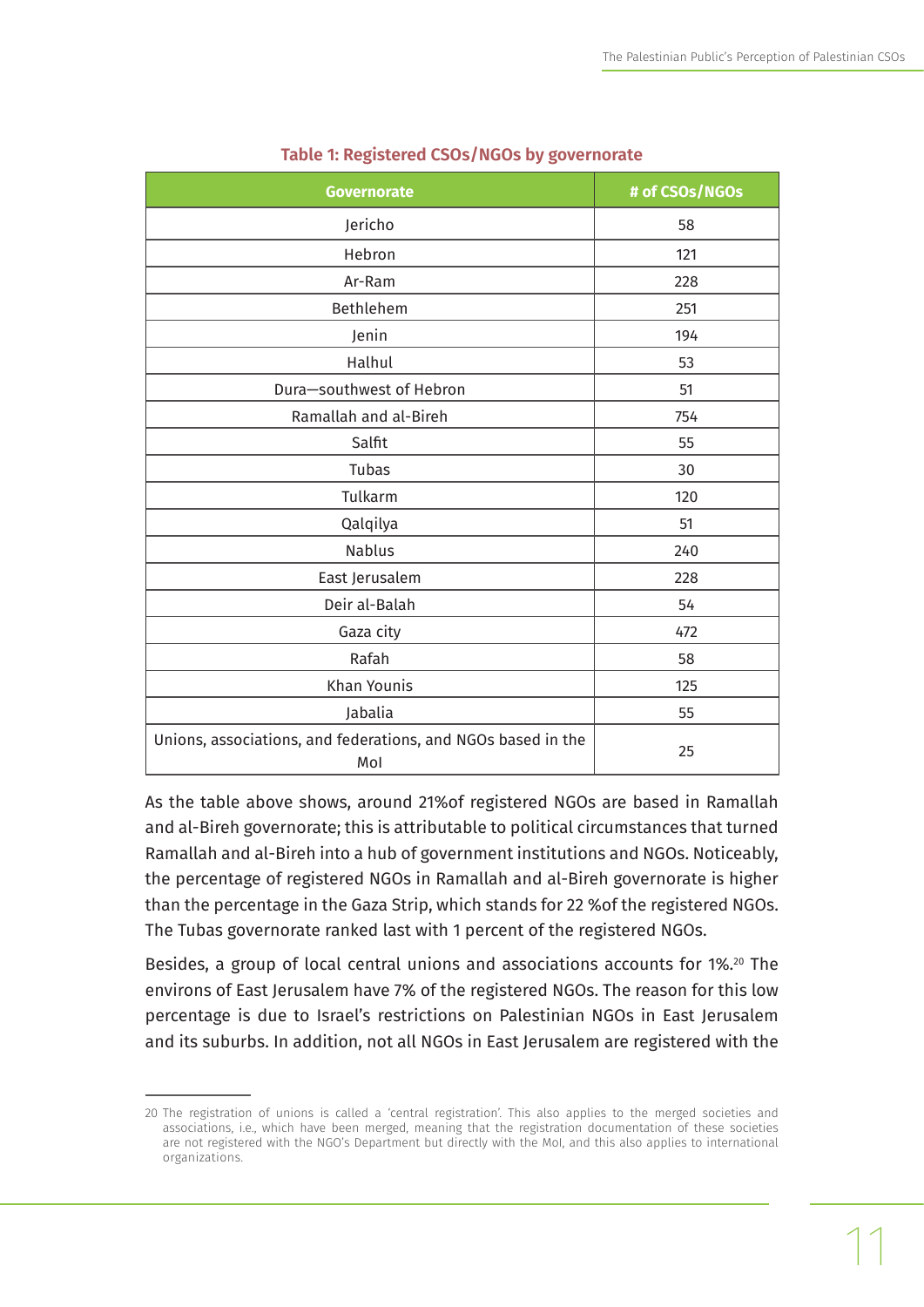MoI. Although ar-Ram village is located within the boundaries of East Jerusalem governorate, it is given a separate entry. Being located across the Separation Wall, ar-Ram provides an area where Palestinians from both sides of the Separation Wall can work and thus houses many registered NGOs. It is safe to conclude that the total percentage of registered NGOs in the East Jerusalem suburbs—including ar-Ram—is 14 percent of the total registered NGOs. There are NGOs in East Jerusalem, and in Israel registered with the MoI as foreign NGOs, because they are registered with the Israeli Ministry of Justice (IMoJ) at the Registrar of Associations.

According to the data collected from the General Administration of NGOs at the MoI, the work of registered NGOs covers most sectors (see table 2).

| <b>Ministry/sector</b>                                                                        | # of CSOs/NGOs |  |
|-----------------------------------------------------------------------------------------------|----------------|--|
| Mol                                                                                           | 35             |  |
| Ministry of Labor (MoL)                                                                       | 4              |  |
| Ministry of Women's Affairs (MoW)                                                             | 228            |  |
| Ministry of Detainees and Ex-detainees Affairs<br>(MoDEA)                                     | 9              |  |
| Ministry of Transportation (MoT)                                                              | $\overline{2}$ |  |
| Ministry of Finance (MoF)                                                                     | 1              |  |
| Ministry of Health (MoH)                                                                      | 158            |  |
| Ministry of Social Development (MoSD) (previously<br>known as the Ministry of Social Affairs) | 1,188          |  |
| Ministry Of Tourism and Antiquities (MoTA)                                                    | 29             |  |
| Ministry of Agriculture (MoA)                                                                 | 153            |  |
| Higher Council for Youth and Sport (previously<br>known as Ministry of Youth and Sports)      | 525            |  |
| Ministry of Foreign Affairs (MoFA)                                                            | 13             |  |
| Ministry of Local Governance (MoLG)                                                           | $\overline{2}$ |  |
| Ministry of Culture (MoC)                                                                     | 371            |  |
| Ministry of Education and Higher Education (MoEHE)                                            | 198            |  |
| Ministry of Awqaf                                                                             | 12             |  |
| Ministry of National Economy (MoNE)                                                           | 52             |  |
| Ministry of Telecom and Information Technology<br>(MoTIT)                                     | 5              |  |
| Ministry of Environment                                                                       | 45             |  |
| Others                                                                                        | 18             |  |

#### **Table 2: Distribution of Palestinian NGOs by sector/sectoral ministry**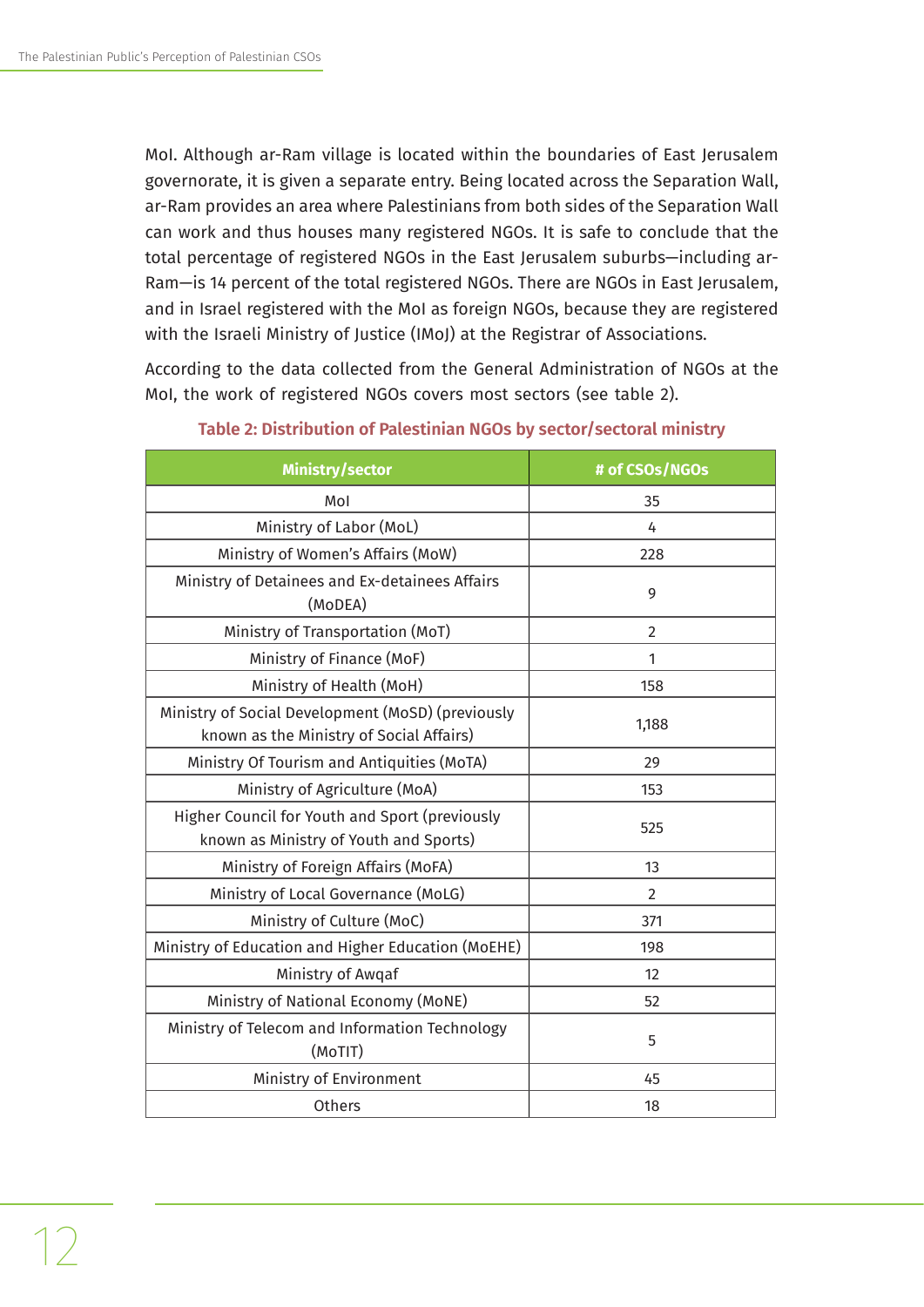Owing to the nature of their community services, NGOs operating in the sector of the MoSD rank first with 1,118 NGOs—or more than one-third (about 34.7 percent). Second comes the NGOs operating in the field of youth and sports, with 525 NGOs including youth sports clubs across cities and villages. Third, the NGOs working in the sector are regulated by the MoC, with 371 NOGs, e.g., heritage and cultural organizations. As for the NGOs operating in the sector regulated by the Ministry of Women's Affairs, they make a total of 228 organizations, which is tantamount to 7% of total registered NGOs.

### **Palestinian NGOs in East Jerusalem**

Israel uses policies to stifle Palestinian Jerusalemites in the public and private spheres. These policies cast a shadow over all the organizations, associations, clubs, and even shops that represent the Palestinian Jerusalemites. Palestinian CSOs and NGOs went through two phases before reaching the policy constraint stalemate. The first stage was before the Israeli occupation of the city in 1967; the city had been governed by the board of al-Quds Municipality under the Jordanian government.<sup>21</sup> The Palestinian Jerusalemite NGOs entered the second phase in the aftermath of the Israeli occupation of the city. The board of al-Quds Municipality was henceforth replaced with the Jerusalem Municipality. In the same vein, all Palestinian Jerusalemite CSOs were brought to a close—including the Chamber of Commerce, the Arab Studies Centre, of which the Orient House Organization was part. The center was reopened in 1991 with the advent of Oslo talks to be closed a decade later following the outbreak of the Second intifada .22

NGOs are registered with the IMoJ Registrar of Associations. Without being registered with the Registrar of Associations, the service or work in East Jerusalem would be beyond the bounds of possibility, for such registration is sine qua non to obtain other required service licenses and permits.<sup>23</sup> As a matter of necessity, the Israeli government does not issue the required permits and licenses for every Palestinian organization, especially those that provide national services to the Palestinian Jerusalemites. Another mechanism is to register a Palestinian NGO with the Palestinian MoI in order to extend its reach to the West Bank; However, the NGO is to follow a series of procedures to figure out whether it would be granted registration.24

<sup>21</sup> From an interview conducted with Samer Abu Eisheh, Media and Communication Coordinator at Burj Alluqluq Social Center Society, on July 28, 2021.

<sup>22</sup> Ibid.

<sup>23</sup> Ibid.

<sup>24</sup> From an interview conducted with Samer Abu Eisheh, op. cit.,footnote 21.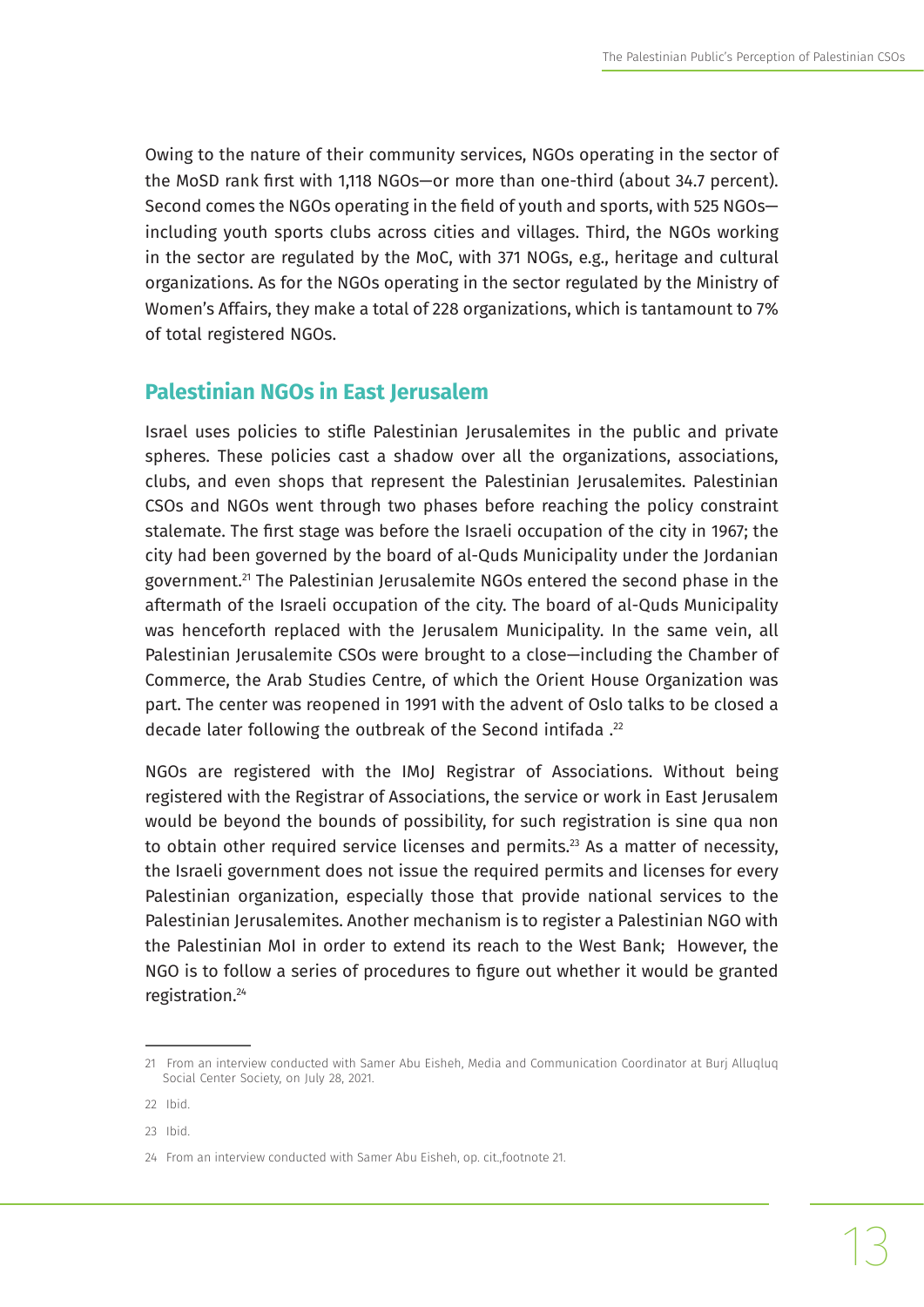It is safe to say, that part of Palestinian CSOs and NGOs in East Jerusalem are an extension of voluntary grassroots movements that later became institutions.<sup>25</sup> National organizations in East Jerusalem are to be seen today as independent institutions.<sup>26</sup>

The interviews carried with active actors in Palestinian NGOs and CSOs in East Jerusalem revealed the lack of a comprehensive survey of Palestinian NGOs in East Jerusalem due to the lack of an active PA responsible for registering and monitoring this section of Palestinian NGOs. Even the Palestinian Central Bureau of Statistics lacks the exact count of Palestinian NGOs in East Jerusalem.27 In addition to Palestinian trade and labor unions and federations, estimates indicate that some 45–50 NGOs are active in East Jerusalem across various sectors—including education, youth, sports, women, arts, culture, and tourism. It is beyond a shadow of a doubt that a number of Palestinian Jerusalemite NGOs is still unidentified, as well as their personnel.<sup>28</sup>

Palestinian CSOs and NGOs in East Jerusalem work in the service sector. Most of the work is in the cultural sector, which also includes youth centers and the health sector but not in abundance. Concerning agriculture, if Palestinian Jerusalemite NGOs are divided into two categories—inside and outside the Separation Wall those inside the Separation Wall do not have any significant activity in agriculture, <sup>29</sup>which echoes the Israeli control over land. If the light were to be shed on the work of NGOs and the nature of their activities, especially at the cultural front, they would be found engrossed in providing services related to combating genderbased violence and awareness-raising on similar issues. As for legal NGOs, they provide their services as humanitarian aid—not from a sustainable development perspective. Of course, the interventions of such NGOs are dependent on funded projects, and thus they come to an end along with the projects under which they are funded.30 NGOs active in the education sector in East Jerusalem are very few. For instance, Tamer Institute for Community Education carries activities in East Jerusalem, and Burj Al-Luqluq Social Center Society engages with educational institutions.<sup>31</sup>

- 30 Ibid.
- 31 Ibid.

<sup>25</sup> From an interview conducted with Naheel Bazbazat, Palestinian Jerusalemite civil society activist, on August 4, 2021.

<sup>26</sup> From an interview conducted with Samer Daoudi, Palestinian NGO Network coordinator in East Jerusalem, on July 26, 2021.

 $27$  Ibid.

<sup>28</sup> Ibid.

<sup>29</sup> From an interview conducted with Samer Daoudi, op. cit., footnote no. 26.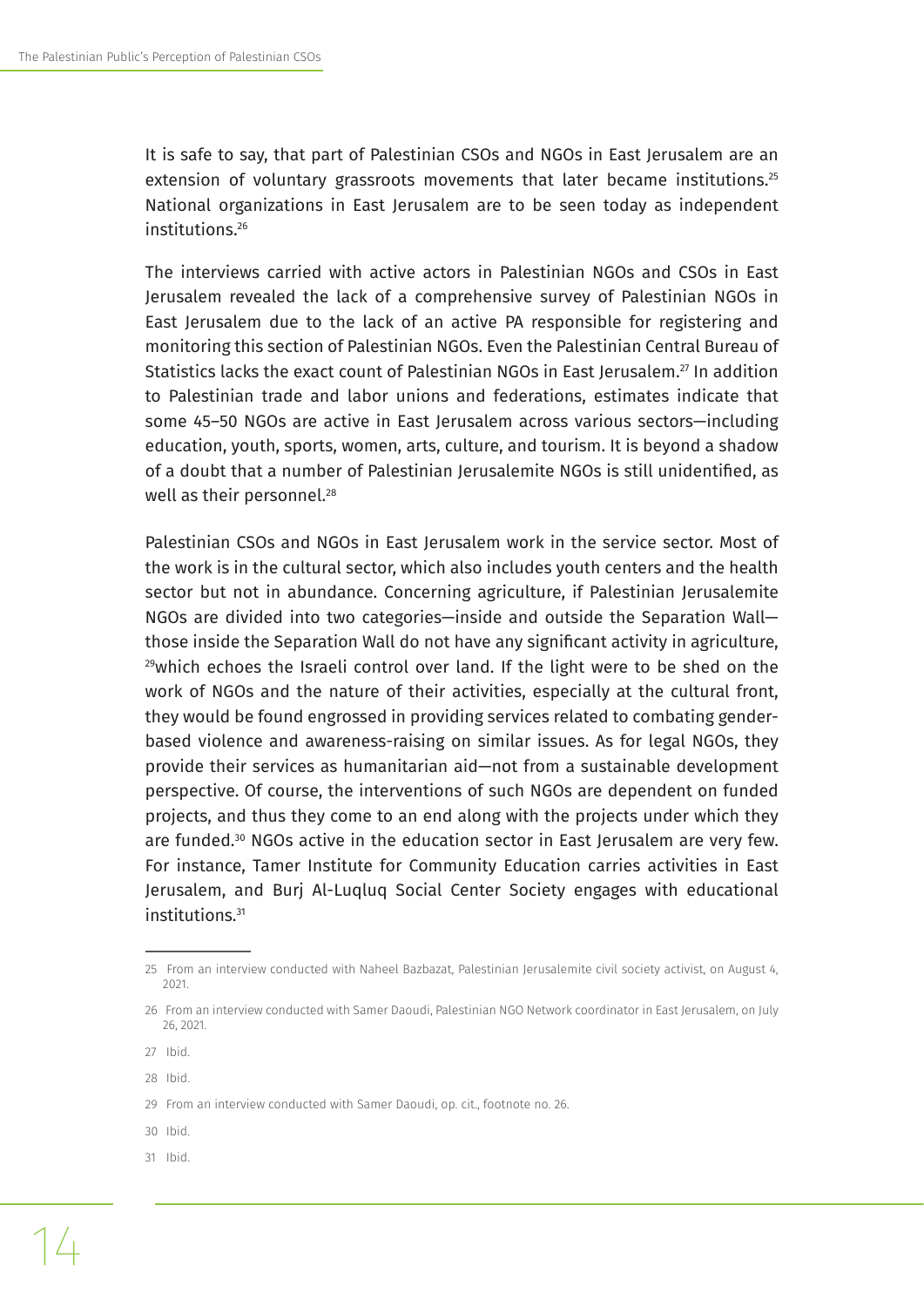## **Palestinian NGOs in Israel**

The context of Palestinian CSOs and NGOs in Israel is quite different from that of the West Bank, Gaza Strip, and possibly East Jerusalem. However, it is similar to that of East Jerusalem in terms of registration and the Israeli constraints on Palestinian NGOs' action. Palestinian NGOs in Israel operate in a particularly complex context. For example, the amendment to the Israeli NGO Law concerning the funding of NGOs cast a shadow over the structure and work of Palestinian NGOs in Israel. Besides, the emergence of Palestinian NGOs in Israel was late compared to their fellow NGOs in other parts of Palestine. While the second phase of Palestinian Jerusalemite NGOs kicked off in the aftermath of the Israeli occupation of East Jerusalem in 1967, Palestinian NGOs in Israel started in the late 1980s. At that time, no more than four Palestinian NGOs were active in Israel and mostly funded by Palestinian sources. 32

In plain English, Palestinian NGOs in Israel are few and well known—not too many and widely spread as in the West Bank and the Gaza Strip. There are two types of Palestinian NGOs in Israel: regional NGOs, which are known and form a rather small community, and local NGOs, which often have a niche focus on service, relief, and quotidian issues and are fewer in number.33

According to another view, Palestinian NGOs in Israel should not be called 'civil society organizations' or 'CSOs' for short and prefer al-Ahly-based organizations (Ahly Arabic for indigenous community). Avoiding semantics such as 'CSO' and 'NGO' might be an attempt not to be construed as a recognition by these organizations that Israel is a normal situation just as any other that has public, private, and civil sectors. The latter tries to bridge gaps created by the state or to provide services not provided by the state or the private sector. This engenders cooperation and complementarity between the civil society and the state, which would be normal in a normal state. But, this is not the case for Palestinians in Israel, who are not part of this framework. Taking due account of the different political landscape, the semantics of 'civil' is limited and does not reflect the full role that civil society is supposed to play.34

<sup>32</sup> From an interview conducted with Nadim Nashif, executive director and co-founder of 7amleh: The Arab Center for the Advancement of Social Media, on July 08, 2021.

<sup>33</sup> From an interview conducted with Nida>a Nasser, director of Baladna Association for Arab Youth, on July 14, 2021.

<sup>34</sup> Ibid.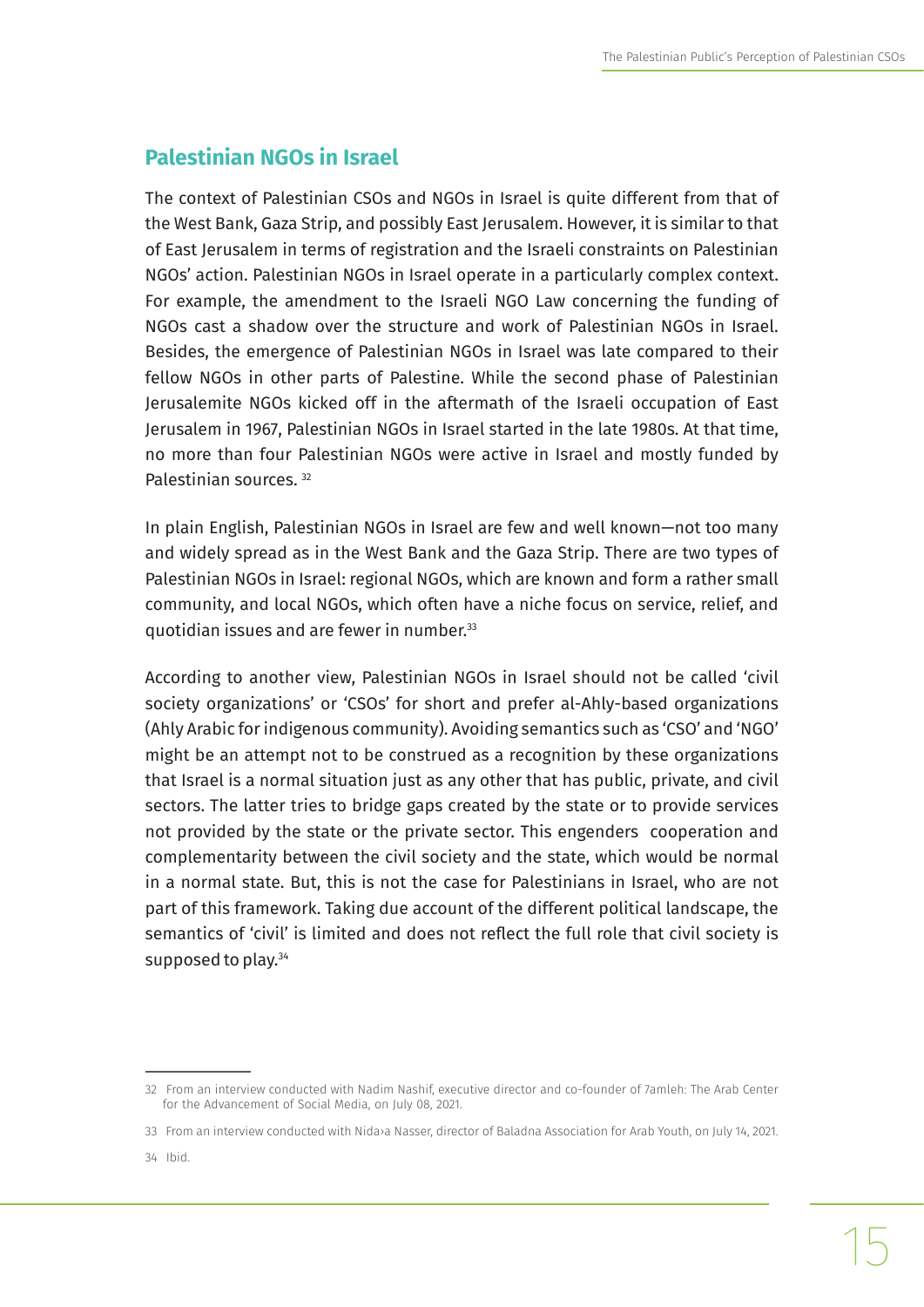# **Historical background of Palestinian NGOs and CSOs in Israel**

The 'Palestinian civil society' in Israel started in the late 1980s. Noted societies, associations, and organized bodies made the scene during the second half of the 1990s, such as Adalah – The Legal Center for Arab Minority Rights in Israel, Itijah, and the Galilee Society. With the start of the second intifada, the NGOs' role gained further gravitas. A gap filled with alienation and estrangement widened between Palestinian educated young women, men and the Israeli institution. Against this situation, Palestinians in Israel looked for new loci where they could find their sense of belonging and organize their activism into distinct action. Along the same lines, the young generation's need to volunteer and reclaim their stake in the change grew. Al-Ahly-based action further increased after 2000.35 The Oslo Accords unfolded a key turning point that increased al-Ahaly activism across Israel. The Palestinian community started to turn to internalization and reclaim its role with utmost seriousness after being cast out with the signing of the Oslo Accords by the PLO. Amid these twists and turns, the Palestinian NGOs were being whipped into shape—of course, there were Palestinian NGOs and CSOs in Israel, but the active actors today were created toward the end of the 1980s and the beginning of the 1990s.36

Political parties and movements, i.e., the Communist Party, the National Democratic Assembly (Balad), Abnaa el-Balad, and the Islamic Movement, played a decisive direct or indirect role in establishing several NGOs and CSOs, marshaled by their prominent wigs and members. $37$ 

However, the situation is quite different today, and this trend has become limited in some associations and people. For the most part, the NGOs established in the 1990s were extensions to the political parties. $38$ 

As indicated earlier, all CSOs are to be registered with the IMoJ Registrar of Associations. Israeli legislation provides that all NGOs furnish annual reports on their activities together with detailed financial reports to the Registrar of Associations.39

38 Ibid.

<sup>35</sup> From an interview conducted with Nadim Nashif, op. cit., footnote no. 32.

<sup>36</sup> From an interview conducted with Nida›a Nasser, op. cit., footnote no. 33.

<sup>37</sup> From an interview conducted with Nadim Nashif, op. cit., footnote no. 32.

<sup>39</sup> From an interview conducted with Nida›a Nasser, op. cit., footnote no. 33.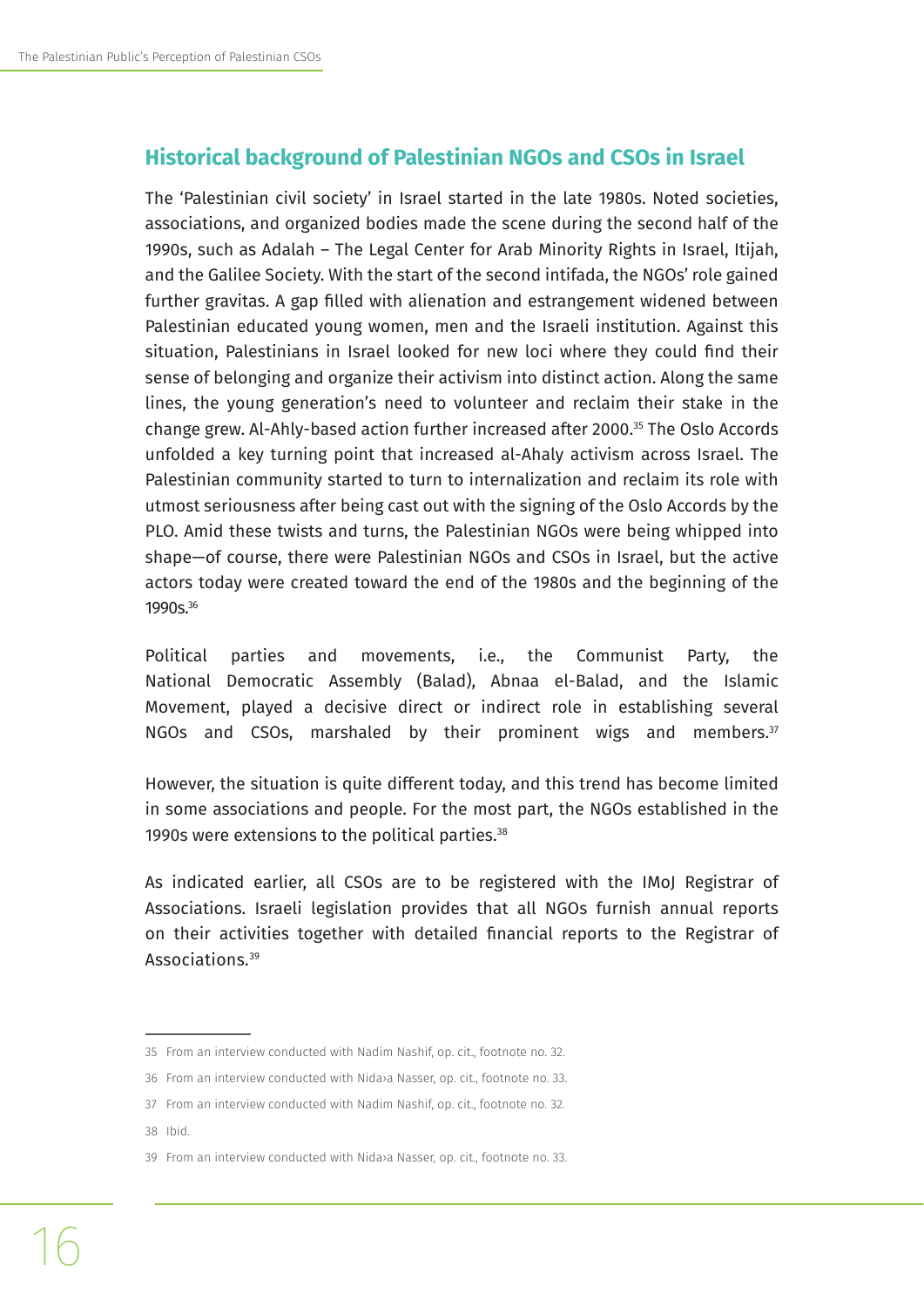Palestinian NGOs are registered with the Registrar of Associations as 'Israeli' NGOs neither Palestinian nor Arab. This classification keeps the information and data of these organizations blurred—including their count, personnel, and services. The personnel count of the Palestinian NGOs, which operated in Israel and sampled in this study, does not exceed 300 workers. For example, the staff headcount of the Baladna Association for Arab Youth is no more than ten. For this study, table 3 below lists key Palestinian NGOs in Israel.

| Al-Zahra Society                                                                          | The Social Development<br><b>Committee Haifa</b>                                                              | Women Against Violence                                                                          |  |
|-------------------------------------------------------------------------------------------|---------------------------------------------------------------------------------------------------------------|-------------------------------------------------------------------------------------------------|--|
| Arab Center for Alternative<br>Planning                                                   | The Follow-Up Committee on<br><b>Arab Education</b>                                                           | <b>Tishreen Association</b>                                                                     |  |
| The Regional Council of the<br><b>Unrecognized Villages</b>                               | <b>Assiwar The Feminist Arab</b><br>Movement                                                                  | The Mossawa Center,<br>the Advocacy Center for<br><b>Palestinian Arab Citizens</b><br>of Israel |  |
| Adalah - The Legal Center for<br>Arab Minority Rights in Israel                           | Al Mezan Center for Human<br>Rights                                                                           | <b>7amleh - The Arab</b><br>Center for Social Media<br>Advancement                              |  |
| <b>Hewar - The Arab Association</b><br>for Alternative Education                          | Jam'iyat Himayat al-Muhajarin<br>(lit. The association for the<br>protection of forcibly displaced<br>people) | The Arab Culture<br>Association                                                                 |  |
| <b>Elhawakeer Association</b><br>for Society Development,<br>Agriculture, and Environment | Sanad                                                                                                         | Masira                                                                                          |  |
| Al-Qaws                                                                                   | <b>Aswat - Palestinian Feminist</b><br><b>Center for Gender and Sexual</b><br>Freedoms                        | <b>Altufula Center</b>                                                                          |  |
| <b>Baladna Association for Arab</b><br>Youth                                              | Mada al-Carmel - The Arab<br>Center for Applied Social<br>Research                                            | Kayan - Palestinian<br>Feminist Organization                                                    |  |
| Na'm (lit. yes)                                                                           | <b>Amanina Association</b>                                                                                    | Aman Center - The Arab<br><b>Center for Safe Society</b>                                        |  |
| Injaz Center                                                                              | Nasijona                                                                                                      | The Committee for<br><b>Educational Guidance for</b><br><b>Arab Students</b>                    |  |
| "Intimā" wa "AȚā" (lit.<br>benevolence and devotion<br>society)                           | The Galilee Society                                                                                           | <b>Masar Institute for</b><br>Education                                                         |  |

#### **Table 3: Key Palestinian NGOs in Israel**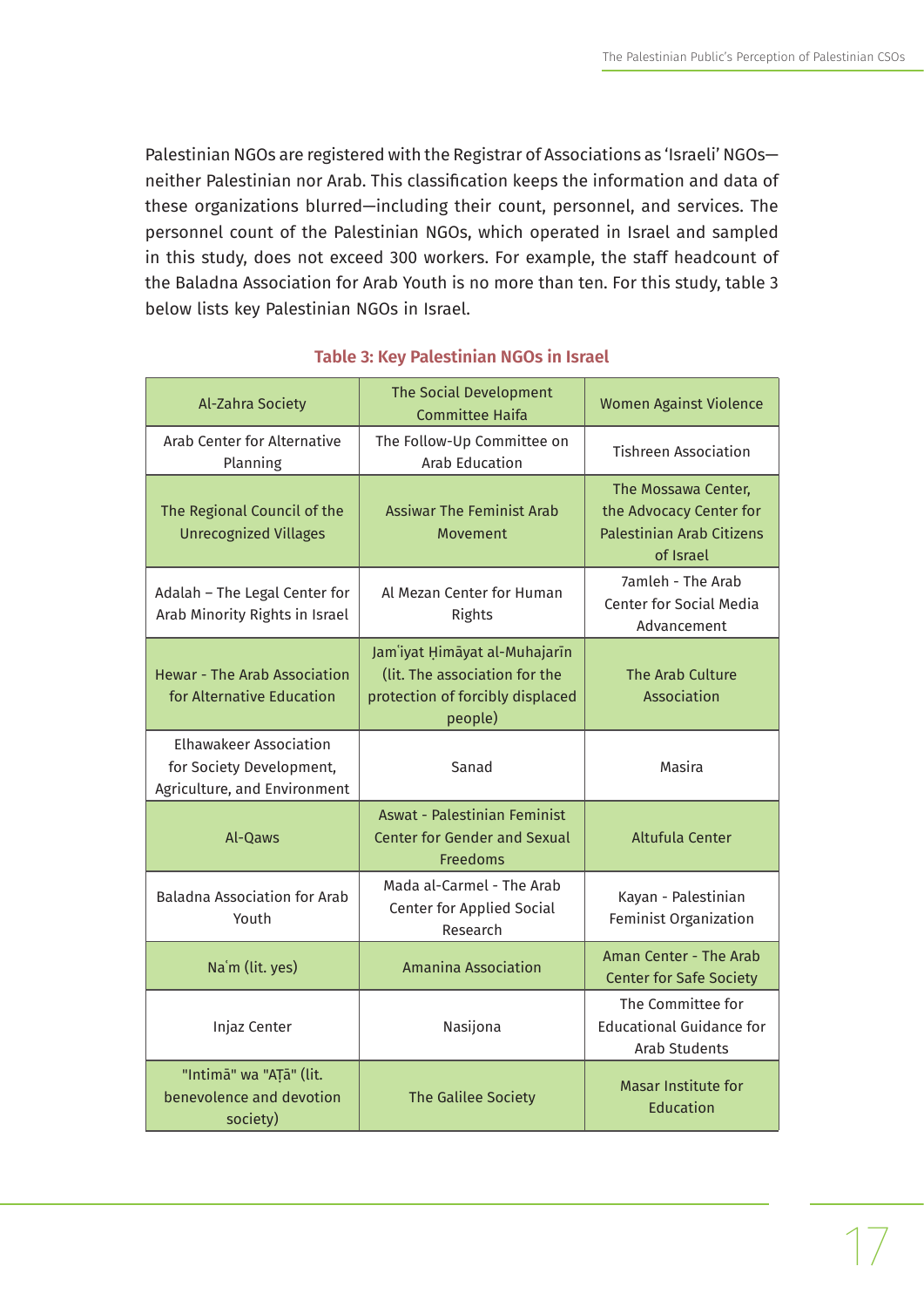For the most part, the NGOs in Israel do not provide the same services provided by the NGOs and CSOs in the West Bank and the Gaza Strip. Quite a few Palestinian NGOs in Israel provide such services because—

- 1. NGOs do not have enough resources, nor do they assume such a role; if any, they might provide food packages and seasonal events for this purpose; and
- 2. Unlike the West Bank and the Gaza Strip, service provision rests with the state, and needs for basic services are not similar to those across the West Bank and the Gaza Strip.40

It is difficult to dissect the NGO landscape in Israel due to the lack of data. However, a distinction can be drawn between institutions of a political nature and others. Tapping into the information collected for this study, we could arrive that some Palestinian NGOs in Israel are active in the field of women's issues, such as Kayan - Palestinian Feminist Organization, Awan, Women's Against Violence, and Altufula Center. Other NGOs are active in the legal advocacy sphere, e.g., Adalah – The Legal Center for Arab Minority Rights in Israel, Mossawa Center - the Advocacy Center for Arab Citizens in Israel, and Al Mezan Center for Human Rights. Others are human rights NGOs, including the Committee for Educational Guidance for Arab Students, the Arab Center for Alternative Planning, and the Regional Council of the Unrecognized Villages. Besides, some are active in the cultural sector, e.g., the Arab Culture Association.41

# **Geopolitical Impact on Palestinian NGOs**

Palestinians in Palestine live in four sui generis administrative divisions, namely the West Bank, the Gaza Strip, East Jerusalem, and Israel. Each enclave has its constellation of local NGOs that endeavors to bridge the gaps left by the ruling authorities and underscore Palestinian identity against the slew of policies set to erase Palestinian nationalism. Depending on where they are ,geographically within historic Palestine, these NGOs are governed by different legal frameworks, policies, and economic circumstances. Against such a fragmented status quo, Palestinian NGOs barely coordinate their actions or network with one another despite a great deal of effort severally devoted by some NGOs. The relationships of these NGOs are often limited to unsustainable in-kind projects due to their intense involvement in their local issues.42 Obviously, relationships among NGOs are heavily influenced by

<sup>40</sup> From an interview conducted with Nida›a Nasser, op. cit., footnote no. 33.

<sup>41</sup> From an interview conducted with Nadim Nashif, op. cit., footnote no. 32.

<sup>42</sup> From an interview conducted with Nida›a Nasser, op. cit., footnote no. 32.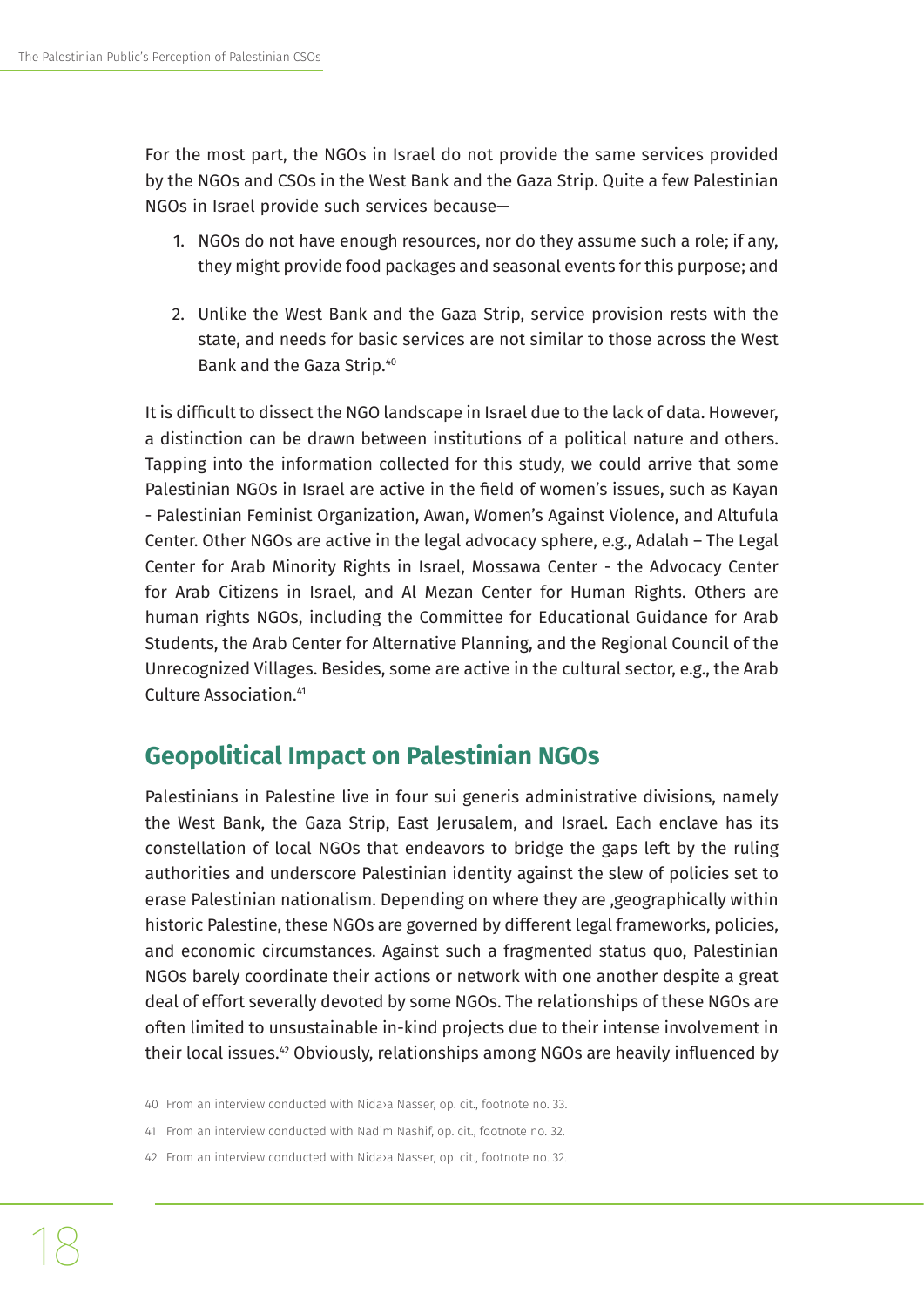surrounding conditions, especially funding terms, which often shape the nature of joint activities by NGOs. For example, relationships among Palestinian NGOs in the West Bank and the Gaza Strip face a clear-cut attempt of framing that limits any forms of networking beyond those dictated by the funding terms.<sup>43</sup>

Against all the odds, Palestinian NGOs do attempt to piece the four enclaves of historic Palestine together. Youth initiatives also strive afresh to surmount the political compounding situation (i.e., Israeli occupation and internal political division) as well as the funding terms that limit their collaborative consolidated actions to achieve projects of common objectives.<sup>44</sup> This pursuit is particularly manifested in youth and women's NGOs, e.g., the joint project by the Palestinian Vision Organization (based in East Jerusalem and the West Bank) and the Association for Arab Youth – Baladna (based in Israel).<sup>45</sup> In addition there are movements that broke across the limitation of 'borders'. The Palestinian feminist movement Tala'at provides a case in point. This also points to Palestinian NGOs with missions that go beyond a specific locality, such as Muntada Jensaneya, which is active throughout historic Palestine.<sup>46</sup>

# **Israeli Restrictions on Palestinian CSOs and NGOs**

Israeli authorities wage a direct and indirect war against Palestinian CSOs and NGOs, devising a slew of tools to shrink the space in which they serve. Israel exerts enormous effort against Palestinian NGOs—either by monitoring their activities, controlling and restricting them, or through diplomatic work through which it promotes that CSOs are linked to Palestinian organizations it classifies as terrorists.

In June 2021, Adalah produced a short film titled 'Shrinking Space for CSOs and Means to Challenge it'. The eight-minute film explores the shirking space in which the Palestinian CSOs work and the shadow such situation casts over the nature and quality of CSOs' work. As the film unfolds, the avenue of Palestinian CSOs is subject to a mélange of policies, laws, and restrictions imposed by government institutions, international donors, and the Israeli authorities to tighten the control over Palestinian civil society.<sup>47</sup>

<sup>43</sup> From an interview conducted with Naheel Bazbazat, op. cit., footnote no. 25.

<sup>44</sup> From an interview conducted with Samer Abu Eisheh, op. cit., footnote 21

<sup>45</sup> The interviewee did not mention the project name.

<sup>46</sup> From an interview conducted with Nadim Nashif, op. cit., footnote no. 32.

<sup>47</sup> Adalah – The Legal Center for Arab Minority Rights in Israel, (June 30, 2021), Shrinking Space for CSOs and Means to Challenge it, (film). Facebook. Retrieved from: <https://bit.ly/3zoLSVy>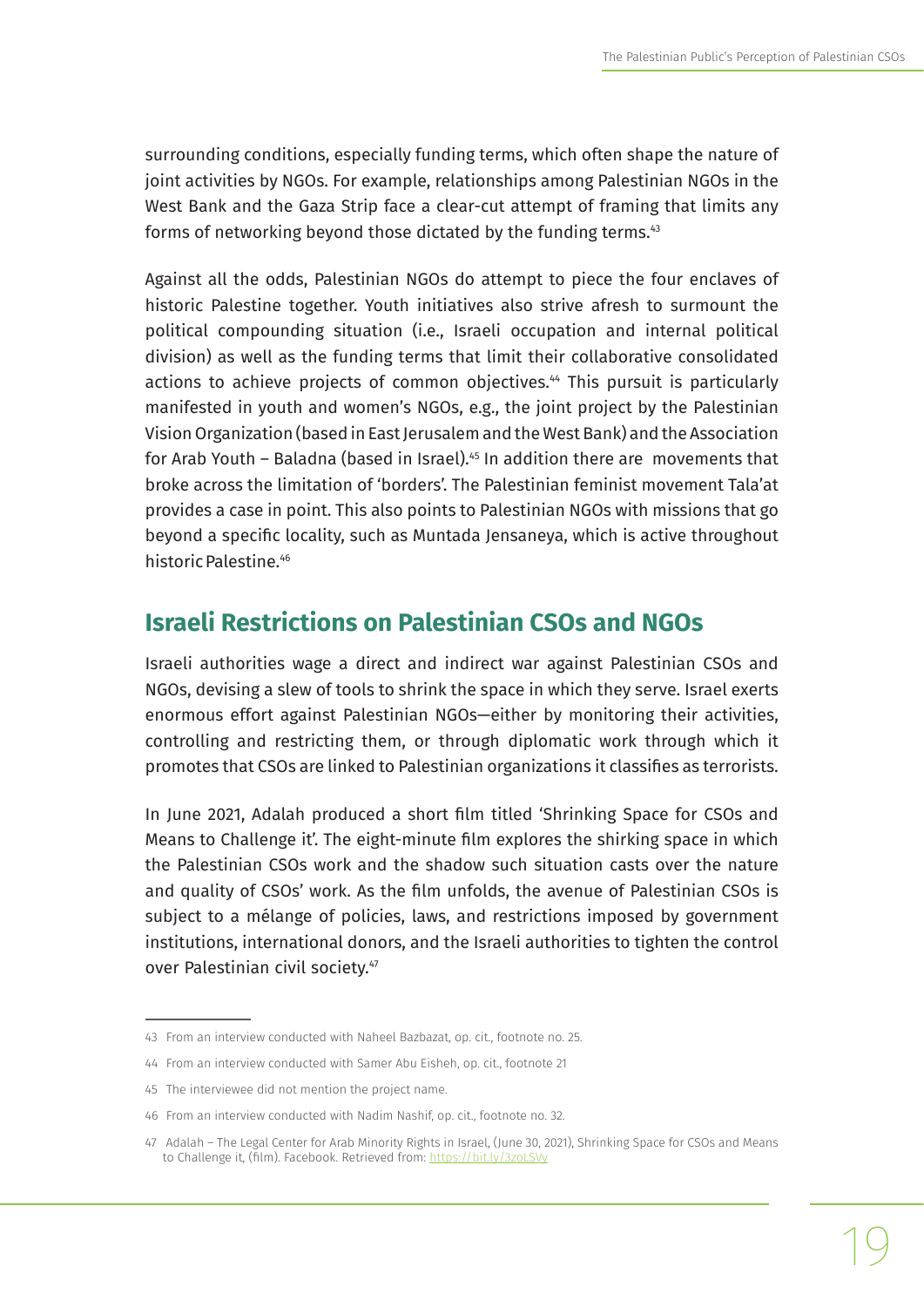The Israeli effort to minimize the work of all Palestinian NGOs is not spur-of-themoment but part of a larger plan to restrict any organized form of Palestinian effort in the West Bank, the Gaza Strip, or Israel. To have this mission complete, Israel spares no effort. First, Israeli authorities attempt to close Palestinian NGOs. In 2014, Israeli authorities closed the Shuaa organization which was once active in Israel. Second comes legislation to cause Palestinian NGOs to yield to difficult funding terms. Rounding this tool off, Israel also brings pressure to bear upon donors as well.<sup>48</sup>

 In 2021, the Israeli military commander addressed two notifications to the Union of Agricultural Work Committees (UAWC) and the Health Work Committees, ordering them to stop working. The closure was not enough; it seems; the Israeli occupation forces arrested the director of UAWC and seized some properties that belonged to UAWC and the director (e.g., her car). Over and above, Israeli occupation forces broke into the office of the Bisan Center for Research & Development as well as the premises of the Defense for Children International - Palestine. These cases are but a few of the systematic restrictions imposed by the Israeli occupation upon Palestinian CSOs and NGOs.

All Palestinian NGOs subject to Israeli legislation, i.e., Palestinian NGOs in East Jerusalem and Israel, are exposed to vicious attacks and to take tighter firm on them with a view of erasing any Palestinian dimension to them. For this purpose, Israel closes some, pursues the personnel of these organizations under security pretexts, and imposes constraints on their movement and funding.<sup>49</sup>

Moreover, Israel established an ad hoc body called the NGO Monitor. As the name suggests, this NGO watchdog is set to monitor Palestinian CSOs and NGOs. It also sends reports to donors, indicating that a donor-funded Palestinian NGO is affiliated with Palestinian political parties and factions, and thus donors often suspend the funding. With these means, Israeli authorities attempt to shape the scope of Palestinian NGOs' works and activities. This sparked off the conditional funding crisis, which allows the donors to set political conditions on funding Palestinian NGOs. Refusing political conditions, many Palestinian NGOs had to bring their work to an end. A campaign called the Palestinian National Campaign to Reject Conditional Funding is still spearheaded—at the time of writing in October 2021 by a coalition of Palestinian NGOs that refuse to yield to conditional funding.<sup>50</sup>

<sup>48</sup> From an interview conducted with Naheel Bazbazat, op. cit., footnote no. 25..

<sup>49</sup> From an interview conducted with Samer Abu Eisheh, op. cit., footnote 21

<sup>50</sup> From the official page of the campaign. Facebook. Retrieved from: <https://bit.ly/3lId5hr>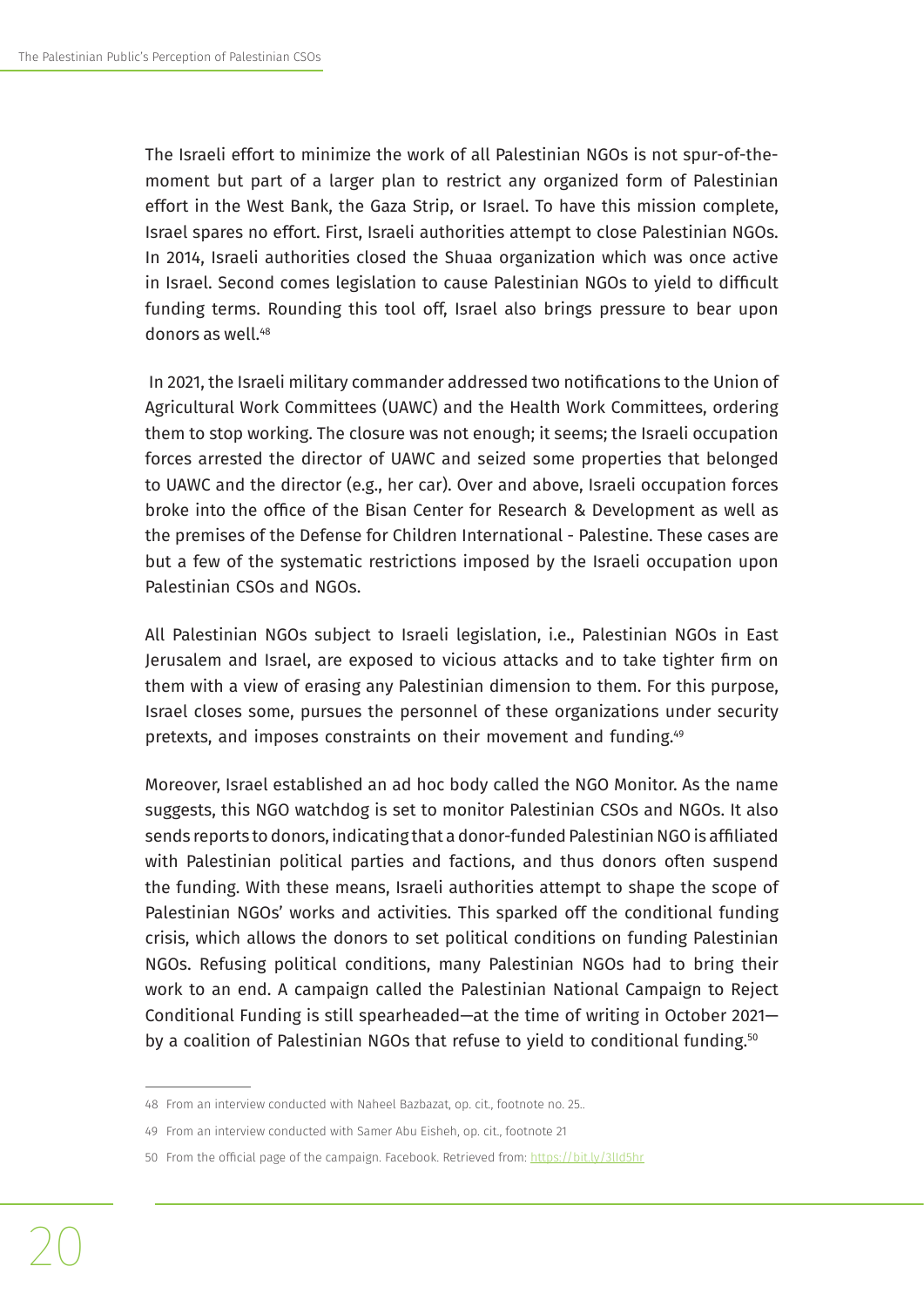From a legal point of view, more than 62 Israeli laws aim to limit the space for Palestinians and their organizations regardless of their location, not to mention the attempts to restrict banking transactions and cut off funding for many of them under the pretext of supporting terrorism. Above all, these restrictions imposed by Israeli authorities upon Palestinian NGOs and CSOs, whether through the Registrar of Associations or the NGO Monitor, spares no effort to preclude these organizations from obtaining the required approvals and licenses, and thus be able to bring their effort into fruition. Against such a slew of challenges, Palestinian NGOs' activities are often restricted and prevented from achieving their envisaged bottom-line results.51

# **Methodology**

This investigative study provides an analysis based on information and data collected through three methods— The first was quantitative, where a questionnaire (see appendix1) was developed and completed by a random sample of 1,203 respondents, distributed as follows—

| West Bank <b>\</b> | <b>Gaza Strip</b> | 1948 IoPl | East Jerusalem | Total |
|--------------------|-------------------|-----------|----------------|-------|
| 525                | 378               | 205       | 95             | 1203  |

The data was collected between August 25 and September 10, 2021. Considering the four different regions where the targeted NGOs and CSOs are based, the questionnaire was completed over the phone in the West Bank and the Gaza Strip and via electronic means in Israel. The questionnaire was piloted with an initial sample of 20 people to check the questions for clarity and relevance before being completed by the respondents.

The second method was qualitative. Information was collected with the prism of five focus groups representing the regions covert in the study with a focus group from each region (i.e., East Jerusalem, Israel, and the Gaza Strip) except the West Bank two focus groups were met. The total of participants in the focus groups was 58 people. The focus group meetings were held between August 17 and September 8, 2021, via video conference with all the participants present. The participants were asked a group of the questions that were prepared for this purpose (see Appendix 2)

The third tool was also qualitative. With the prism of this tool, in-depth one-on-one interviews were held with active members of CSOs; specifically, three interviews 51 From an interview conducted with Samer Daoudi, op. cit., footnote no. 26.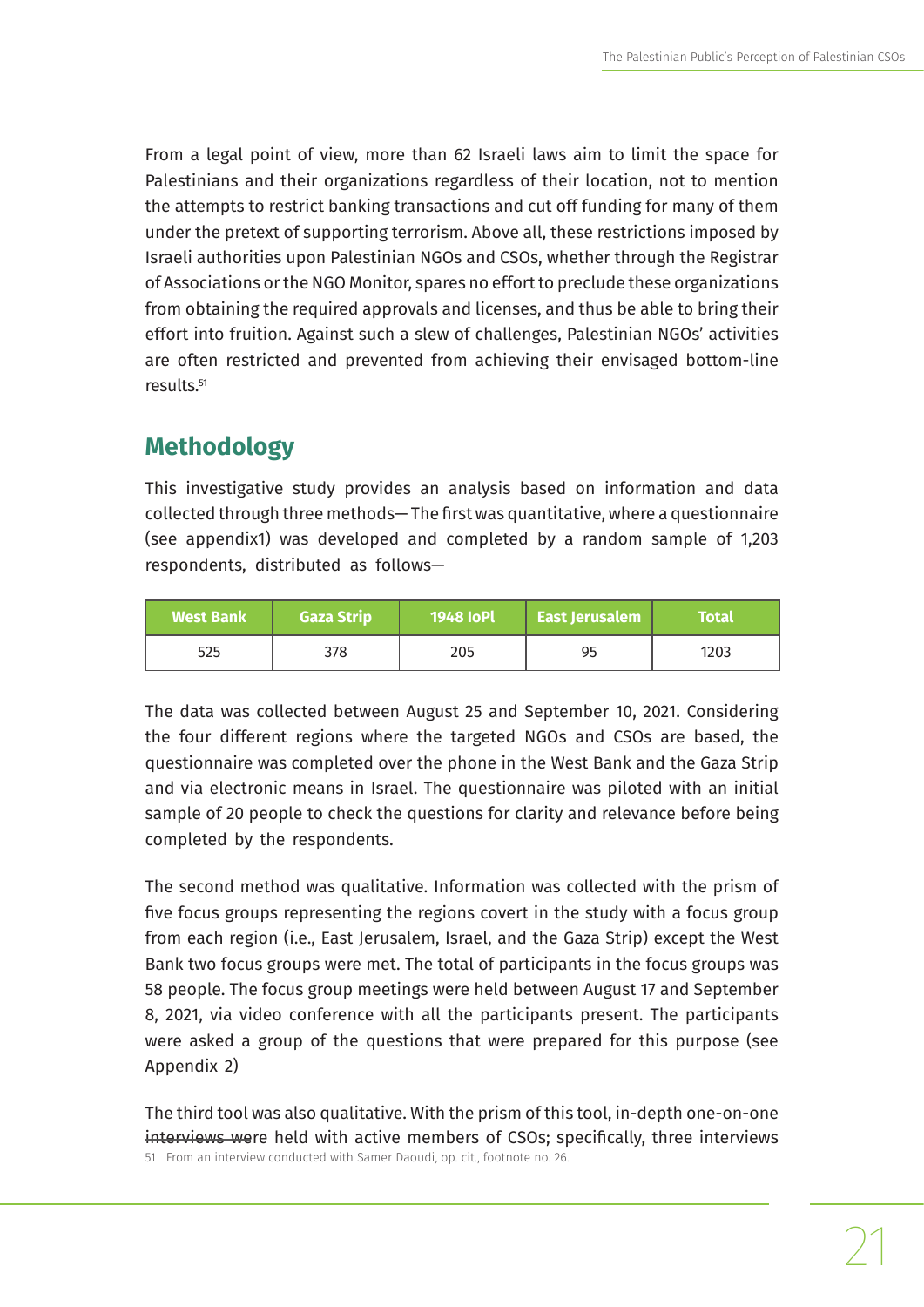with active members of CSOs in East Jerusalem and two interviews with active members of CSOs in 1948 IoPl. These interviews were devised to bridge the gap caused by the lack of information and data on CSOs in East Jerusalem and Israel.

The three research tools were used to explore the following aspects with a view of examining the perception of Palestinians of CSOs: The Palestinians' (1) knowledge of; (2) satisfaction with; (3) participation in and engagement with; and (4) expectations from Palestinian CSOs.

### **Survey Results**

The sample size that answered the questionnaire was 1,203 males and females of the age of 18 years and over, where the proportion of males was 51%, and the proportion of females was 49%, their ages were distributed as shown in the figure: 1. The age group (2535- years) most participated in the questionnaire, which was 32.7% of the sample, followed by the age group (3645- years) with 23%, and the lowest participation rate was for the young age group (1824- years) with 10.5%. In presenting the results of the survey, we will shed light on three main elements: knowledge of CSOs, satisfaction with their activities, and expectations from CSOs. Each of these elements includes several indicators through which we will reveal the Palestinians' perceptions of CSOs.

## **Palestinians' Knowledge of and Familiarity with CSOs**

This section was given over to measure Palestinians' knowledge of CSOs and the nature of this knowledge.

The first indicator: measured was whether CSOs represent Palestinian society and their needs. About 63%of the respondents agreed that CSOs express the needs of society, while about 25%of them did not agree.

The second indicator: moved to the definition of CSOs as non-profit and not-forprofit. The respondents were divided between agreeing and disagreeing with this definition, as their percentage reached 42.2% in each section, while about 15% of the respondents answered that they do not know whether CSOs were non-profit or not-for-profit.

The third indicator: tackled the direct involvement of labor and workers' rights unions in CSOs. About 34% of the respondents do not agree with this statement, while about 40% of them agree with it.

The fourth indicator: measured the clarity of the vision and objectives of CSOs.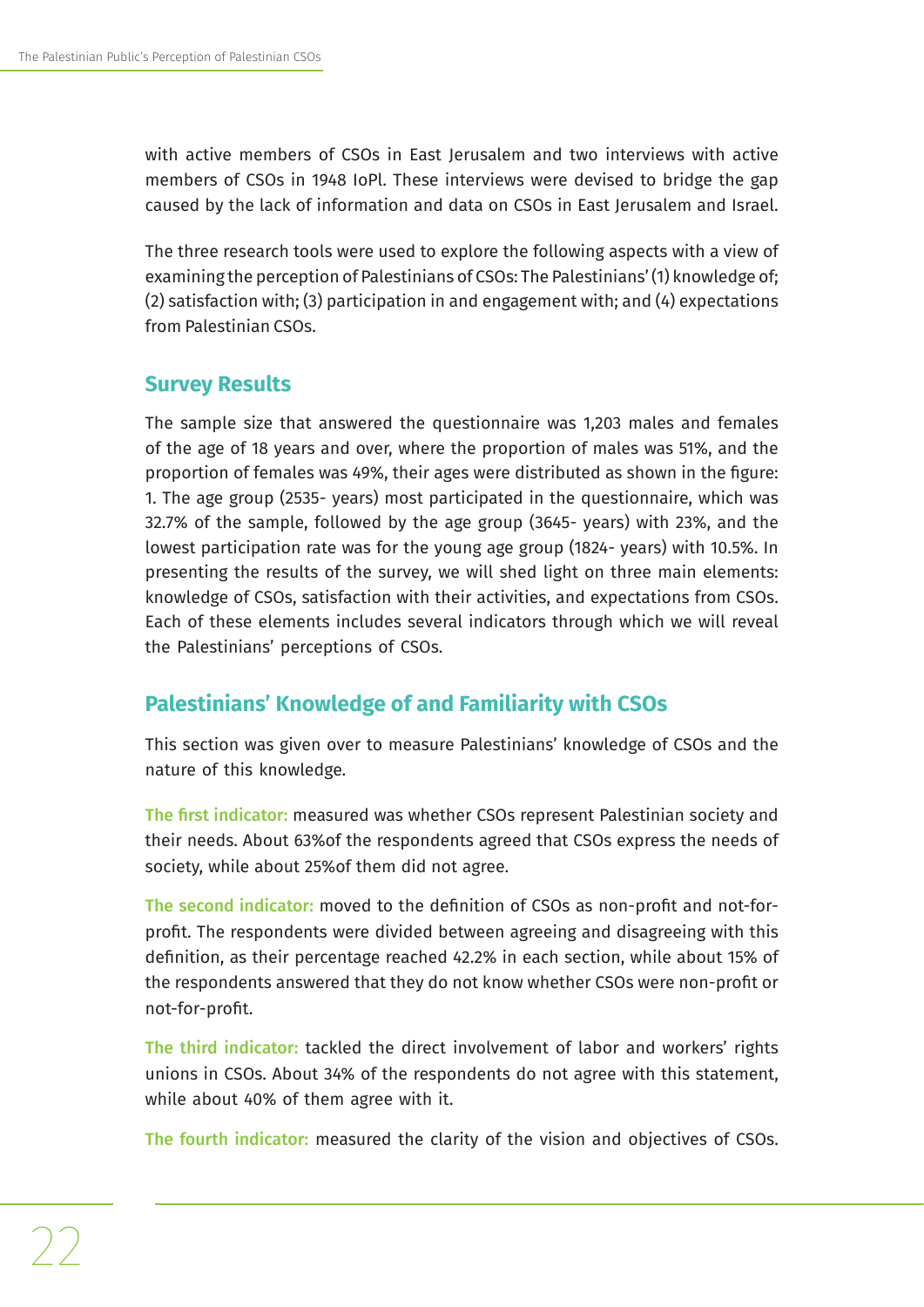About 47% of the respondents see that the vision and objectives of civil society institutions are clear, while about 33.8% of them do not see them as clear, and about 19% answered that they do not know.



#### **Figure 2: Palestinians' knowledge of CSOs: Selected indicators**

The fifth indicator: The clarity of the institutions' discourse. About 45% of the respondents expressed that the discourse of CSOs is understandable and clear, and 36% said that the discourse is not clear.

The sixth indicator: The impact of the work and activities of CSOs. 46% of the respondents answered that they could feel the impact of CSOs and their activities on their communities. In contrast, 40% of them do not notice any impact.

The seventh indicator: Sources of knowledge of the news of CSOs. About 68%indicated that they derive the news of institutions from their official websites, while about 58% of the respondents stated that their main source for accessing the news of CSOs is social media, and 32% of the respondents answered that their source is relatives and friends (Fig. 3).

Considering the results of the indicators (see figure 2) selected to infer the extent to which Palestinian society is familiar with CSOs that provide services to them, the people who have some knowledge of CSOs do not reach 50% of them. On the one hand, this may be because CSOs failed to introduce themselves and their mission to the public. On the other hand, the society to which CSOs' services are provided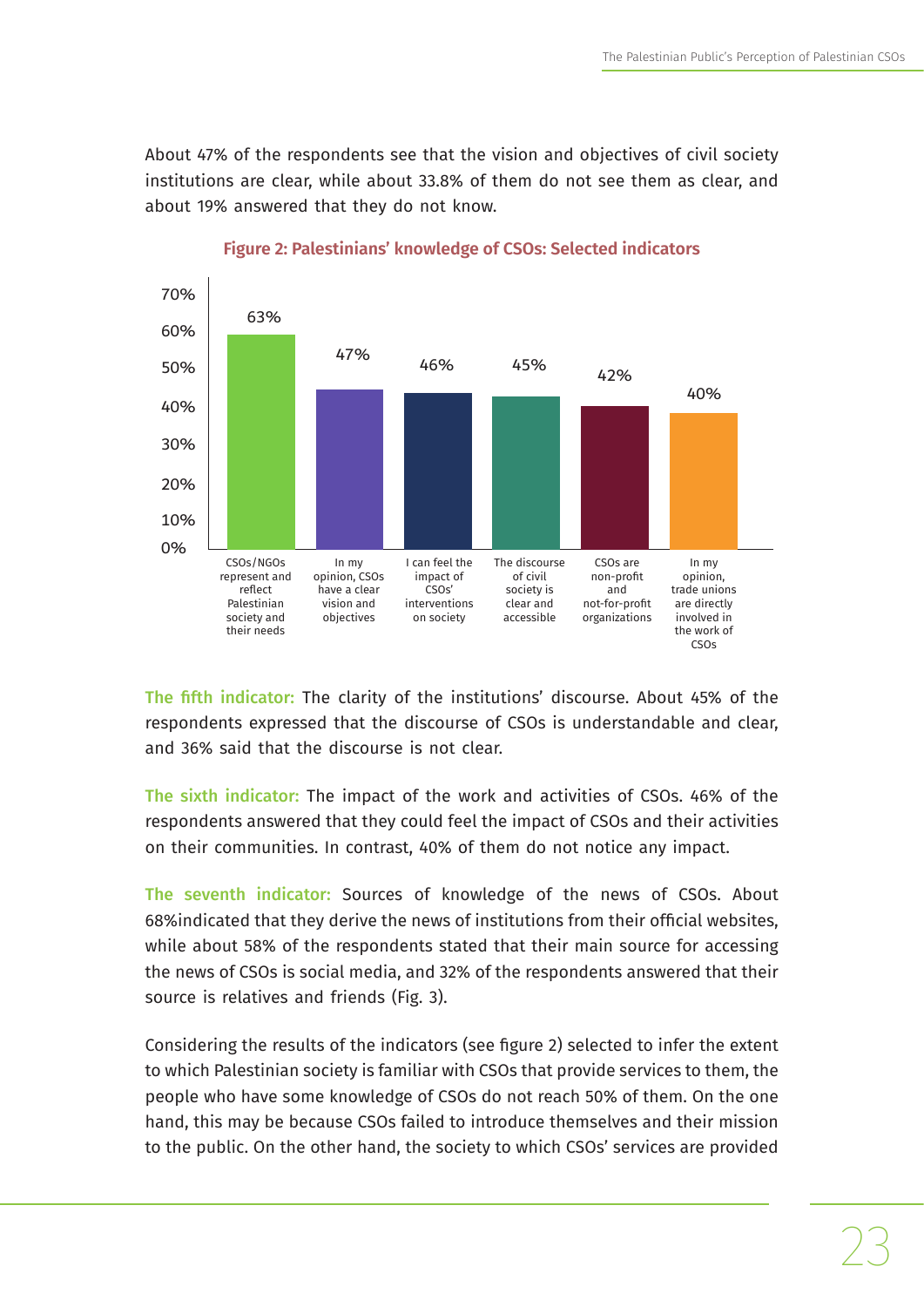may not be interested in a profound knowledge of the CSOs that serve them. According to these figures, CSOs' have a pressing need to cement their relationship with the public.



**Figure 3: Sources of knowing CSOs**

### **Palestinians' satisfaction with CSOs' activities and interventions**

The data (figure 4) that we collected to measure the public satisfaction with the services it receives from CSOs indicates two prominent results. The first is at the personal level. More than 50% of the respondents are satisfied with the activities and services they personally receive (humanitarian services 57% and awarenessraising 51%). Second, at the public level, we see that, on average, less than 40% of the respondents are satisfied with the work of CSOs. For example, the CSOs' role in monitoring official institutions, only one-third of the respondents are satisfied. And, in advocating human rights issues, the percentage of those who are satisfied with the work of CSOs is only about 40%.

Having the results carefully noted, it can be concluded that— 1. CSOs are not adequately active in public affairs. 2. CSOs may be very active in public affairs, but they do not have a solid satisfactory impact on society. These results indicate that CSOs have ample room to improve their performance, particularly in relation to public affairs.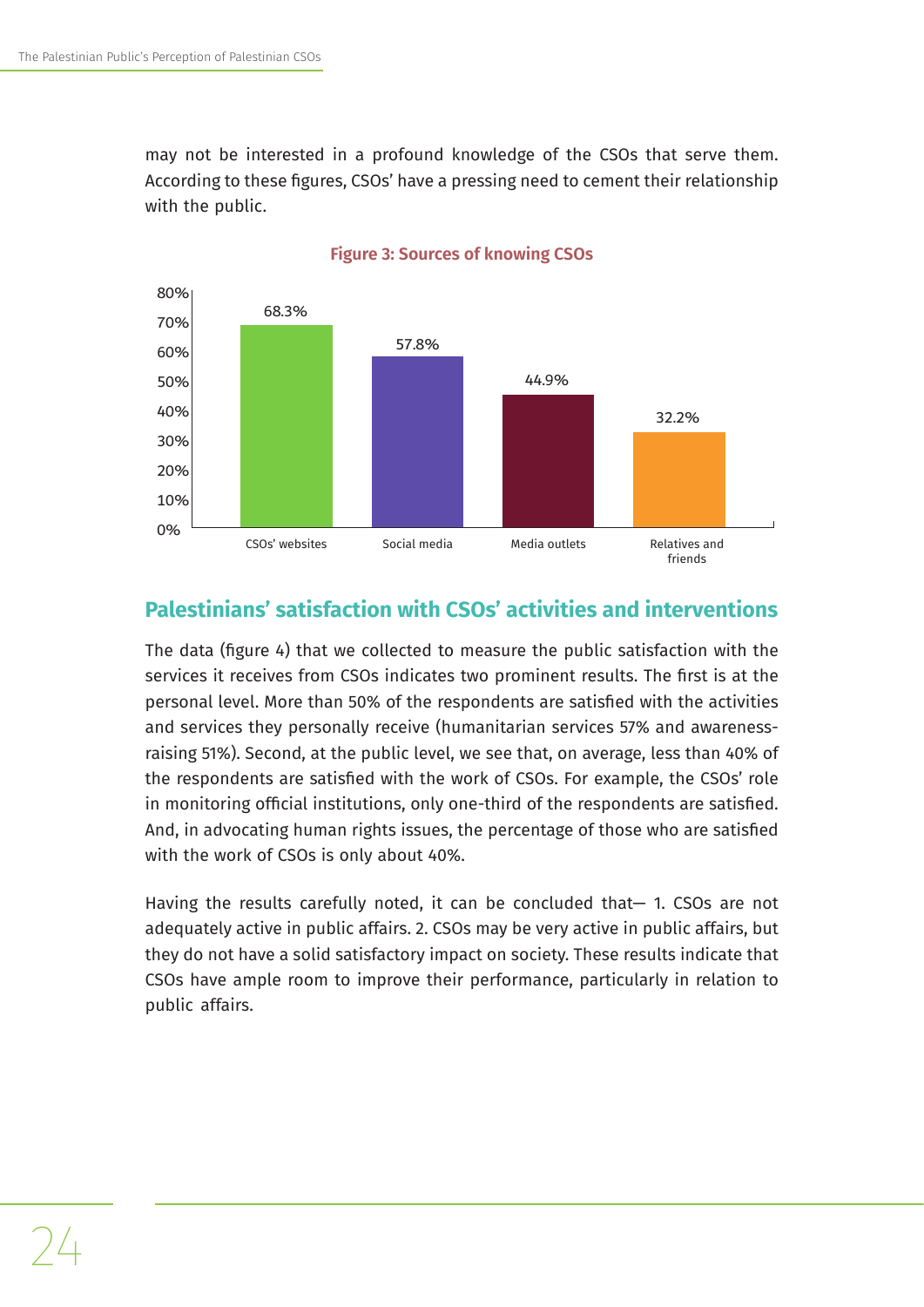

#### **Figure 4: The satisfaction with the CSO performance**

# **CSOs' activities**

This section tried to identify the respondents' opinions about the sectors in which CSOs are active (Fig. 5) and their expectations from CSOs (Fig. 6), in addition to identifying the extent of benefit from these activities (Fig. 7).

The results indicate that about 22% of the respondents think that CSOs are more active in the sector of women and gender roles, followed by the economic empowerment sector, where about 18% of the respondents think that CSOs are active on this front. At the same time, the majority of respondents think that CSOs are not active in the environmental sector (1.7% think they are active in this sector), integrity, and transparency (2.9% think they are active in this sector). According to the results that appear in figure 5, it can be concluded that the respondents are familiar with the active CSOs in the sectors that provide services at the personal level, while their knowledge of the activities of CSOs decreases the more impact their activity had at the public level.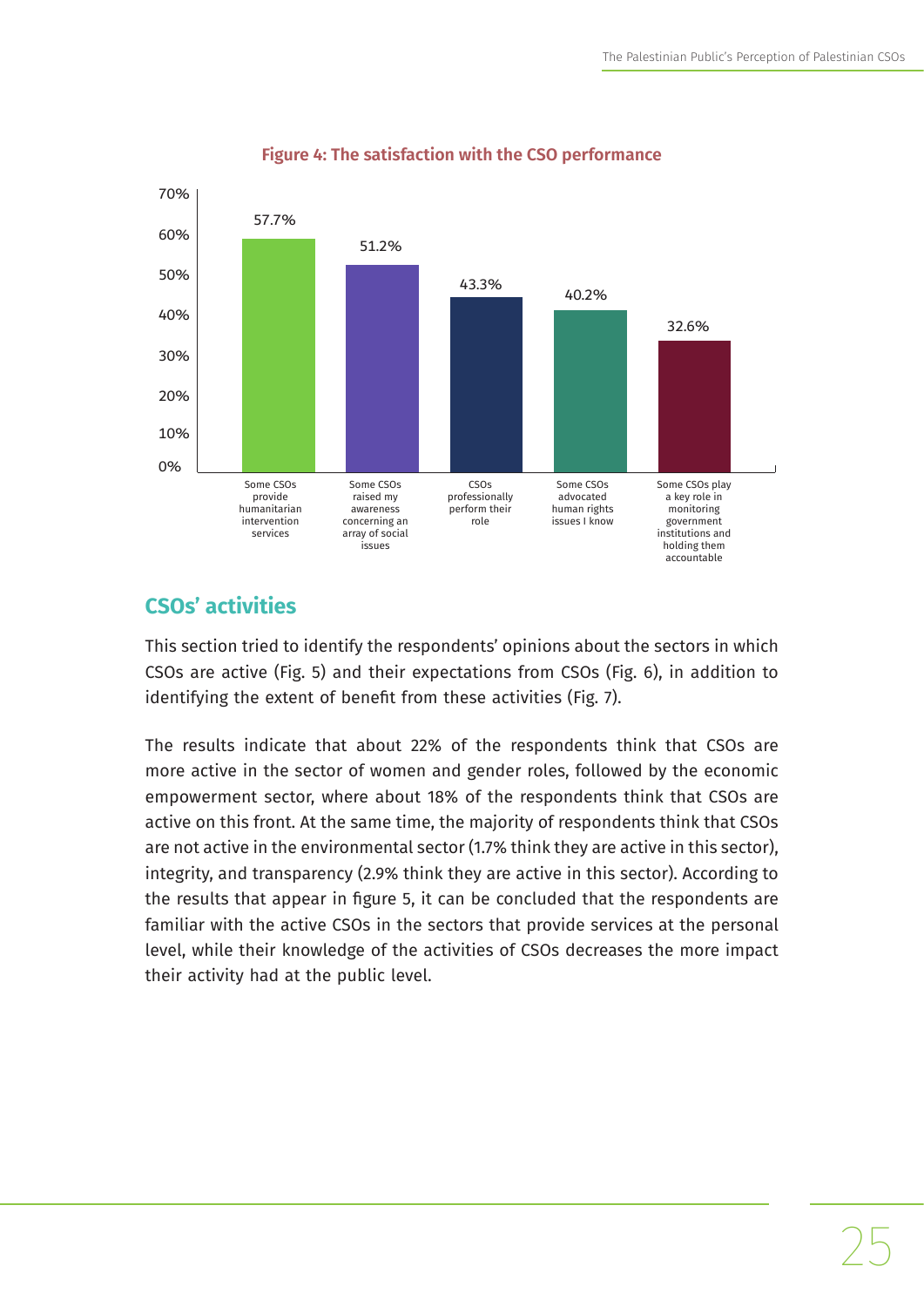

**Figure 5: The sectors in which CSOs are active according to the respondents' opinion**

# **Expectations from CSOs**

The respondents' expectations of CSOs and their role (figure 6) do not differ from their vision of the sectors of these CSOs. About 47% of the respondents believe that the role of CSOs should focus on emergency interventions related to humanitarian issues, and about 19%of them believe that the role of institutions should focus on raising awareness and building knowledge, and a similar percentage of respondents believe that the work of CSOs should focus on monitoring and accountability of government institutions, while only 7.5% believe that CSOs should work on advocacy and lobbying to change policies.

These results reinforce our conclusions from the previous data that the respondents deal with CSOs from the perspective of the services they receive from them at a personal level, and they confirm this through their emphasis on the role of CSOs in providing humanitarian services.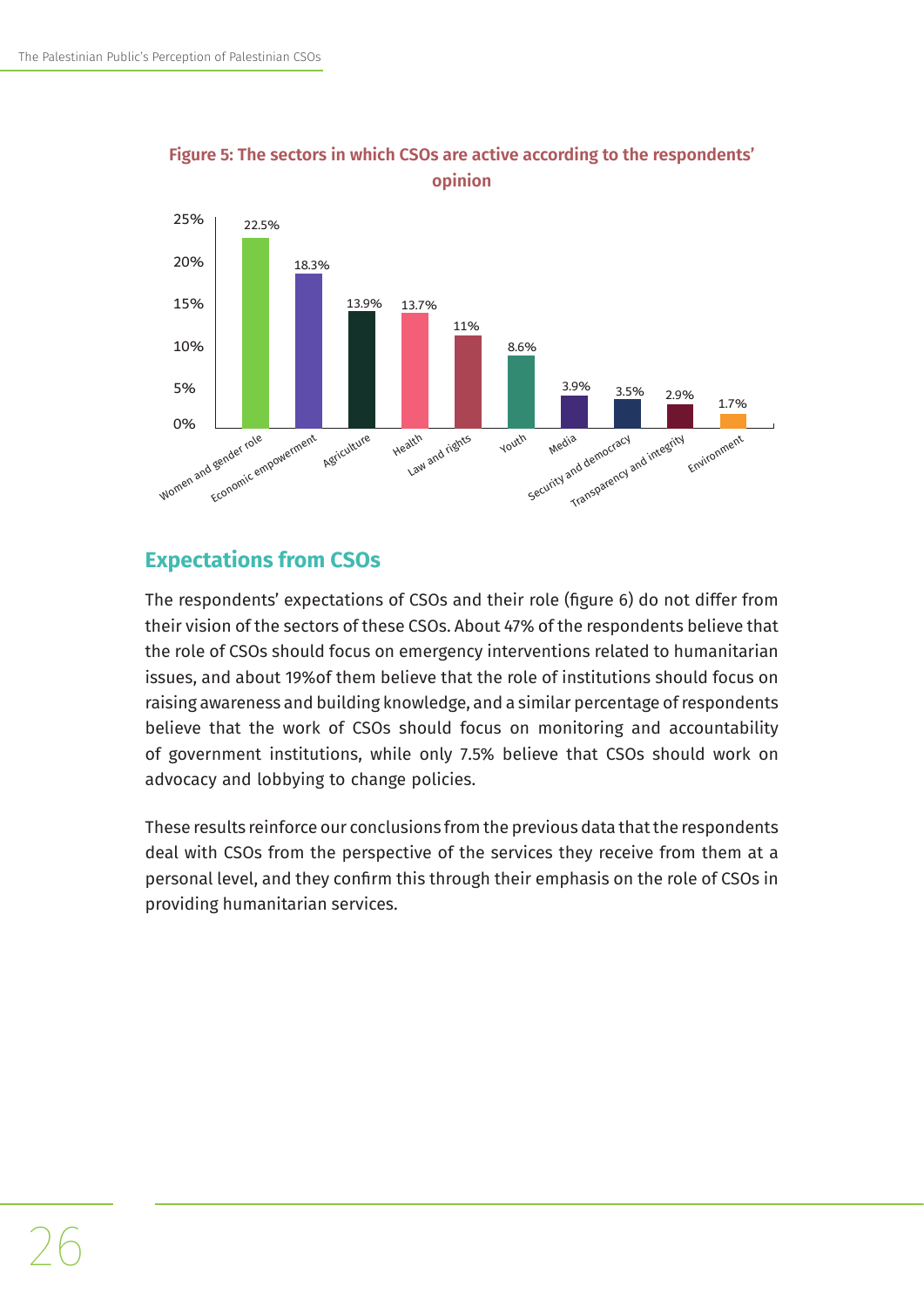

#### **Figure 6: The envisaged role of CSOs according to the respondents**





# **Participation in CSOs' activities**

The most prominent results in this survey were about the respondents' participation in the CSOs' activities and the extent to which they benefit from these activities. About 75%of the respondents stated that they had never engaged in any CSOs' activity. And about 82% said that they did not benefit at all from CSOs' (figure 7).

These dramatic results warrant careful due consideration by CSOs, as they reflect a dire reality experienced by CSOs. CSOs stand out in the areas that government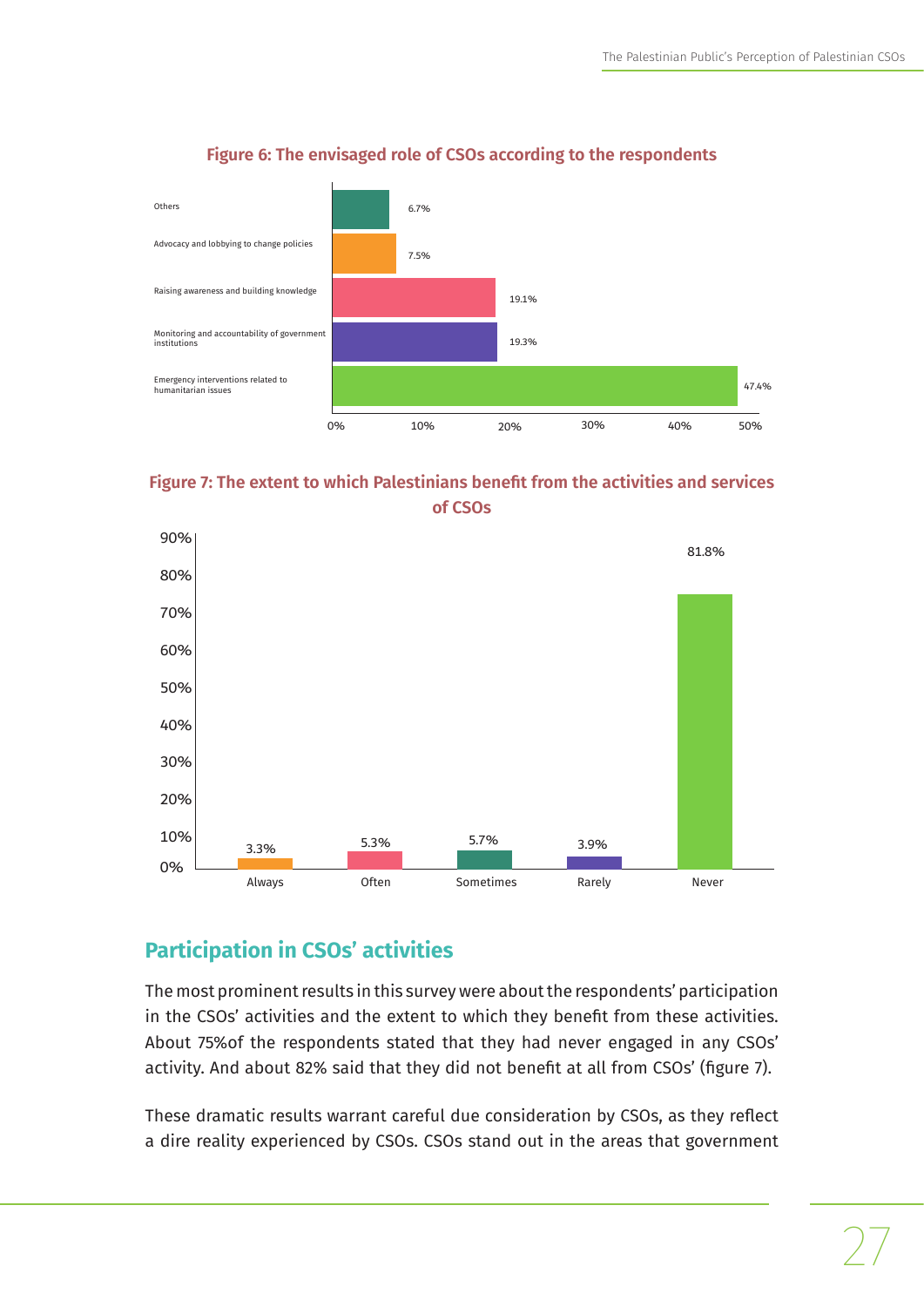institutions are absent, and the goal of their work in these areas is to serve society at both the personal and public levels. If these results are read with the prism of the said, a defect and imbalance in the work of CSOs could be clearly identified. According to our reading of all the results, the reasons for lack of participation in and benefit from the CSOs' activities may be as follows—

- Lack of partnership and cooperation with the members of society. This partnership and cooperation may be voluntary in the work of CSOs or in the form of material and intellectual contributions to reinforce and expand their public base.
- Inadequate communication between CSOs and the members of the public; The means adopted by these organizations to communicate may be ineffective and do not reach all members of society. Consequently, their objectives and activities are limited to a very limited audience.
- Inadequate activities for all sections of the public. This may be due to not keeping pace with the needs of society and may be caused by targeting groups that are not suitable for their activities.

But we must not forget that the contexts differ according to the geographical areas, as participation in and benefit from activities in the West Bank cannot be compared with East Jerusalem or with Israel, because the space available to Palestinians and their work in CSOs in the West Bank much broader. However, this does not mean that we ignore this gap.

# **Focus Group Results**

The focus group meetings were held by 58 participants between August 17 and September 8, 2021. The groups were divided into the four areas covert by the study—including two groups representing the West Bank, a group representing the Gaza Strip, a group representing East Jerusalem, and a group representing Israel. The meetings were arranged via Zoom. The groups were asked the same set of questions (see Appendix 2). The results of the meetings are presented according to the regions represented by the groups, and then the section moves to the similarities and differences among the groups.

## **The West Bank**

Two groups from the West Bank were selected due to the large number of CSOs compared to the rest of the areas covered by the study. The two groups were met on August 17 and September 8, 2021.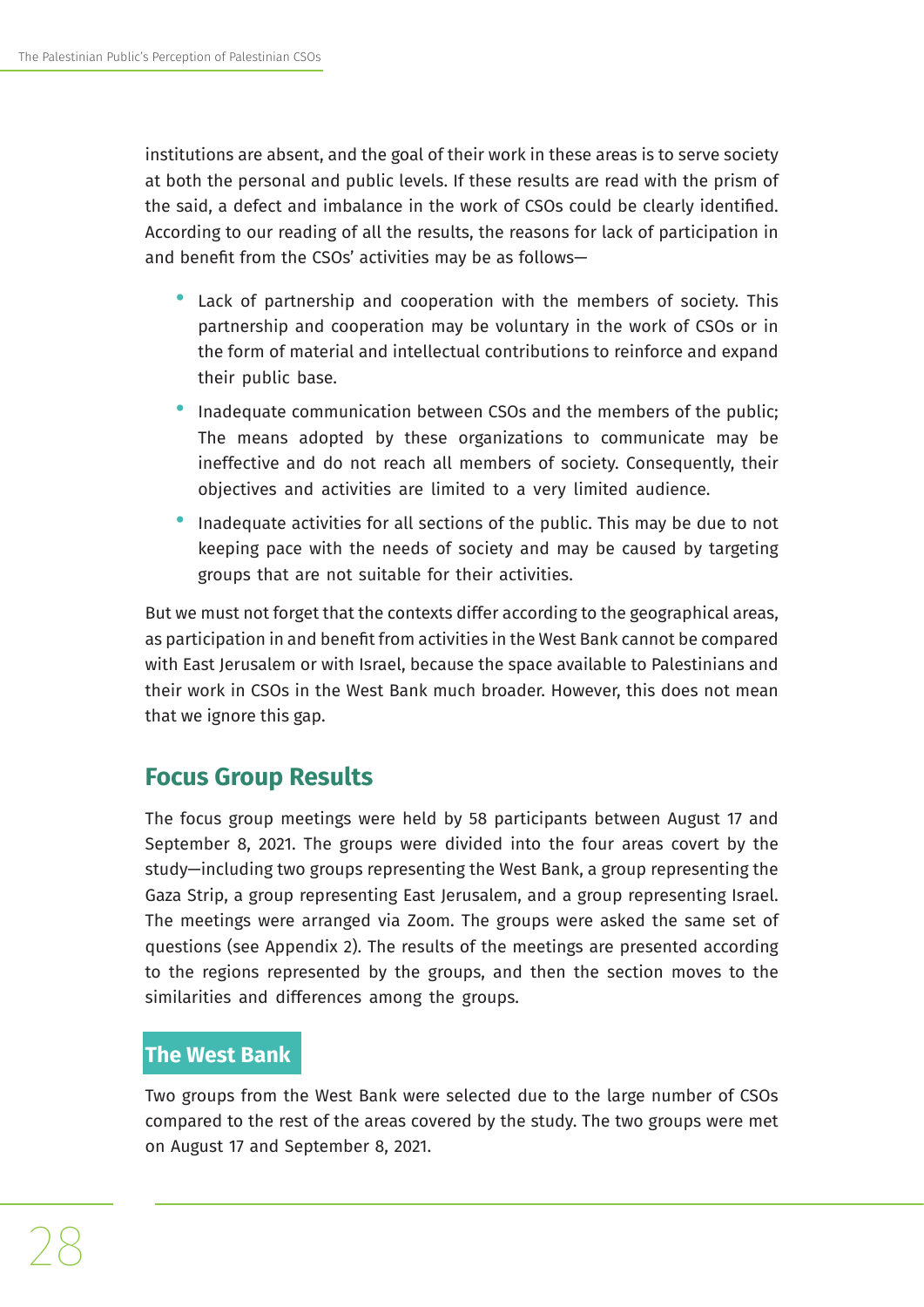## **The focus group's knowledge of CSOs' work**

When discussing this topic, the participants demonstrated familiarity with the nature and objectives of the work of CSOs. Participants indicated that the goal of CSOs is to serve and develop society and that they are independent, nongovernmental, and non-profit. They also mentioned that voluntary work and social responsibility come to their minds when talking about the work of CSOs. Regarding the activities of CSOs, they said CSOs endeavor to create or amend laws in addition to the pressure and advocacy campaigns they spearhead to advance society socially, culturally, and intellectually. It is noteworthy that the participants thought that CSOs started in the aftermath of the Oslo Accords, and this may be due to the increase in their number immediately after the signing of the accords. In addition, the participants indicated that naming CSOs by their Arabic name, Ahaly-based organizations, for example, has a positive impact, unlike the English name NGO.

## **Sectors in which civil CSOs are active in the West Bank:**

Most participants indicated that the sector in which CSOs are particularly active in the West Bank is the sector of women and youth. The participants believe that the CSOs are directed toward certain sectors, and this is what they derive from CSOs' projects, which largely focus on women and youth, especially in relation to entrepreneurship and preparation for work. In addition, the participants indicated that the activities in the women's sector are related to pressure, advocacy, and defense of women's rights and some legal interventions. As they put it, this does not necessarily have a clear impact. In one group, there was criticism of the exhaustion of activities targeting the young people, e.g., such as training in communication, job interview skills, while there is a lack of activities that meet the real needs of this group.

# **Governmental institutions and private companies are more visible than CSOs.**

The activity and nature of institutions (governmental, private, civil) differ according to the geographical area in the West Bank. For example, those who live in the northern West Bank expressed CSOs are under-represented in their areas despite the presence of CSOs' activities. Still, CSOs as bodies are absent. While the participants perceive an extensive presence of government institutions in the northern West Bank. The participants also indicated that individuals turn to official and governmental institutions for employment because of the guarantees they offer. And, they indicated that public service jobs are the dominant option.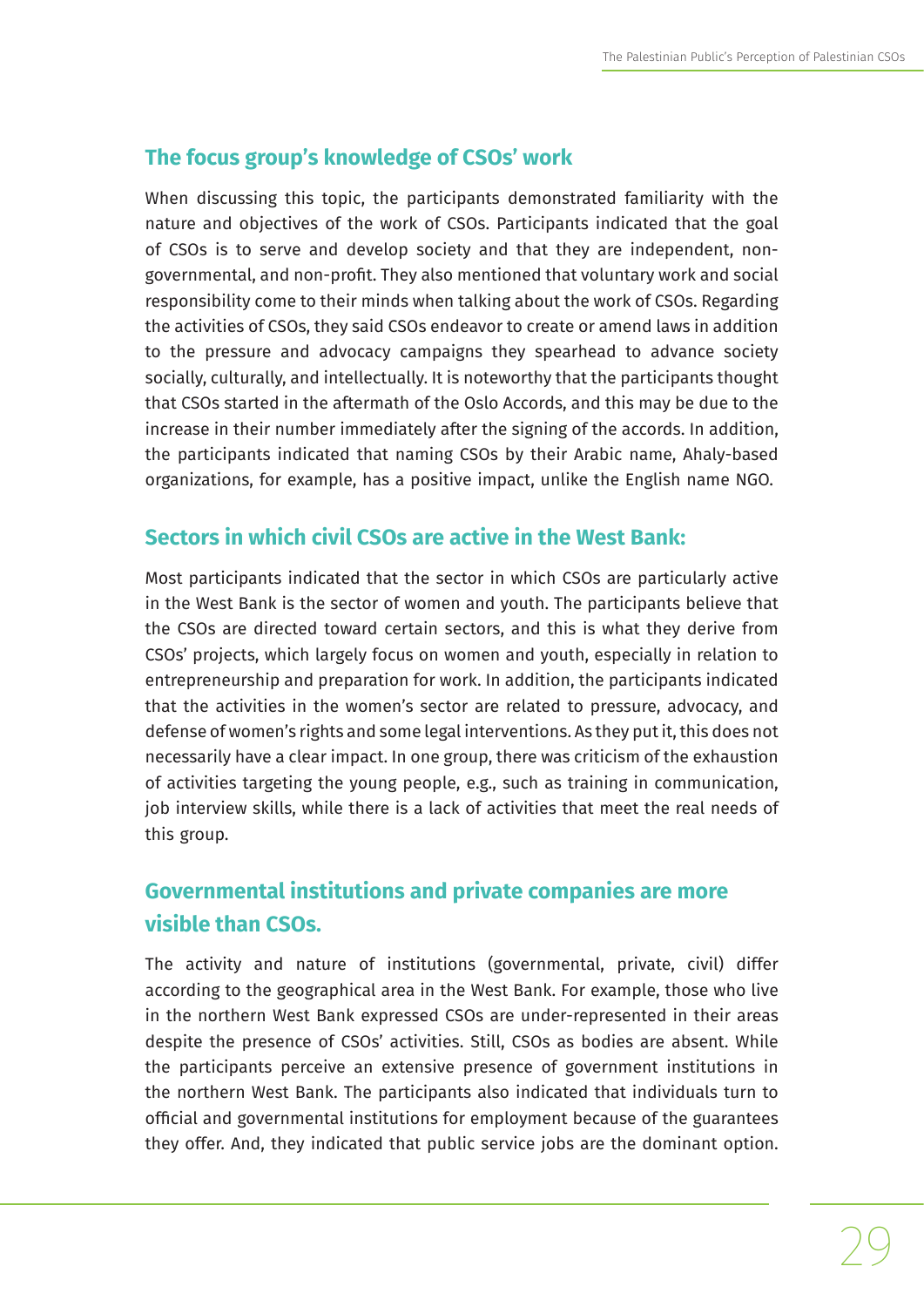In Hebron, the participants said that the private sector is the most prominent and visible among the different sectors. The participants agreed that CSOs abound in the central region (i.e., Ramallah and Bethlehem) and even Nablus city, but not in other cities and governorates. Group members have indicated that activities are available in the countryside, but institutions do not exist. Besides, a schism between CSOs and society often prevails once the CSOs' activities come to an end in a certain area. Meaning that CSOs lack post-activity follow-up mechanisms.

### **Participants' expectations of CSOs**

Considering the deteriorating situation across sectors, the participants stressed that it is not acceptable to exclude one sector in favor of another; One of the participants highlighted that CSOs need to work per an integrated plan, provided they maintain their specializations, each in their field. "We do not have a comprehensive national plan for all sectors to achieve integration," he added. "Only recently has there been regulation of institutional work through sectors, and we have come to note the formation of coalitions. Such an umbrella body might help the members CSOs achieve their objectives in their respective scopes of work and positions. The lack of coordination, however, leads to a problem of delivery, given that consolidation and coordination with other CSOs cannot be imposed. The solution lies in specialization and mapping of the trajectories. This path can lead to development, yet it warrants plenty of efforts." Nevertheless, some believe that priority should be given to the health sector because it is marginalized and is heading toward privatization. After that comes the educational sector. There is a need to update education curricula and methods. Some participants in the two groups also believe that it is very necessary to focus on human rights issues, especially with regard to health rights. In addition, the participants believe that it is necessary to work in the economic sector because it is one of the most important sectors, and according to their opinion, it is necessary to focus on the productive orientation to develop Palestinian society and market, especially among marginalized groups.

# **The Gaza Strip Focus Group Conclusions: Considerable Challenges and Limited Space for Action**

The participants in this group stressed the central role played by CSOs in the Gaza Strip due to the inability of government institutions to duly perform their role and responsibilities due to the Israeli siege and the Palestinian political division.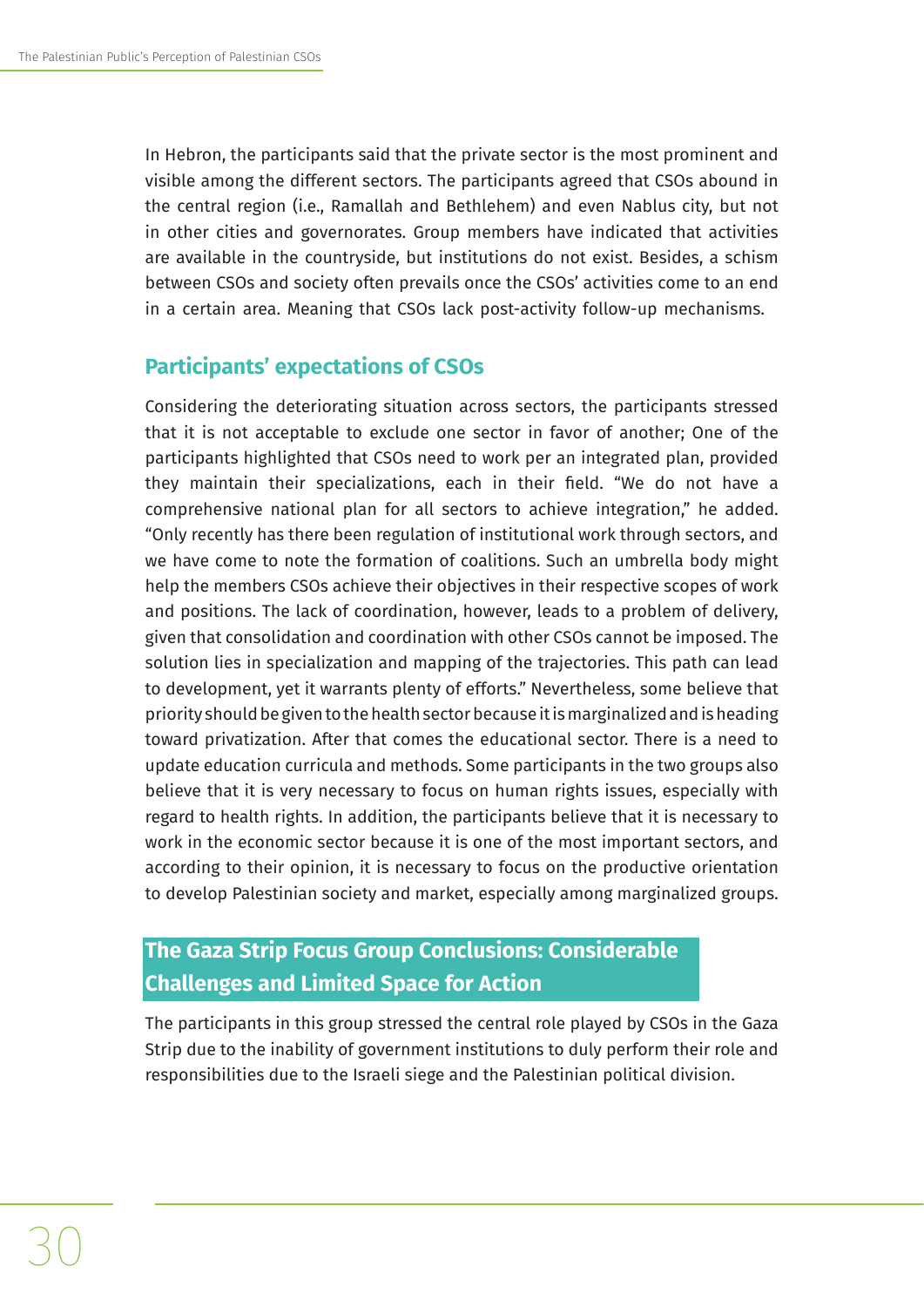## **The focus group's knowledge of CSOs' work**

Gazans see that CSOs are non-governmental organizations that have a great role in society and fill the void created by the government and its institutions. In light of the complex political reality and the absence of the Legislative Council and the government, especially in Gaza, the role assigned to CSOs has gained further seriousness. CSOs compensate for the government's failure in providing services, even though its primary role is to monitor and advocate the public's rights. According to their opinion, 'civil society organizations have become synonymous with the institutions that serve society. Although CSOs are not decision-makers, their primary role is to assist the government. CSOs play an effective role in advocacy, lobbying, campaigning, community awareness, social and economic empowerment, and relief aid.

### **The inverse equation in the Gaza Strip**

Due to the lack of international recognition of the Gaza government, international funding and aid have been pumped into CSOs, and thus I. CSOs play the role of the government in providing basic services that are originally the responsibility of the government; and II. the government to interfere in the work of CSOs. Still and all, Gazan CSOs still suffer from restrictions on the licenses to work in the Gaza Strip; According to one of the participants, this violates the basic responsibility of CSOs that is to monitor government institutions and hold them accountable.

#### **Sectors in which Gazan CSOs are active and their interventions**

The activities of CSOs depend on the amount of funding they receive and their capabilities to implement these activities. CSOs provide many forms of activities; for example, they hold workshops, meetings, and training programs. As for the main sectors in which CSOs are active, they are the women's issues, and gender roles, gender-based violence, the youth sector, and they are also active in areas related to people with special needs or persons with physical disabilities. One of the participants praised the contributions of women's CSOs in empowering Gazan women and raising their awareness.

#### **On limited space for action**

The participants believe that despite the many activities provided by CSOs in the Gaza Strip, they are simple and, in some cases, incomplete and do not fit with the priorities and needs of their beneficiaries. They are also considered limited to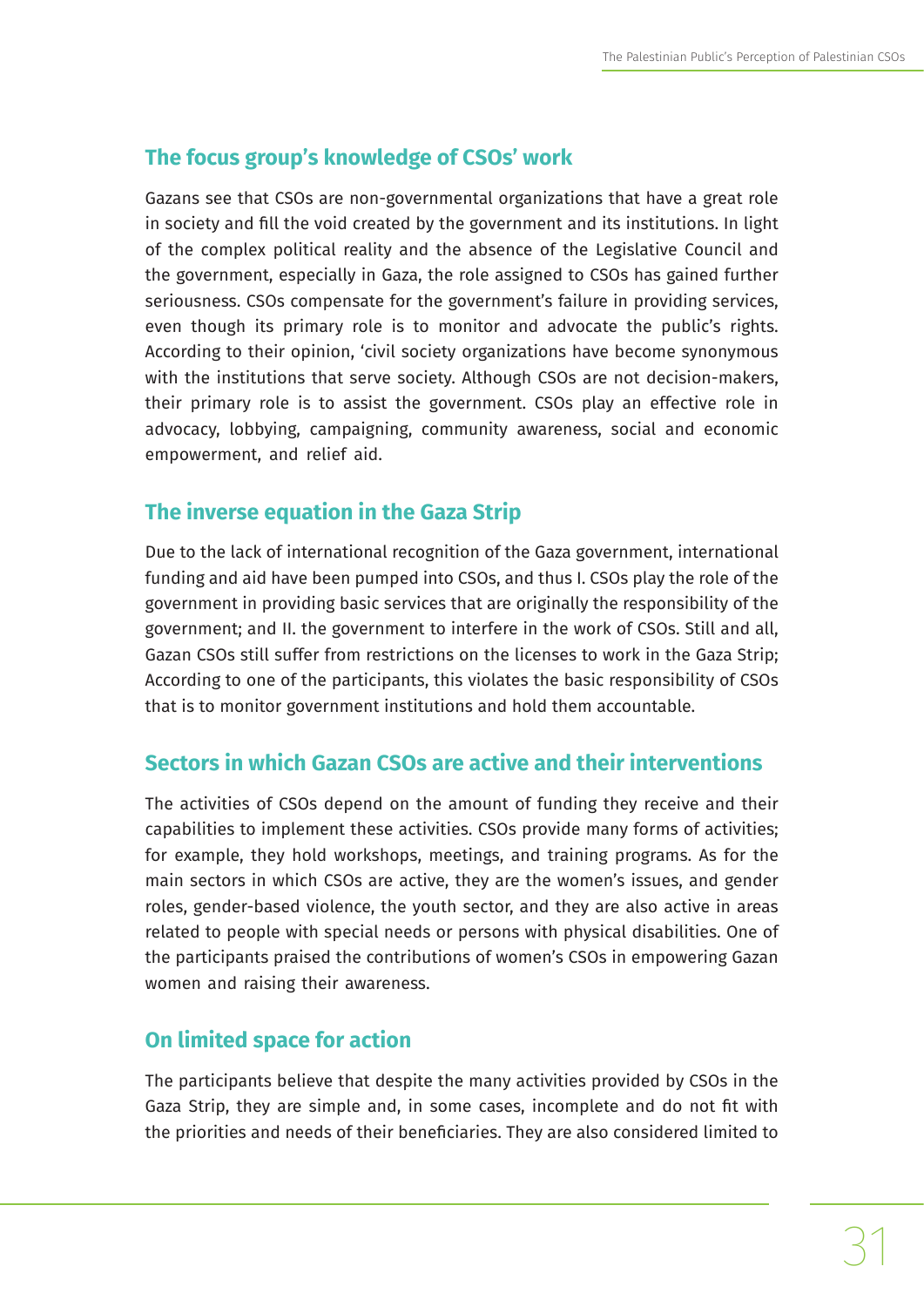narrow work spaces. However, the participants see that many CSOs' initiatives had a tangible impact, but there are initiatives that do not have what it take to achieve the envisaged goal. According to the participants, CSO's initiatives usually benefit projects related to municipal work or infrastructure development, while they fail to provide projects that are compatible with the burning needs, such as the areas of employment, unemployment, and health.

## **Gazans' expectations of CSOs: Youth, Youth, and Youth**

The lion's share of the focus group's expectations was related to young people. According to their opinion, CSOs should work to empower young people in the following areas: (I) Politics by strengthening the role of young people and qualifying them as future decision-makers; and (ii) economics through training and rehabilitation them to create job opportunities for the young people. Additionally, the participants said that the child and childhood care sector should occupy a larger share of the CSO work. In the final analysis, they unanimously agreed that the section of society the CSOs should target is the most marginalized and downtrodden groups of workers in the field of agriculture and food processing.

# **East Jerusalem Focus Group's Conclusions: A War Raged Against Palestinian Jerusalemite NGOs**

The participants indicated that there is a problem with the representation of Palestinian CSOs in East Jerusalem and that a distinction must be made between Palestinian CSOs registered with the Israeli Registrar of Associations partially funded by Jerusalem Municipality; others registered in the West Bank. It is safe to say that municipal institutions provide more services because they have more support, unlike CSOs that receive less support and therefore offer fewer projects. Young people face challenges in terms of participating in the work and activities of CSOs in East Jerusalem, especially activists and volunteers. They stay away from CSOs they regard as playing a normalizing role or that are affiliated with the Jerusalem Municipality.

# **Palestinian Jerusalemites are targeted by Jerusalem Municipality**

The Palestinian NGOs affiliated with the Jerusalem Municipality receive huge funding to attract Palestinian Jerusalemite youth. The participants, however, believe that this funding does not aim to serve the Palestinians but rather to control Palestinian CSOs' activities and trajectories. Once receive municipal licenses, CSOs are granted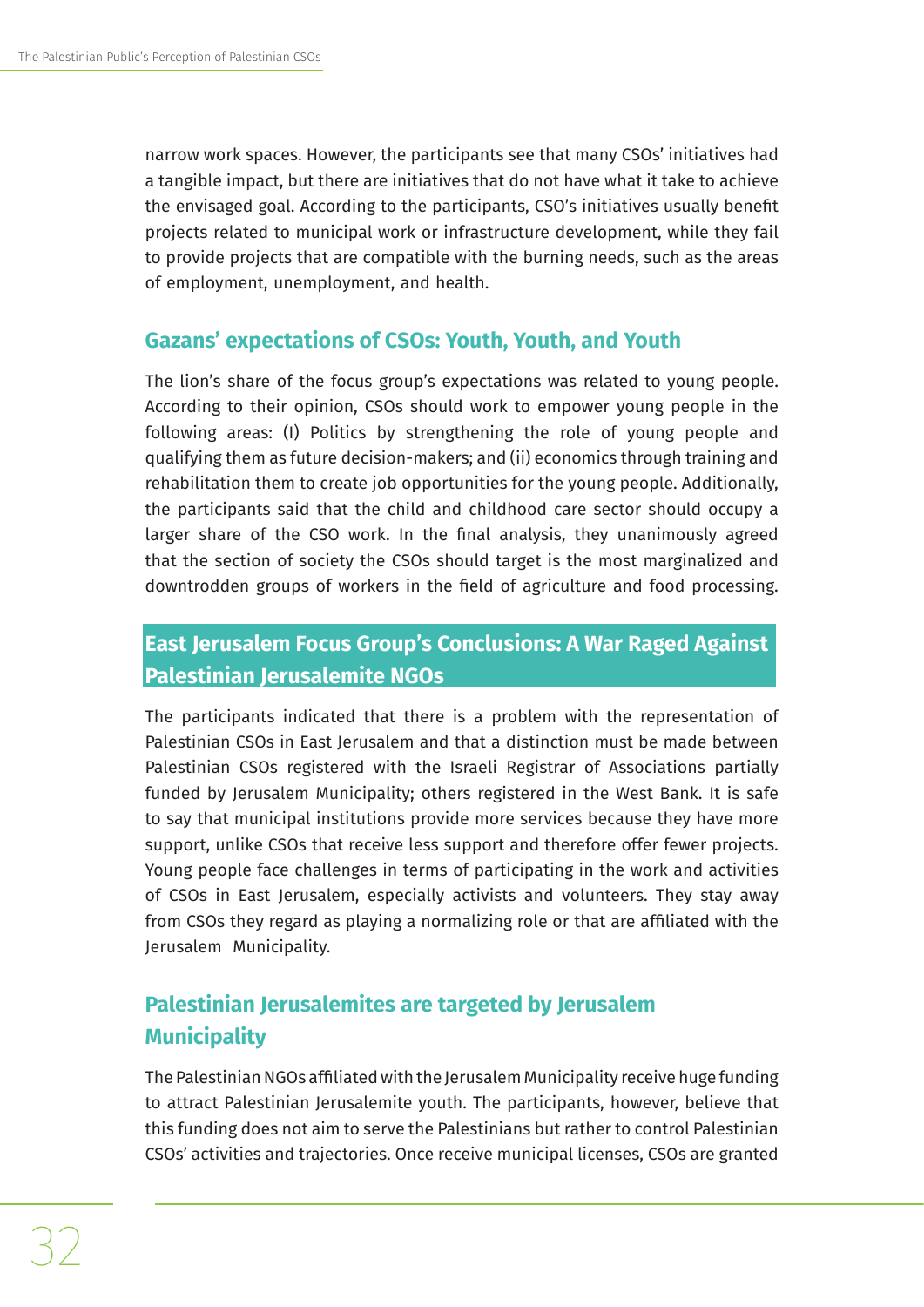concessions and funds. In parallel, their objectives and activities become governed by the standards set by the Municipality. But, it is easy to obtain an Israeli license to establish a CSO compared to the Palestinian license. Participants reported that it is undeniable that there are strong Palestinian CSOs supporting the Palestinian young people in the city, but they are prosecuted by the Municipality, which had led some institutions to obtain Israeli permits to maintain their business continuity. In general, chaos prevails in the landscape of CSOs in East Jerusalem, and it is dominated by the activities of the institutions affiliated with the Jerusalem Municipality. Against all odds, the Palestinian work hard as well.

# **Participants' impression about Palestinian CSOs in East Jerusalem**

The participants believe that CSOs' activities in East Jerusalem lack diversity. The lion's share of CSOs' activities targets youth empowerment (e.g., young leadership projects) because this is what the Israeli authorities allow for funding. Some CSOs also operate in other sectors, such as health, law, and rights sectors. These CSOs provided training, workshops, and lectures, despite the scarcity of financial and human resources. Of note, such CSOs suffer from a shortage of qualified trainers. In addition, the participants believe that the conditional funding besieged most of the national institutions in East Jerusalem. Refusing funding terms that contradict their national principles and goals, some Palestinian CSOs had to stop working. The focus group criticized the lack of continuity of CSOs' work, as work ends with the completion of projects. In addition, they said that Palestinian CSOs in East Jerusalem 'does not go to the streets' and do not communicate with the public. Instead, they rely on social media for communication purposes. As a result, these CSOs lack public grassroots support. Some believe that individuals have exhausted their energies in temporary projects, and it has become difficult to obtain financing for new projects. Having that noted, there is an urgent need to reconsider the strategies of these CSOs.

## **Palestinian Jerusalemites' expectations.**

What the participants in the focus group stressed the most is the issue of awareness, as they believe that CSOs and NGOs should raise awareness about the issues of Palestinian Jerusalemites' reality on a large scale. Awareness, as they put it, is the element with which all other issues intersect. In other words, most of the problems that Jerusalemites face are caused by the absence of awareness. They also pointed out the need to focus work on legal awareness so that Jerusalemites have the ability to deal with violations of their rights by the Israeli authorities, as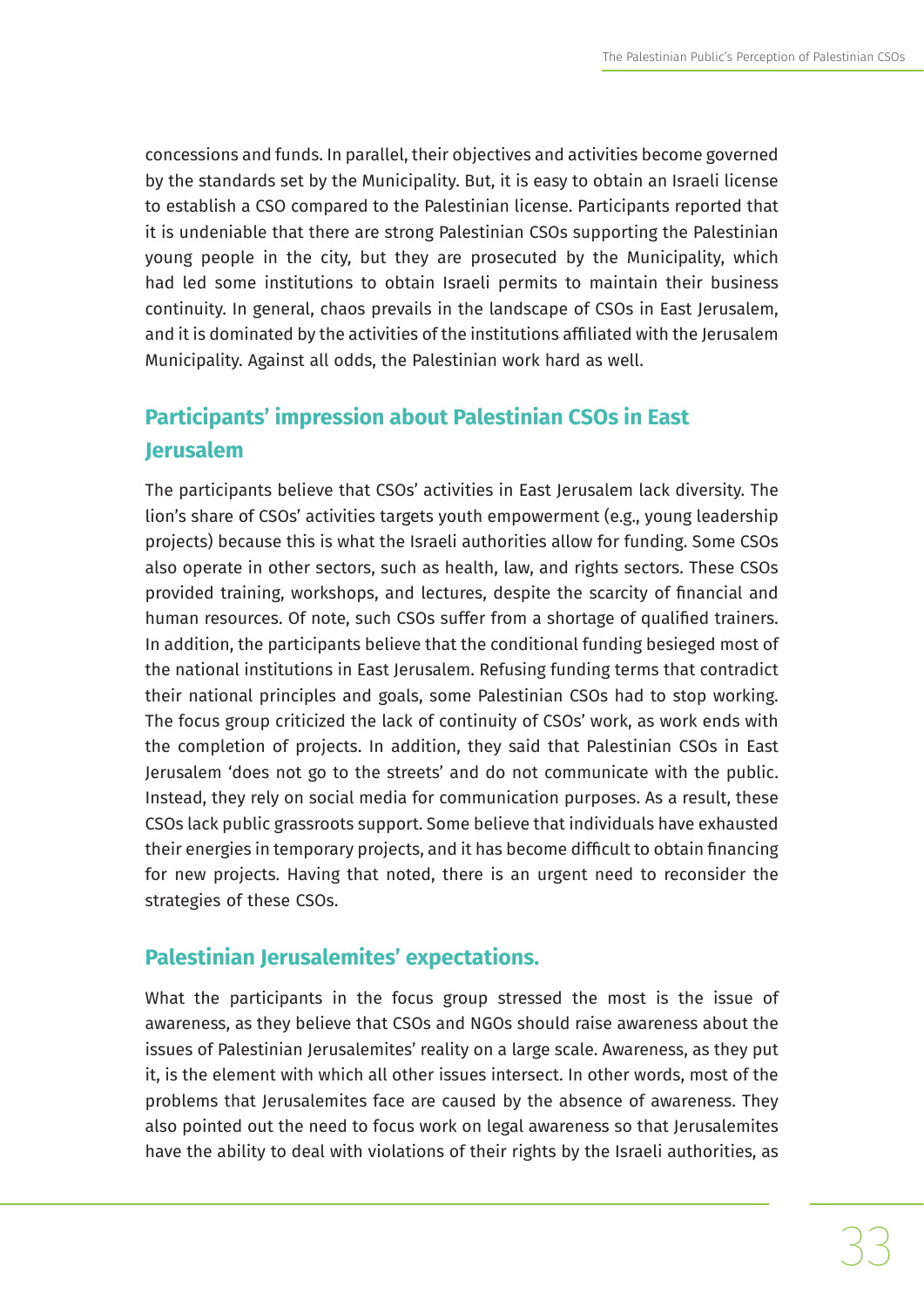happened recently in the Sheikh Jarrah uprising (April-May 2021). Moreover, some of them believe that a strong focus should be placed on the education sector. One of the participants says, "We are amid an internal war between the (Israeli) curricula promoted by the Jerusalem Municipality and our (Palestinian) special dead and gone educational curricula. The majority of our Palestinian school graduates go to Israeli universities and institutes, which have innovative curricula and teaching methods. On the other hand, if we look at the Palestinian curricula and the Palestinian MoEHE, the curricula need a lot of work on them. After 12 years of school, our graduates learn too little about reality. Therefore, CSOs must work on and advance education content."

The Jerusalemites also believe that the Ministry of Jerusalem Affairs should support the presence of Palestinian CSOs in East Jerusalem. The offered effort is not sufficient at all, especially in light of the incursion of Zionist institutions at the expense of Palestinian CSOs in East Jerusalem.

# **Israel Focus Group's Conclusions Palestinian CSOs and the Challenge of 'Israelization'**

Speaking about Palestinian CSOs in Israel beams us to a completely different context from East Jerusalem, the West Bank, and the Gaza Strip, despite similarities in terms of restrictions and practices that thread through and wrap around the Palestinian CSOs there, and the constant effort to shrink their space of action.

# **The perception of Palestinians in Israel of CSOs**

The participants in the focus group in Israel indicated that they have several perceptions of CSOs. According to them, theseCSOs are voluntary, charitable, nonprofit, and work to create cultural, political, or voluntary loci to present ideas carried by individuals and transform them into projects. However, they feel that the CSOs funded by the Israeli authorities, whether governmental or non-governmental, are the most effective in Palestinian society across Israel. They believe that it is related to the place and the nature of individuals. In addition, the reason may be that Palestinian youth are more involved in it because they get to know such NGOs in school years through the programs and bodies that the Israeli government allows working in public schools. Moreover, the participants indicated the lack of effort to persuade the young people to engage in CSOs' activities. There are attempts, but they do not have a clear impact. It seems that the competition between the institutions that receive Israeli funding and those that refuse it is fierce. The latter does not have sufficient tools and resources to convince the young generation.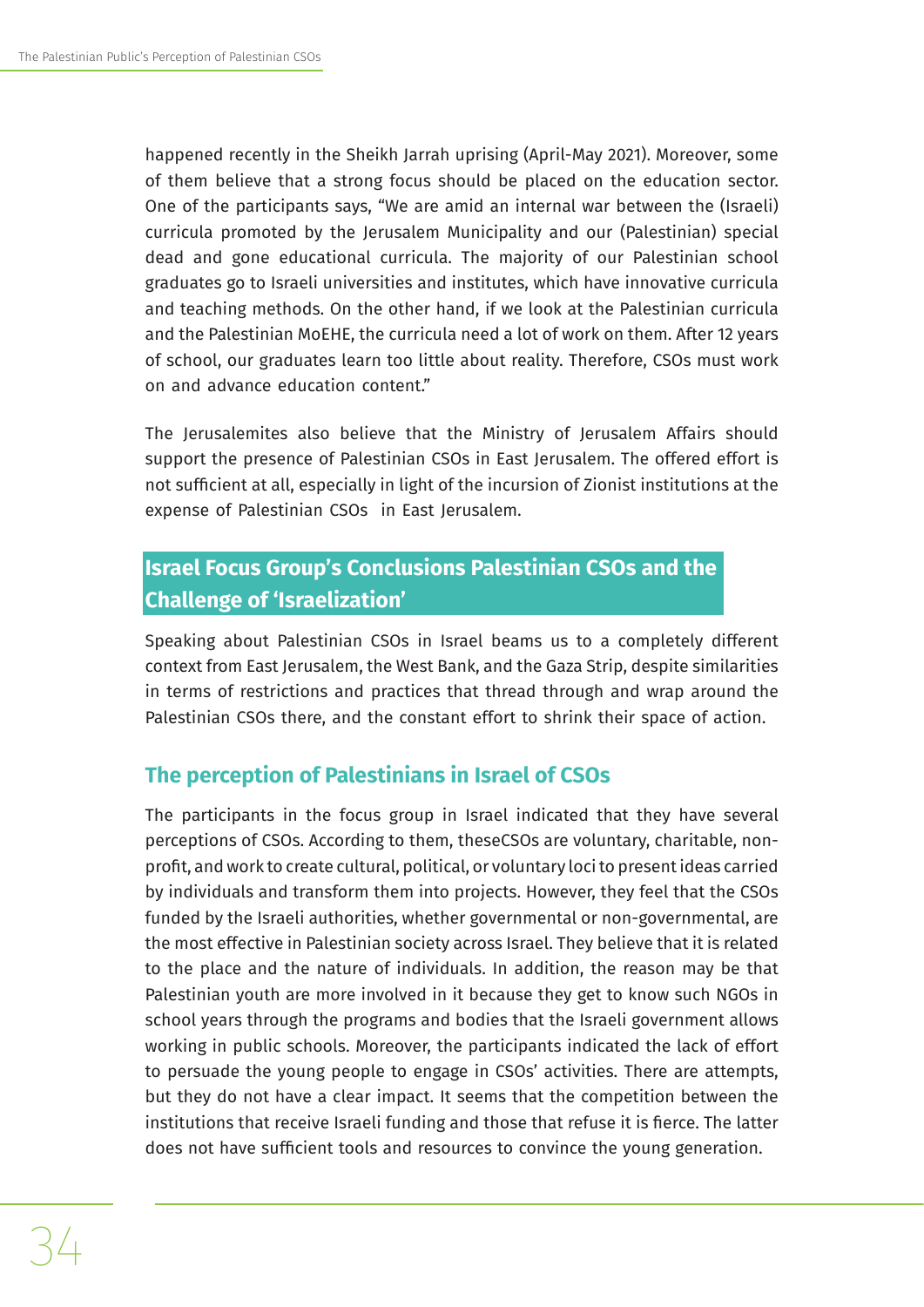They added that that part of civil society institutions is an extension of political parties and movements, and that is why people are subjected to persecution and restrictions like their parties. The CSO may not be an extension of a particular party, but all individuals working in the institution belong to the same party, and the result is similar in this case as well.

Tapping to the information and data collected from the focus group, we can say that the participants did not think of the names of CSOs operating in Israel. The reason may be that the number of CSOs is already few or that the CSOs are not active nationwide throughout the year.

# **The sectors in which Palestinian CSOs are active in Israel**

The participants believe that the sector of women's issues is the front CSOs are particularly active. One of the participants explained that women's issues attract the attention of individuals more than the issues of youth and identity. Still and all, Palestinian CSOs in Israel is also active in promoting national identity. Along with Palestinian CSOs, Arab-Jewish institutions are active in the field, for example, the Sikkui Society, which works in the sphere of civil equality, and Itaj-You, which works in the area of social justice for women. One of the participants stated, "At a time when femicide spread to the extent that we hear about the killing of one or two women every week, there has been a pressing need for impactful action. As for national activities, they are the associations that we know and that encourage us to relate to our Palestinian roots." Certainly, there are no Palestinian CSOs working in the health field, for example, or agriculture. These sectors are governed by the state, and they do not allow Palestinians to work in them, nor with the slightest degree of freedom, as they put it. They mentioned that there are attempts in the field of health, such as the Merriam Foundation, which spreads awareness about breast cancer, but the activities and events do not go beyond that.

# **The expectations of Palestinians in Israel of CSOs**

There is a percentage of satisfaction with the services and activities of Palestinian CSOs in Israel. The participants realized that despite the imposed political conditions, this is the most that these institutions can offer. The participants expressed that there is a need to expand the activities and activities of the CSOs in more parts of Israel. They stressed that the reality needs improvement, as the Palestinians often feel that they fall into a vicious circle because they are accustomed to their lives as if they are surrounded by something that they cannot break or overcome. After the last uprising (May 2021), new movements were established but without a clear organization. These are issues that need follow-up and networking on a broader level.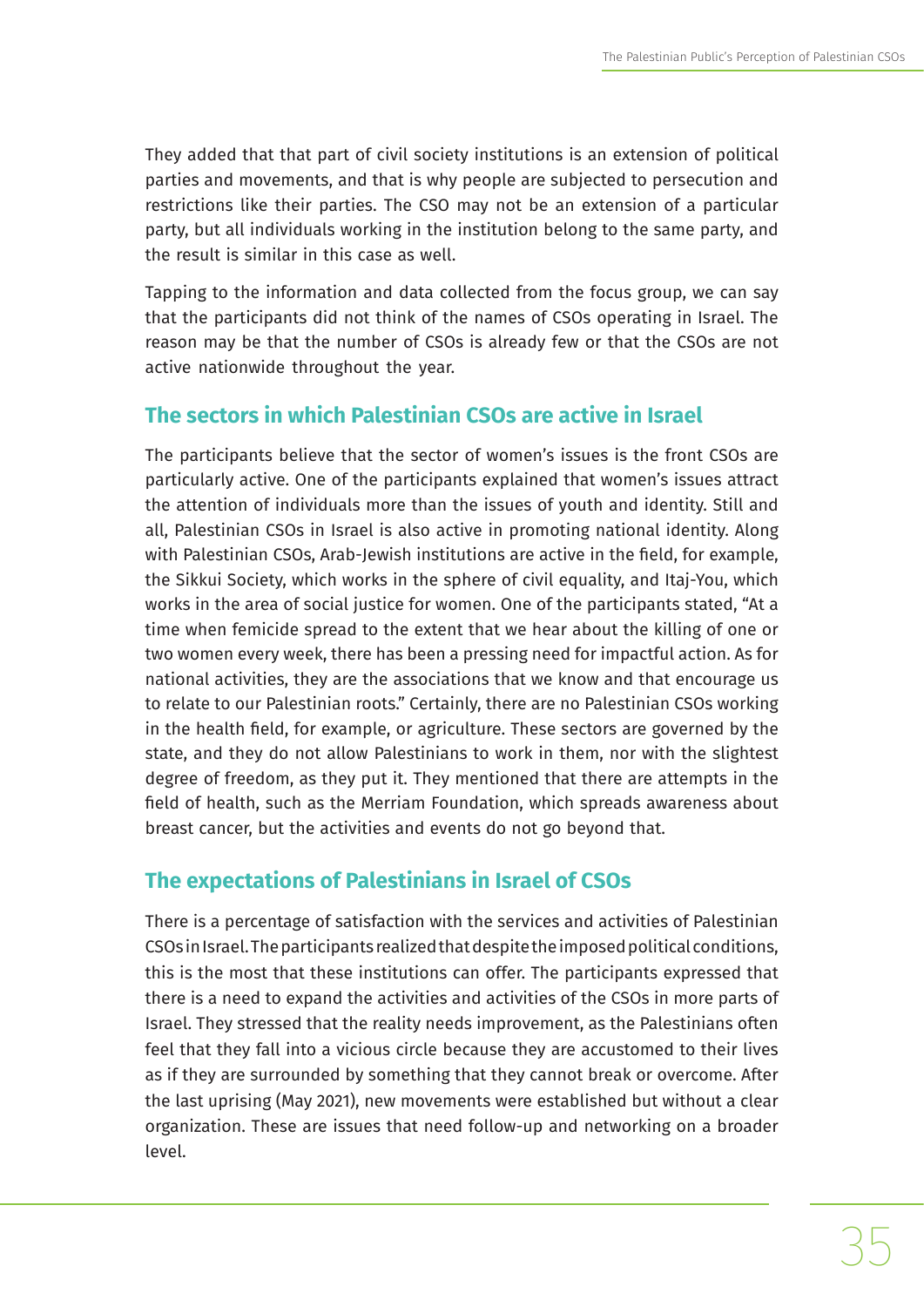Palestinians across Israel very much hope that a niche focus will be on the field of Palestinian culture and arts. The participants believe that the CSOs do not focus on this field and focus on meetings instead of cultural activities, such as murals and other forms of Palestinian art. In a similar vein, they hope that the activities will also be directed to include contexts that simulate liberating education that focuses on cultural and social issues such as religion, sexuality, guidance to expand thinking, change in the pattern of rote education, and the development of thinking and education systems.

#### **Common Conclusions across the Focus Groups**

All the focus group participants mentioned that CSOs face many challenges represented in prosecution and restrictions, starting with conditional funding and ending with direct prosecution by the Israeli authorities. In addition, we came out with a set of common points that were repeated and reiterated by the participants across the focus groups.

- The best way to learn about the news and activities of Palestinian CSOs is through social media. The participants mentioned the most widely used WhatsApp application and the Facebook pages of various organizations and activist groups.
- The discourse of SCOs is unclear. The majority of the participants stated that the lack of clarity of the CSOs' discourse undermines the interaction with the CSOs' activities and events. According to them, there is a need to simplify the discourse so that individuals do not hesitate to participate and cooperate with CSOs. The absence of CSOs on the public scene opens the way for individual initiatives. This phenomenon has recently emerged, especially in Israel, in light of the absence of civil institutions in certain sectors, which pushes popular youth movements to fill this void. According to their opinion, CSOs should embrace and institutionalize these movements because they stem from reflecting societal needs.
- There is a divergence between the public base and the workers in CSOs. Since CSOs represent this public and come to meet its needs that have been neglected by the government authorities, there is an urgent need for permanent communication with this public.
- Short-lived projects and activities The majority of CSOs lack sustainable projects. Therein lies the gap between CSOs and the public, and sometimes the result is the disappearance of these CSOs from the scene, according to the opinion of the participants.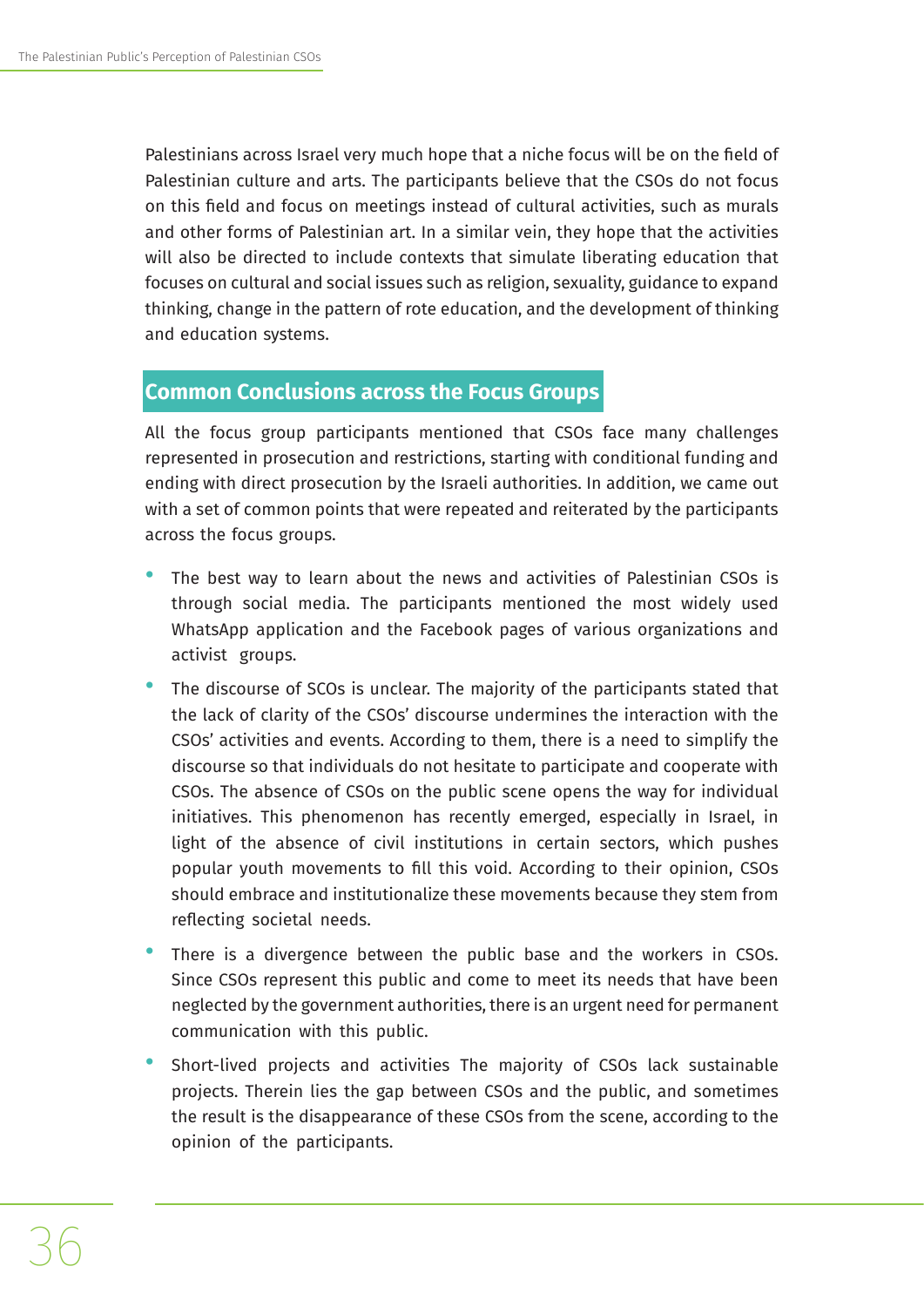# **Discussion: Findings and Recommendations**

With the prism of this investigative study, we attempted to land an answer to the question: How do Palestinians perceive the Palestinian CSOs? This was done by measuring their positions on CSOs, by understanding the relationship between CSOs and the members of the public, and their interaction with them, and through their reactions to the activities of CSOs in order to identify the "problems" facing Palestinian civil society represented by its organizations. Before discussing the problems, it should be noted the impact of the geographical area and the political situation on the attitudes and perceptions of individuals of CSOs, regardless of the identity of the CSO and the sector in which it is active (Annex 5). Through a careful analysis of the results of the survey, focus groups, and the in-depth interviews, we arrived at the following problems—

I. The Public knowledge of and familiarity with the CSO work and active CSOs We found that there is a discrepancy in the extent to which the participants know what the CSO work is. The majority, i.e., 75%, know that CSOs express the needs of Palestinian society, while about 42% of them do not know that CSOs are not-forprofit and non-profit institutions. About 33% do not agree that labor and human rights unions are directly involved in the work of CSOs, and about 27% do not know whether these unions are directly involved in the work of CSOs. According to our reading of these results and in light of what was stated in the focus group meetings, the reasons for the lack of knowledge, at the institutional level, are (i) the lack of clarity in the CSOs' discourse (31.5% of those involved in CSOs and 37.5%of those not involved said that the discourse is unclear and incomprehensible), (ii) the absence of continuity in terms of the CSOs' activities; and (iii) a defect in direct and permanent communication with members of the community; on the level of individuals, according to the results, individuals are interested in issues that relate to their personal affairs and are more aware of them than issues that deal with public affairs.

II. The satisfaction with CSOs' performance based on the analyzed data, we found that the level of satisfaction with CSOs and their work is related to the type of services they provide and the geographical area in which they operate. The more services related to the personal needs of individuals, the greater their satisfaction is. And we found that in CSOs that provide humanitarian services in areas under direct Israeli control (in Israel and East Jerusalem), the degree of individuals' satisfaction with the institutions reached about 71%. While when asked about the work of CSOs pertaining to human rights issues and the monitoring of government institutions in the Gaza Strip and East Jerusalem, the level of satisfaction did not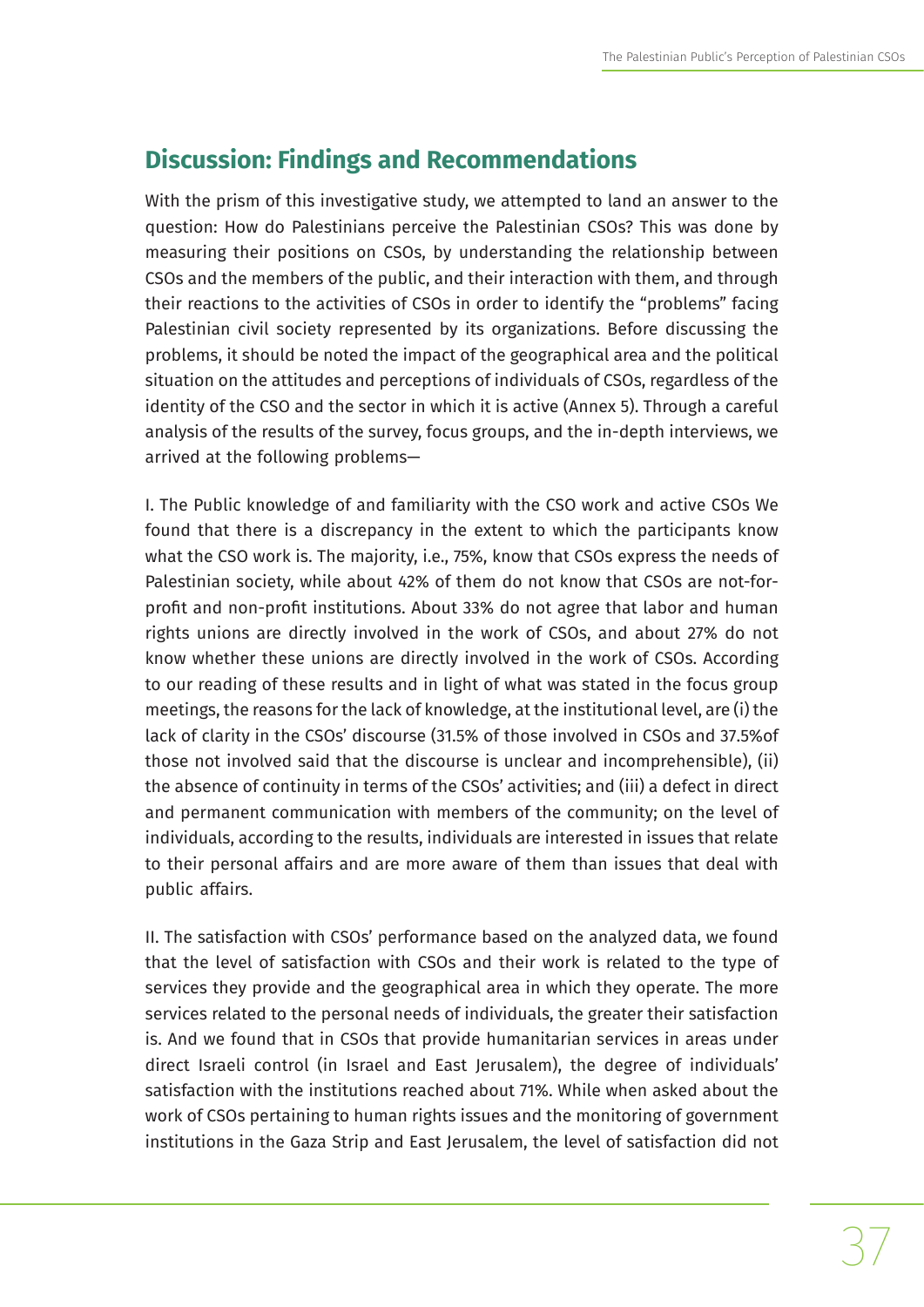exceed 20%. The reasons for this, and as we found in our conversations with the participants in the focus group meetings, maybe the direct intervention of the government in the Gaza Strip with the work of CSOs, and the fear that the Israeli political and security authorities will pursue active CSOs in East Jerusalem, despite their small number, In addition, we found that there is a direct relationship between the level of satisfaction with CSOs and the public engagement in CSOs' activities and interventions. Remarkably, about 82% of the respondents did not benefit from the work of the CSOs. This result is of utmost seriousness because about 75% of the respondents said that they were not involved at all with the work of the CSOs. All this data is a clear indication of the need to intensify communication between CSOs and their public base.

II.Palestinians' Expectation of CSOs Based on the analyses of the results of the survey and group meetings, we found that the participants expect the CSOs to intensify their work at the personal and societal levels. According to the survey, about 47% of the respondents believe that CSOs should intensify their activities at the level of emergency humanitarian interventions. This insight reiterates what was said by the participants in the group meetings that CSOs should strengthen their relationship with their public through activities that benefit that public. In addition, they think that CSOs should intensify their activity in promoting public awareness (19%) and monitoring and holding government institutions accountable (19%). While only about 7.5% believe that CSOs should focus their activities on advocacy and lobbying. Furthermore, the participants believe that CSOs in the various regions of Palestine should intensify their network and provide joint projects in partnership and cooperation among them.

In the final analysis, this investigative study revealed that the majority of Palestinians do not participate in the work and activities of the CSOs and do not benefit from them. It also underlined the public call upon CSOs to align their discourse and activities with the needs of the public. In the same vein, CSOs are to intensify and sustain their communication with the public. Last but not least, this study showcased that Palestinians expect from the CSOs activities that related to them at the personal level rather than public affairs.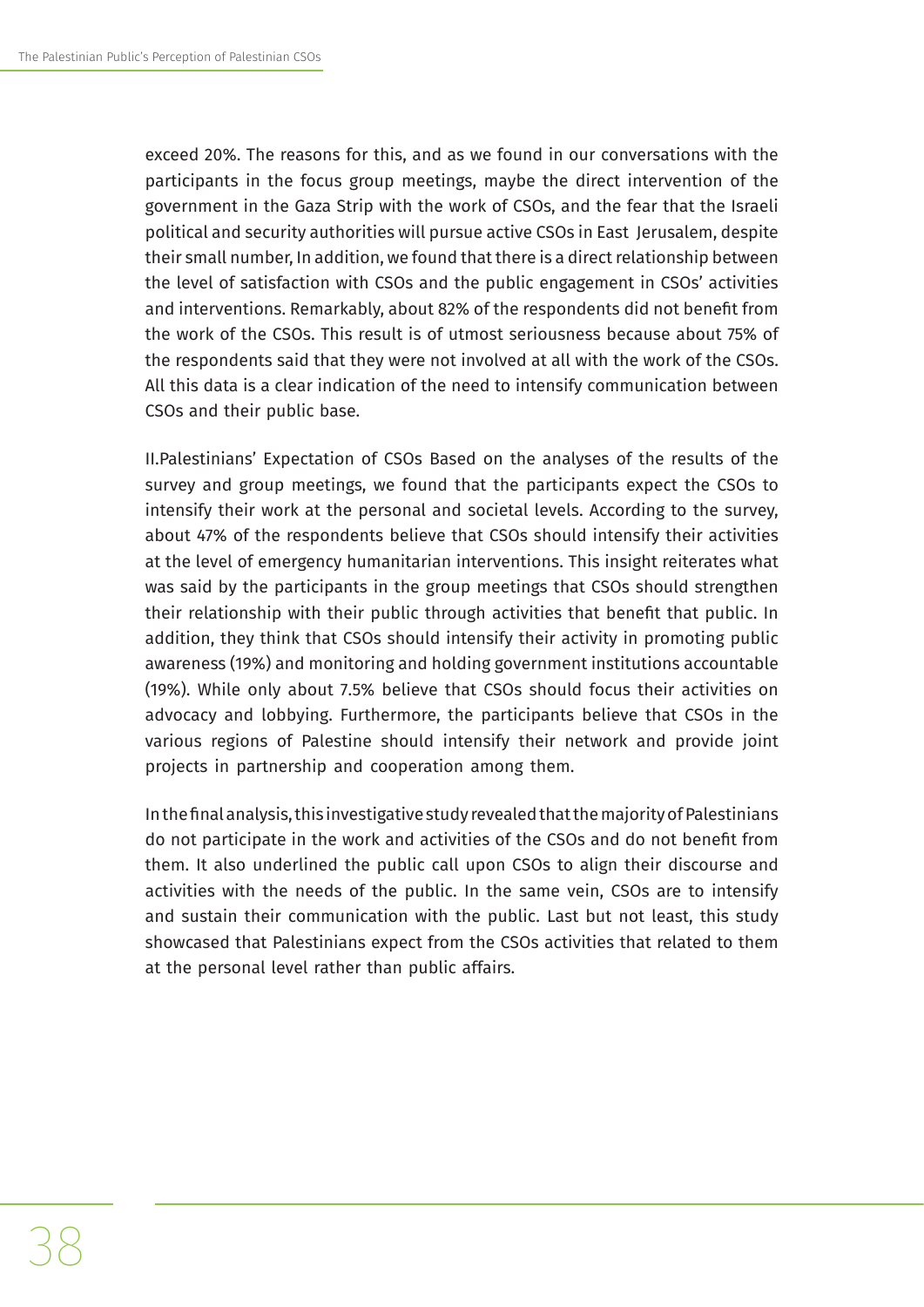### **Interviews**

- Interview conducted with Nadim Nashif, executive director and co-founder of 7amleh: The Arab Center for the Advancement of Social Media, on July 08, 2021.
- Interview conducted with Nida'a Nasser, director of Baladna Association for Arab Youth, on July 14, 2021.
- Interview conducted with Samer Daoudi, Palestinian NGO Network coordinator in East Jerusalem, on July 26, 2021.
- Interview conducted with Samer Abu Eisheh, Media and Communication Coordinator at Burj Alluqluq Social Center Society, July 28, 2021.
- Interview conducted with Naheel Bazbazat, Palestinian Jerusalemite civil society activist, on August 4, 2021.

## **Focus groups**

- The first focus group from the West Bank was held on August 17, 2021.
- The second focus group from the West Bank was held on September 8, 2021.
- The focus group from East Jerusalem was held on September 1, 2021.
- The focus group from Israel was held on August 31, 2021.
- The focus group from the Gaza Strip was held on September 2, 2021.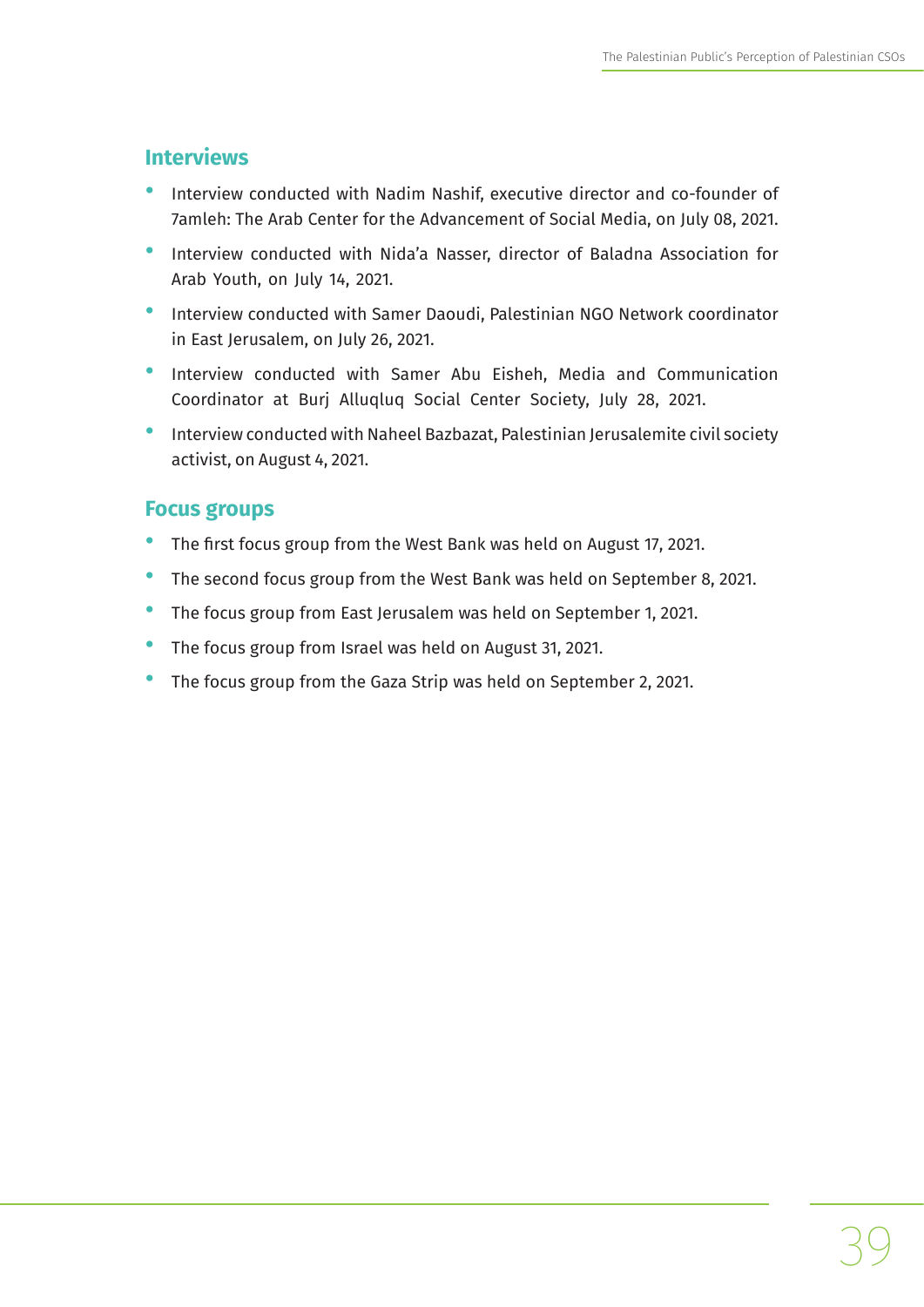#### **Appendix 1: Questionnaire**

Dear respondent,

7amleh - The Arab Center for the Advancement of Social Media is carrying an investigative study about the perception of Palestinians in historic Palestine of Palestinian non-governmental organizations (NGOs) and civil society organizations (CSOs). This questionnaire is used to collect information and data to arrive at the most accurate findings and conclusions. Having that kindly noted, we would greatly appreciate it if you may respond to the questions in this questionnaire. On our part, we ensure confidentiality and that the information kindly shared by you in response to the questionnaire will exclusively be used for research and analysis purposes.

#### **General Information**

| Mobile: _______________         |               |                               |                             |
|---------------------------------|---------------|-------------------------------|-----------------------------|
| Questionnaire no.: ____________ |               | Researcher no.: _____________ |                             |
| <b>Region:</b>                  |               |                               |                             |
| 1) West Bank                    | 2) Gaza Strip |                               | 3) Israel 4) East Jerusalem |
| <b>Place of residence</b>       |               |                               |                             |
| 1. City 2. Village 3. Town      |               | 4. Palestinian refugee camp   |                             |
| Gender                          |               |                               |                             |
| 1. Male                         | 2. Female     |                               |                             |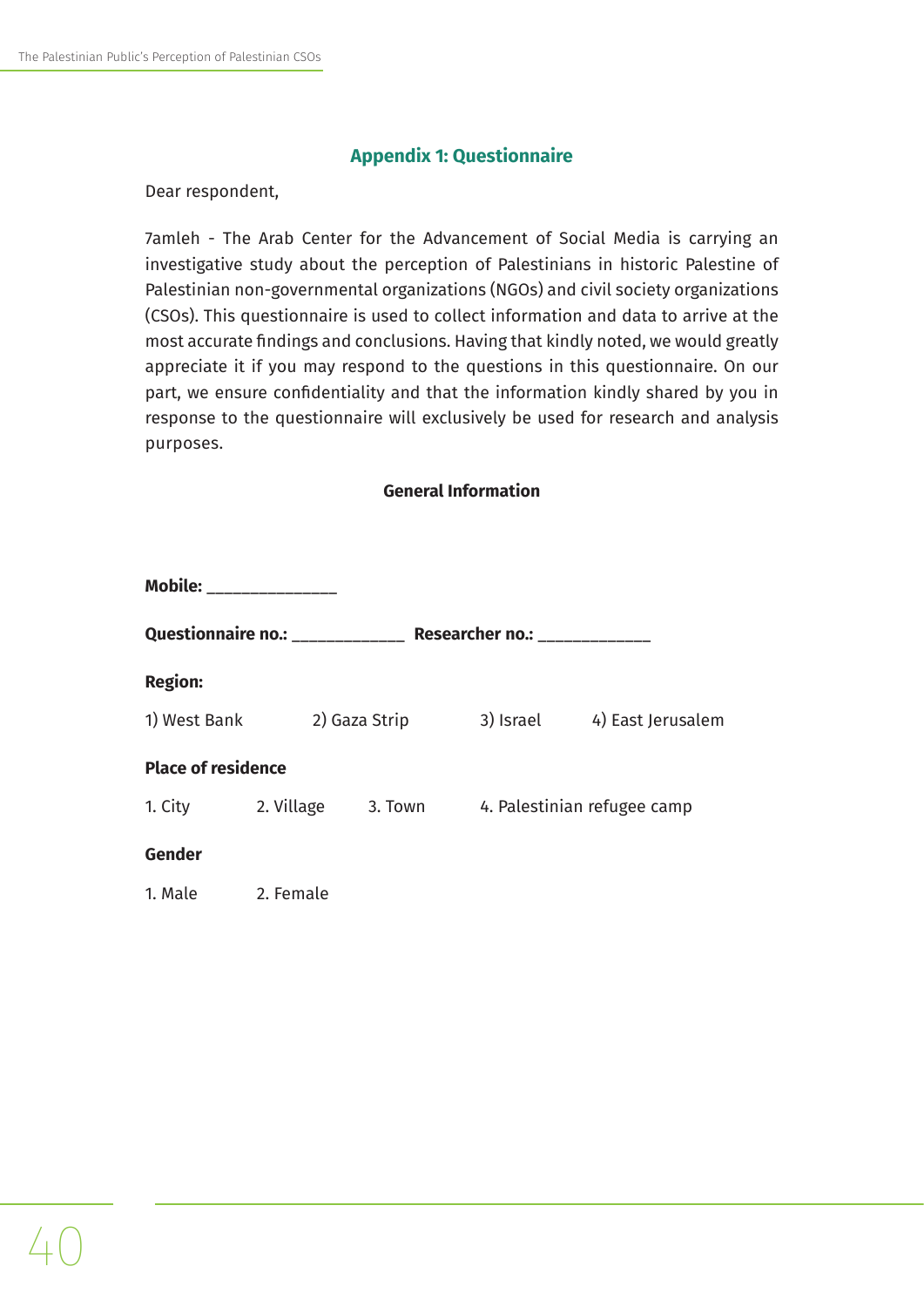#### **S1 Information and knowledge about CSOs**

Please let us know to what degree you agree or disagree with the following statements—

|                                                                       | 1) Strongly<br>agree | 2) Agree | 3) Disagree | 4) Strongly<br>disagree | 5) Do not<br>know/no<br>opinion |
|-----------------------------------------------------------------------|----------------------|----------|-------------|-------------------------|---------------------------------|
| S1_1 CSOs are not-for-profit<br>organizations and do not seek profit; |                      |          |             |                         |                                 |
| S1_2 CSOs represent Palestinian society<br>and their needs:           |                      |          |             |                         |                                 |
| S1_3 Trade unions are directly involved<br>in the work of CSOs        |                      |          |             |                         |                                 |
| 1_4 In your opinion, CSOs have a clear<br>vision and mission          |                      |          |             |                         |                                 |
| S1_5 I can feel the impact of CSOs' work                              |                      |          |             |                         |                                 |
| S1 6 The discourse of CSOs is clear and<br>accessible                 |                      |          |             |                         |                                 |

### **S2 Satisfaction with the CSO performance**

Please let us know to what degree you are satisfied or unstaffed with the CSO performance in relation to the following—

|                                                                             | 1) Very<br>satisfied | 2) Satisfied | 3) Unsatisfied | 4) Very<br>unsatisfied | 5) do not<br>know/no<br>opinion |
|-----------------------------------------------------------------------------|----------------------|--------------|----------------|------------------------|---------------------------------|
| S2_1 CSOs professionally deliver<br>their performance;                      |                      |              |                |                        |                                 |
| S2_2 Some CSOs provide<br>services as humanitarian<br>interventions:        |                      |              |                |                        |                                 |
| S2_3 Some CSOs raised my<br>awareness about several social<br>issues:       |                      |              |                |                        |                                 |
| S2_4 Some CSOs play a key<br>role in monitoring government<br>institutions; |                      |              |                |                        |                                 |
| S2_5 Some CSOs have advocated<br>human rights cases I know of:              |                      |              |                |                        |                                 |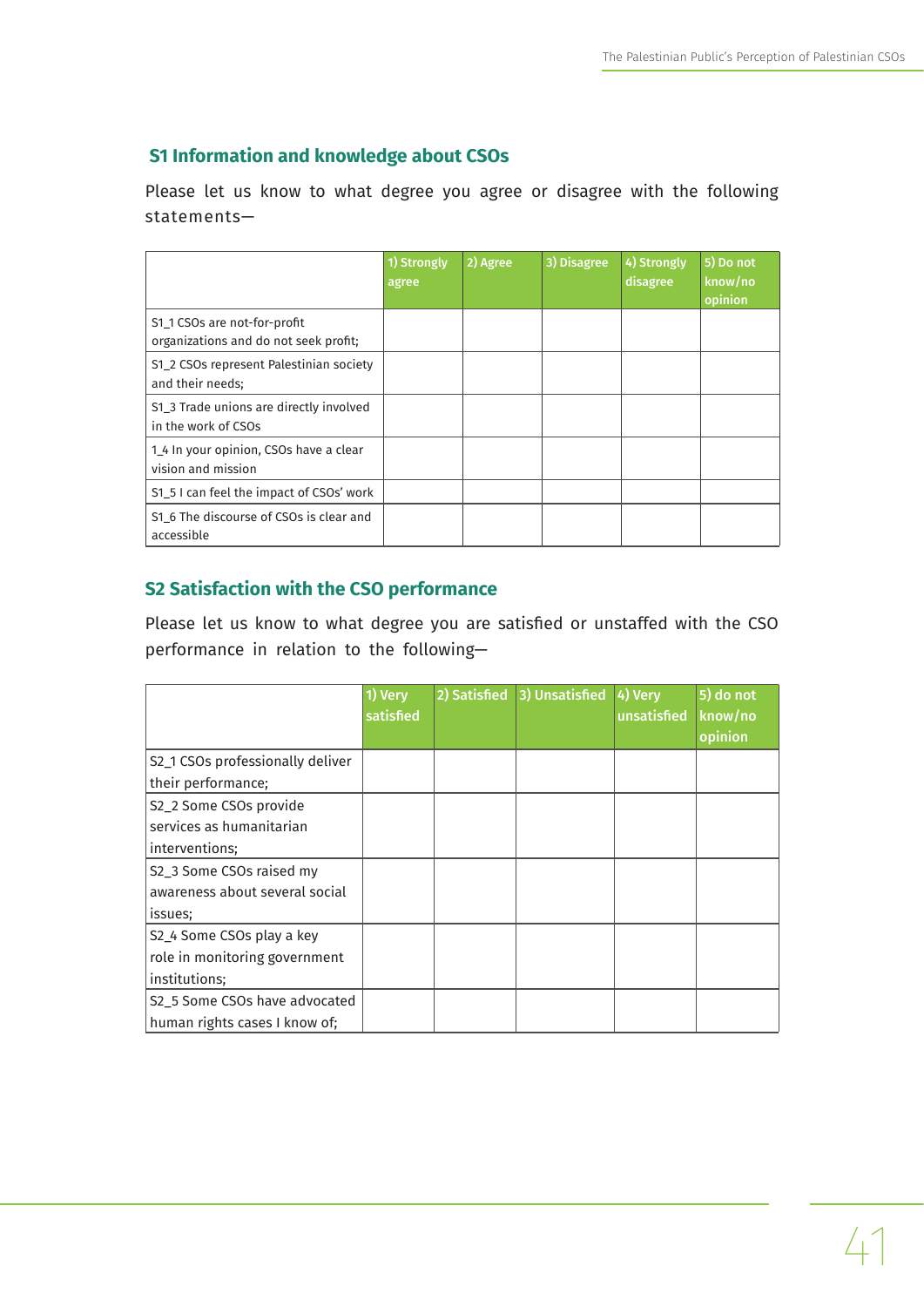## **S2\_6 Based on your observations and in your opinion, in which sector CSOs are most active**

1) Security and democracy 2) Transparency and integrity 3) Law and human rights

4) Economic empowerment 5) Women and gender roles 6) Agriculture 7) Health 9) Environment 10) Youth 11) Media

#### **S2\_7 How would you describe your engagement with CSOs' work and activities**

| 1) Always | 2) Often | 3) Sometimes | 4) Rarely | 5) Never |
|-----------|----------|--------------|-----------|----------|
|-----------|----------|--------------|-----------|----------|

#### **S2\_8 Have you ever benefited from CSOs' activities and services**

| 1) Always<br>2) Often<br>3) Sometimes<br>4) Rarely | 5) Never |
|----------------------------------------------------|----------|
|----------------------------------------------------|----------|

#### **S2\_9 Which source do you access the most to learn about the CSOs' news, activities, and events**

|                             | 1) Yes | 2) No |
|-----------------------------|--------|-------|
| S2_91 Media outlets         |        |       |
| S2_92 Social media          |        |       |
| S2_93 CSOs' websites        |        |       |
| S2_94 Relatives and friends |        |       |
| S2_95 Other                 |        |       |

#### **S3 What do you expect from the civil society**

#### **S3\_1 Where do you think the role of CSOs shroud essentially be?**

- 1. Emergency interventions at the humanitarian level (assistance for the poor, empowerment programs, health services, etc.)
- 2. Monitoring corruption and social accountability (by activating accountability tools for transparency and integrity in the performance of various institutions)
- 3. Raising the community and public awareness and knowledge (about various social issues)
- 4. Advocacy and lobbying to make policy changes (i.e., making changes in the policies adopted by the government and other international actors)
- 5. Other, please specify: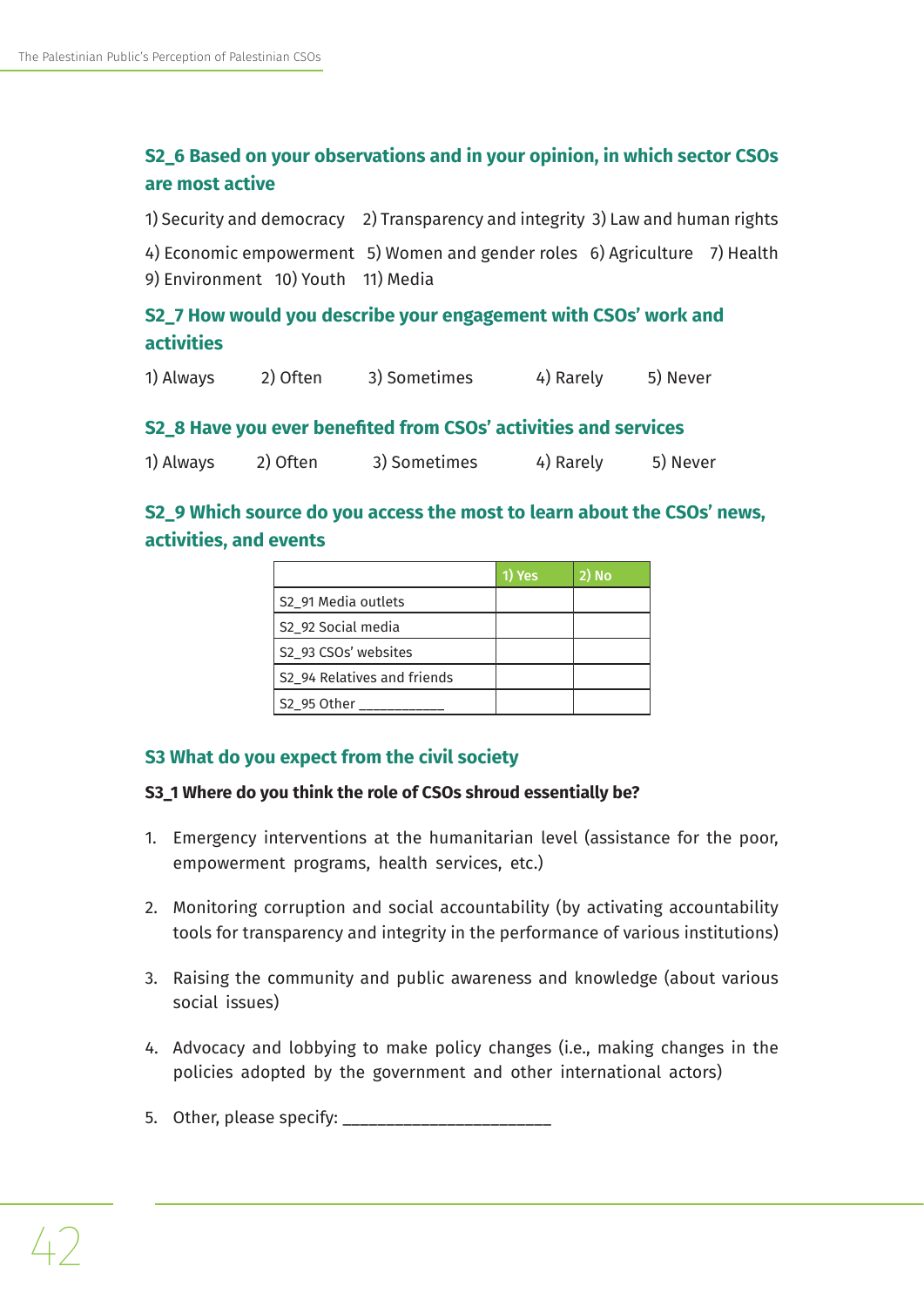# **Demographic Information:**

| $\sim$<br>v<br>×<br>×<br>v |
|----------------------------|
|----------------------------|

| $1.24 - 18$                           | $2.35 - 25$                               | $3.45 - 36$       | 4.55-46                       | 5. Over 55 |  |  |  |
|---------------------------------------|-------------------------------------------|-------------------|-------------------------------|------------|--|--|--|
| <b>Qualification:</b>                 |                                           |                   |                               |            |  |  |  |
| 1. Elementary                         | 2. Middle school                          | 3. Secondary      |                               |            |  |  |  |
|                                       | 4. College/institute 5. Bachelor's degree |                   | 6. Master's degree or higher. |            |  |  |  |
| <b>Work:</b>                          |                                           |                   |                               |            |  |  |  |
| 1. Employed 2. Unemployed             |                                           |                   |                               |            |  |  |  |
| Average household income (ILS/month): |                                           |                   |                               |            |  |  |  |
| 1) Less than 1,500                    | $2)$ 1,500-2,500                          | 3) 2501-3500      |                               |            |  |  |  |
| 4) 3501-4500                          | 5) 4500-5500                              | 6) more than 5500 |                               |            |  |  |  |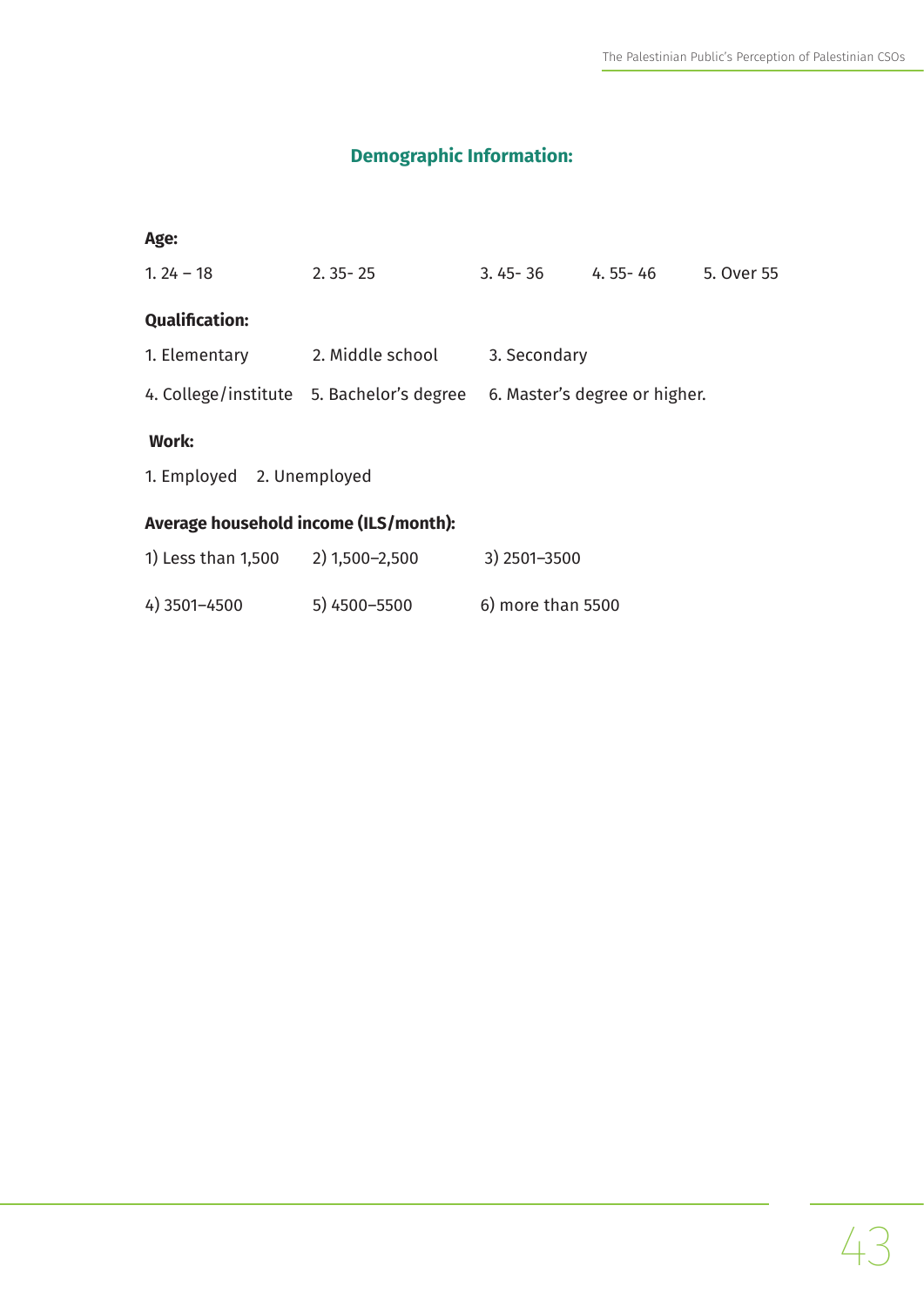#### **Appendix 2: Focus groups: Sections and questions**

#### **Knowledge section:**

- How would respondents define CSOs? Can you provide examples of CSOs?
- What are the active organizations/institutions in your community? How would you classify these organizations/institutions (i.e., governmental, private, non-governmental)?
- How do you perceive the role of CSOs in the public life?
- What are sectors in which CSOs are active?
- How would you describe the mechanism of communication with the CSOs' in your community?

#### **The Respondent's Satisfaction with the CSO performance**

- How would you evaluate the CSO performance in your community? Can you provide examples?
- Are there concrete interventions implemented by CSOs in your community? What are these interventions? How would you describe such interventions?
- How would you evaluate CSOs' activities and events? Do you feel the impact of these activities and events on your community?
- In your opinion, how could CSOs reach out to the largest section of society?
- How would you evaluate the CSOs' discourse and communication with the members of your community?
- How do you learn about the news of civil society? How would you describe such news?

#### **Expectations**

- If you had the chance to guide the work of CSOs, what would be the expectations they should meet?
- If you had the chance to get involved in the work of CSOs, what role would you take?
- What are the sectors that may be of greater benefit in civil society?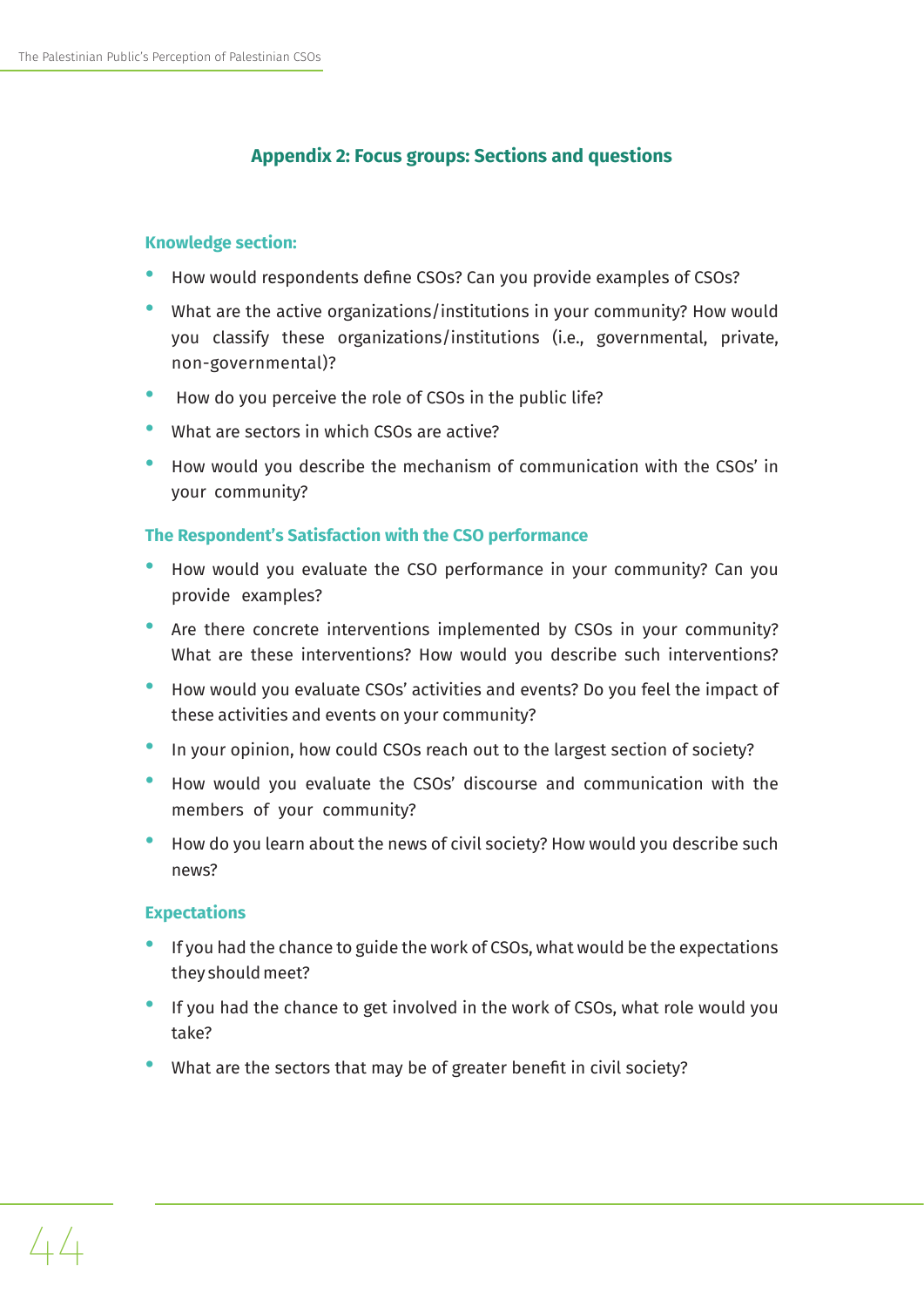|                                                            |                           | Gender  |         | <b>Group Total</b> |
|------------------------------------------------------------|---------------------------|---------|---------|--------------------|
|                                                            |                           | Male    | Female  | Col %              |
|                                                            |                           | Col %   | Col %   |                    |
|                                                            | Very satisfied            | 6.5%    | 9.2 %   | 7.8%               |
|                                                            | Satisfied                 | 33.8%   | 37.2 %  | 35.4 %             |
| S2_1 CSOs professionally deliver                           | Unsatisfied               | 31.6 %  | 25.8%   | 28.8%              |
| their performance;                                         | Very unsatisfied          | 12.1 %  | 7.3 %   | 9.7 %              |
|                                                            | Do not know/no<br>opinion | 16.0%   | 20.5%   | 18.2 %             |
| <b>Group Total</b>                                         |                           | 100.0 % | 100.0 % | 100.0 %            |
|                                                            | Very satisfied            | 6.0%    | 10.0%   | 8.0%               |
|                                                            | satisfied                 | 47.9%   | 51.7 %  | 49.8%              |
| S2_2 Some CSOs provide services                            | Unsatisfied               | 21.7 %  | 15.1 %  | 18.5 %             |
| as humanitarian interventions;                             | Very unsatisfied          | 9.2%    | 5.3 %   | 7.2 %              |
|                                                            | Do not know/no<br>opinion | 15.2 %  | 18.0 %  | 16.6 %             |
| <b>Group Total</b>                                         |                           | 100.0 % | 100.0 % | 100.0 %            |
|                                                            | Very satisfied            | 8.5%    | 10.7%   | 9.6 %              |
| S2_3 Some CSOs raised my<br>awareness about several social | satisfied                 | 40.7%   | 42.5 %  | 41.6 %             |
| issues;                                                    | Unsatisfied               | 21.2 %  | 14.7 %  | 18.1 %             |
|                                                            | Very unsatisfied          | 12.4 %  | 8.8%    | 10.6 %             |
|                                                            | Do not know/no<br>opinion | 17.2 %  | 23.2 %  | 20.1%              |
| <b>Group Total</b>                                         |                           | 100.0 % | 100.0 % | 100.0 %            |
|                                                            | Very satisfied            | 5.4 %   | 9.3%    | 7.3 %              |
| S2_4 Some CSOs play a key                                  | satisfied                 | 26.5%   | 24.1 %  | 25.3 %             |
| role in monitoring government                              | Unsatisfied               | 16.2 %  | 14.1 %  | 15.1 %             |
| institutions;                                              | Very unsatisfied          | 28.3%   | 21.9 %  | 25.1%              |
|                                                            | Do not know/no<br>opinion | 23.7 %  | 30.7%   | 27.1 %             |
| <b>Group Total</b>                                         |                           | 100.0 % | 100.0 % | 100.0 %            |
|                                                            | Very satisfied            | 8.0%    | 9.3%    | 8.6%               |
| S2_5 Some CSOs have advocated                              | satisfied                 | 31.0 %  | 32.2 %  | 31.6 %             |
|                                                            | Unsatisfied               | 20.4 %  | 17.6 %  | 19.0 %             |
| human rights cases I know of;                              | Very unsatisfied          | 18.4 %  | 13.1 %  | 15.8 %             |
|                                                            | Do not know/no<br>opinion | 22.2 %  | 27.8 %  | 24.9 %             |
| <b>Group Total</b>                                         |                           | 100.0 % | 100.0 % | 100.0 %            |

# **Appendix 3: The respondents' satisfaction with the CSO performance by gender**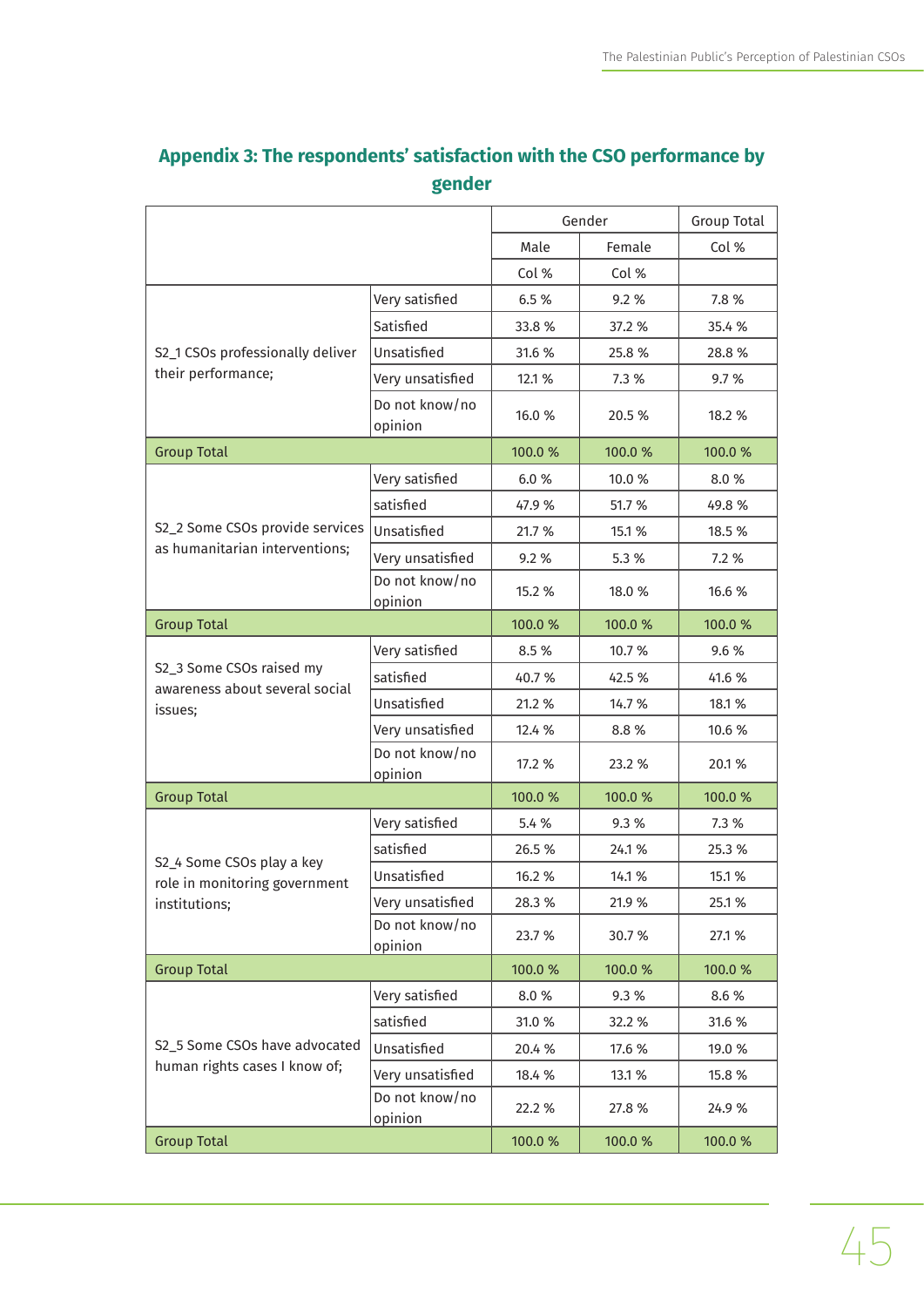|                                            | S2_7 How would you describe  |                                            |                          |         |
|--------------------------------------------|------------------------------|--------------------------------------------|--------------------------|---------|
|                                            | your participation in/       |                                            |                          |         |
|                                            | engagement with the CSOs'    | <b>Group Total</b>                         |                          |         |
|                                            | activities and work          |                                            |                          |         |
|                                            |                              | Participate in<br>and engage               | Do not<br>participate in |         |
|                                            | with the CSOs'<br>activities | and engage<br>with the CSOs'<br>activities | Col %                    |         |
|                                            | Col %                        | Col %                                      |                          |         |
|                                            | Strongly agree               | 11.6 %                                     | 4.8%                     | 6.5%    |
|                                            | Agree                        | 47.9%                                      | 31.6 %                   | 35.7%   |
| S1_1 CSOs are not-for-profit organizations | Disagree                     | 23.8 %                                     | 32.5 %                   | 30.3 %  |
| and do not seek profit;                    | Strongly disagree            | 11.9 %                                     | 12.0 %                   | 12.0 %  |
|                                            | Do not know/no               |                                            |                          |         |
|                                            | opinion                      | 5.0 %                                      | 19.0 %                   | 15.5 %  |
| <b>Group Total</b>                         |                              | 100.0 %                                    | 100.0 %                  | 100.0 % |
|                                            | Strongly agree               | 14.5 %                                     | 5.5%                     | 7.7 %   |
|                                            | Agree                        | 61.1 %                                     | 53.0 %                   | 55.0 %  |
| S1_2 CSOs represent Palestinian society    | Disagree                     | 14.5 %                                     | 20.2 %                   | 18.7%   |
| and their needs;                           | Strongly disagree            | 6.6%                                       | 6.9%                     | 6.8%    |
|                                            | Do not know/no<br>opinion    | 3.3%                                       | 14.5 %                   | 11.7 %  |
| <b>Group Total</b>                         |                              | 100.0 %                                    | 100.0 %                  | 100.0 % |
|                                            | Strongly agree               | 11.2 %                                     | 4.1%                     | 5.9%    |
|                                            | Agree                        | 47.2 %                                     | 28.1%                    | 32.9 %  |
| S1_3 Trade unions are directly involved in | Disagree                     | 20.5%                                      | 22.7%                    | 22.1 %  |
| the work of CSOs                           | <b>Strongly Disagree</b>     | 11.6 %                                     | 11.9 %                   | 11.8 %  |
|                                            | Do not know/no<br>opinion    | 9.6 %                                      | 33.2 %                   | 27.2 %  |
| <b>Group Total</b>                         | 100.0 %                      | 100.0 %                                    | 100.0 %                  |         |
|                                            | Strongly agree               | 13.9 %                                     | 4.8%                     | 7.1 %   |
|                                            | Agree                        | 54.6 %                                     | 35.1 %                   | 40.0 %  |
| 1_4 In your opinion ,CSOs have a clear     | Disagree                     | 18.2 %                                     | 24.2 %                   | 22.7 %  |
| vision and mission                         | Strongly disagree            | 8.6 %                                      | 12.0 %                   | 11.1 %  |
|                                            | Do not know/no<br>opinion    | 4.6 %                                      | 24.0 %                   | 19.1 %  |
| <b>Group Total</b>                         |                              | 100.0%                                     | 100.0 %                  | 100.0 % |
|                                            | Strongly agree               | 11.0 %                                     | 4.0%                     | 5.8%    |
|                                            | Agree                        | 52.8%                                      | 35.9%                    | 40.2 %  |
|                                            | Disagree                     | 22.3 %                                     | 26.1%                    | 25.1%   |
| S1_5 I can feel the impact of CSOs 'work   | Strongly disagree            | 8.3%                                       | 17.0 %                   | 14.8 %  |
|                                            | Do not know/no<br>opinion    | 5.6 %                                      | 17.0 %                   | 14.1 %  |
| <b>Group Total</b>                         |                              | 100.0 %                                    | 100.0 %                  | 100.0 % |
|                                            | Strongly agree               | 16.6 %                                     | 5.6 %                    | 8.4 %   |
|                                            | Agree                        | 46.4 %                                     | 33.6 %                   | 36.8%   |
| S1_6 The discourse of CSOs is clear and    | Disagree                     | 21.2 %                                     | 24.9%                    | 24.0 %  |
| accessible                                 | Strongly disagree            | 10.3 %                                     | 12.6 %                   | 12.0 %  |
|                                            | Do not know/no<br>opinion    | 5.6 %                                      | 23.3 %                   | 18.8 %  |
| <b>Group Total</b>                         | 100.0 %                      | 100.0 %                                    | 100.0 %                  |         |

## **Appendix 4: The Satisfaction of Respondents with the CSO Performance by Participation, Activity, and Engagement**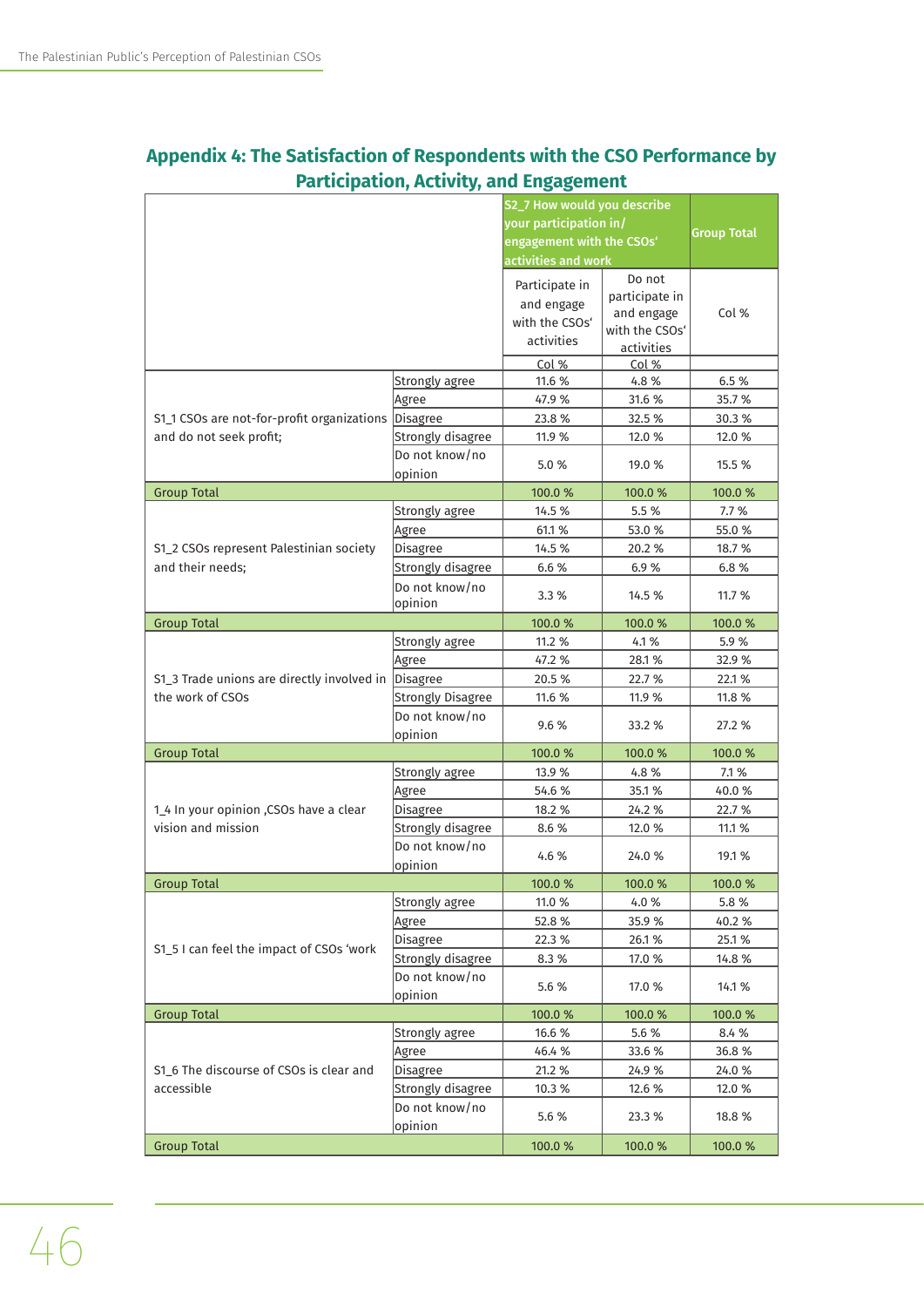|                                  | <b>West</b><br><b>Bank</b> | Gaza<br><b>Strip</b> | <b>1948 IoPl</b> | <b>East</b><br><b>Jerusalem</b> | <b>Total</b> |
|----------------------------------|----------------------------|----------------------|------------------|---------------------------------|--------------|
| CSOs) NGOs (represent            |                            |                      |                  |                                 |              |
| Palestinian society and their    | 64.8%                      | 51.6 %               | 64.9 %           | 91.6 %                          | 63 %         |
| needs                            |                            |                      |                  |                                 |              |
| In my opinion , CSOs have a      | 56.5 %                     |                      |                  |                                 | 47 %         |
| clear vision and mission         |                            | 37.0 %               | 50.2 %           | 29.5 %                          |              |
| I can feel the impact of CSOs'   | 47.4 %                     | 38.1 %               | 51.2%            | 57.9 %                          | 46 %         |
| work on society                  |                            |                      |                  |                                 |              |
| CSOs 'discourse and              |                            |                      |                  |                                 |              |
| communication are clear and      | 57.9 %                     | 28.8%                | 53.2 %           | 22.1 %                          | 45 %         |
| accessible                       |                            |                      |                  |                                 |              |
| CSOs are not-for-profit          |                            |                      |                  |                                 |              |
| organizations and do not seek    | 44 %                       | 34 %                 | 48 %             | 53 %                            | 42 %         |
| profit                           |                            |                      |                  |                                 |              |
| In your opinion , trade and      |                            |                      |                  |                                 |              |
| labor rights unions are directly | 43.4 %                     | 37.0 %               | 40.0 %           | 20.0 %                          | 40 %         |
| involved in the CSOs's work      |                            |                      |                  |                                 |              |

# **Appendix 5: Knowledge about CSOs and Their Interventions and Activities by Region (Strongly agree + agree)**

# **Appendix 6: The Satisfaction with CSO Performance by Region**

|                                                                        | <b>West</b><br><b>Bank</b> | Gaza<br><b>Strip</b> | 1948<br><b>IoPL</b> | <b>East</b><br><b>Jerusalem</b> | <b>Total</b> |
|------------------------------------------------------------------------|----------------------------|----------------------|---------------------|---------------------------------|--------------|
| Some CSOs provide services as<br>humanitarian interventions            | 58.8%                      | 46.0 %               | 70.2 %              | 71.6 %                          | 57.7 %       |
| Some CSOs raised my<br>awareness about several social<br><i>issues</i> | 57.8 %                     | 40.2 %               | 56.1 %              | 47.4 %                          | 51.2 %       |
| CSOs professionally deliver<br>their performance                       | 51.8 %                     | 30.5 %               | 50.2 %              | 31.6 %                          | 43.3 %       |
| Some CSOs have advocated<br>human rights cases I know of               | 47.2 %                     | 27.2 %               | 56.6 %              | 17.9 %                          | 40.2 %       |
| Some CSOs play a key role<br>in monitoring government<br>institutions  | 35.1 %                     | 22.5 %               | 51.7 %              | 17.9 %                          | 32.6 %       |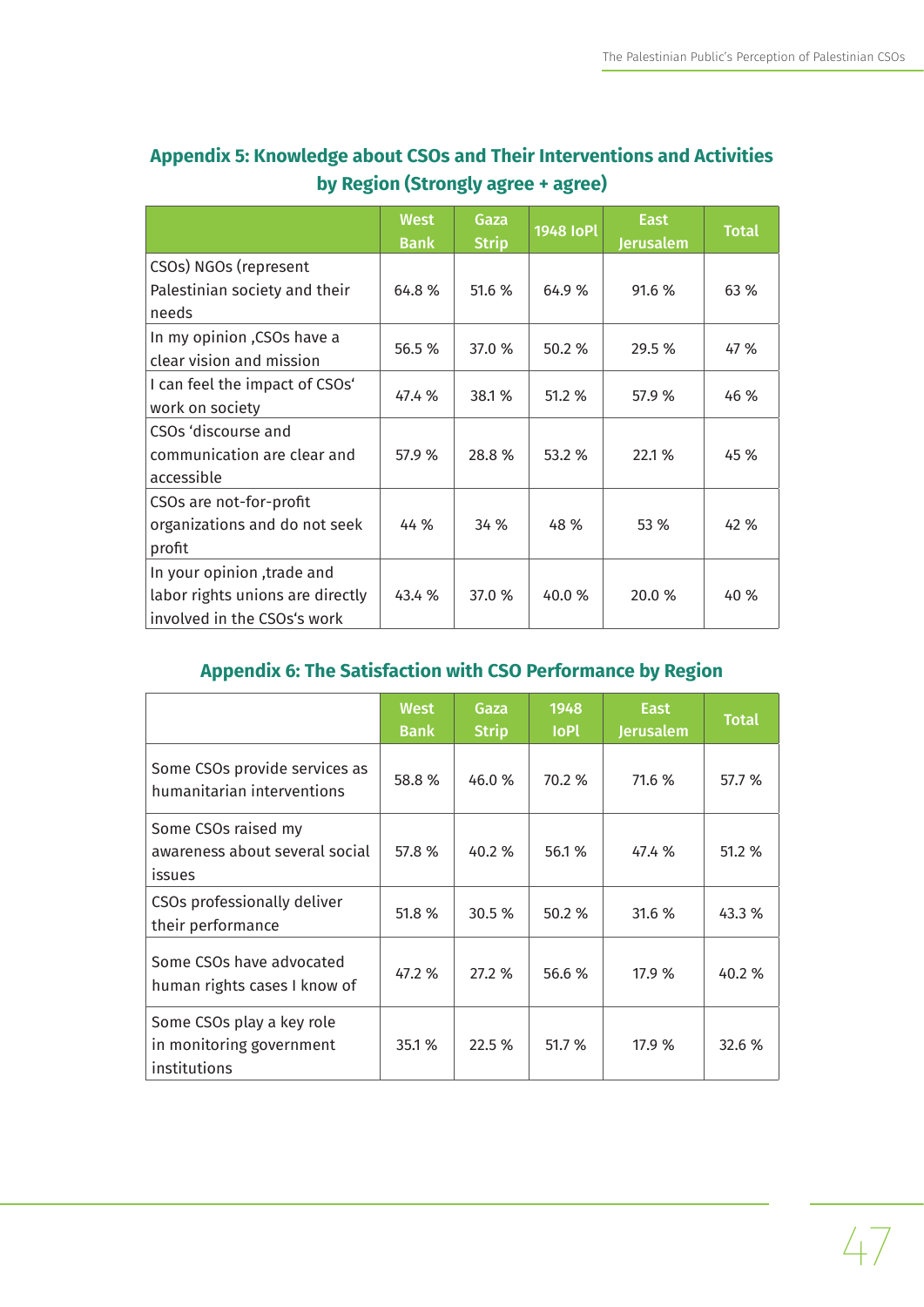|                            | <b>West</b><br><b>Bank</b> | Gaza<br><b>Strip</b> | 1948<br><b>IoPL</b> | East<br>Jerusalem | <b>Total</b> |
|----------------------------|----------------------------|----------------------|---------------------|-------------------|--------------|
| Women and gender role      | 23.1 %                     | 23.6 %               | 18.5 %              | 23.8 %            | 22.5 %       |
| Economic empowerment       | 16.8 %                     | 12.7%                | 24.9 %              | 34.5 %            | 18.3 %       |
| Agriculture                | 13.7 %                     | 11.2%                | 15.1 %              | 22.6 %            | 13.9 %       |
| Health                     | 21.7 %                     | 11.8 %               | 3.4%                | 0.0 %             | 13.7 %       |
| Law and rights             | 6.7%                       | 17.0 %               | 14.6 %              | 2.4%              | 11.0 %       |
| Youth                      | 7.4 %                      | 10.4 %               | 6.3%                | 14.3 %            | 8.6 %        |
| Media                      | 4.3%                       | 3.7%                 | 4.9%                | 0.0%              | 3.9%         |
| Security and democracy     | 3.3%                       | 4.0%                 | 3.9%                | 1.2%              | 3.5%         |
| Transparency and integrity | 1.4%                       | 4.9%                 | 4.4%                | 0.0 %             | 2.9 %        |
| Environment                | 1.6%                       | 0.6%                 | 3.9%                | 1.2%              | $1.7\%$      |
|                            | 100.0%                     | 100.0%               | 100.0%              | 100.0%            | 100.0%       |

# **Appendix 7: Sectors citizens perceive CSOs to be active in by region**